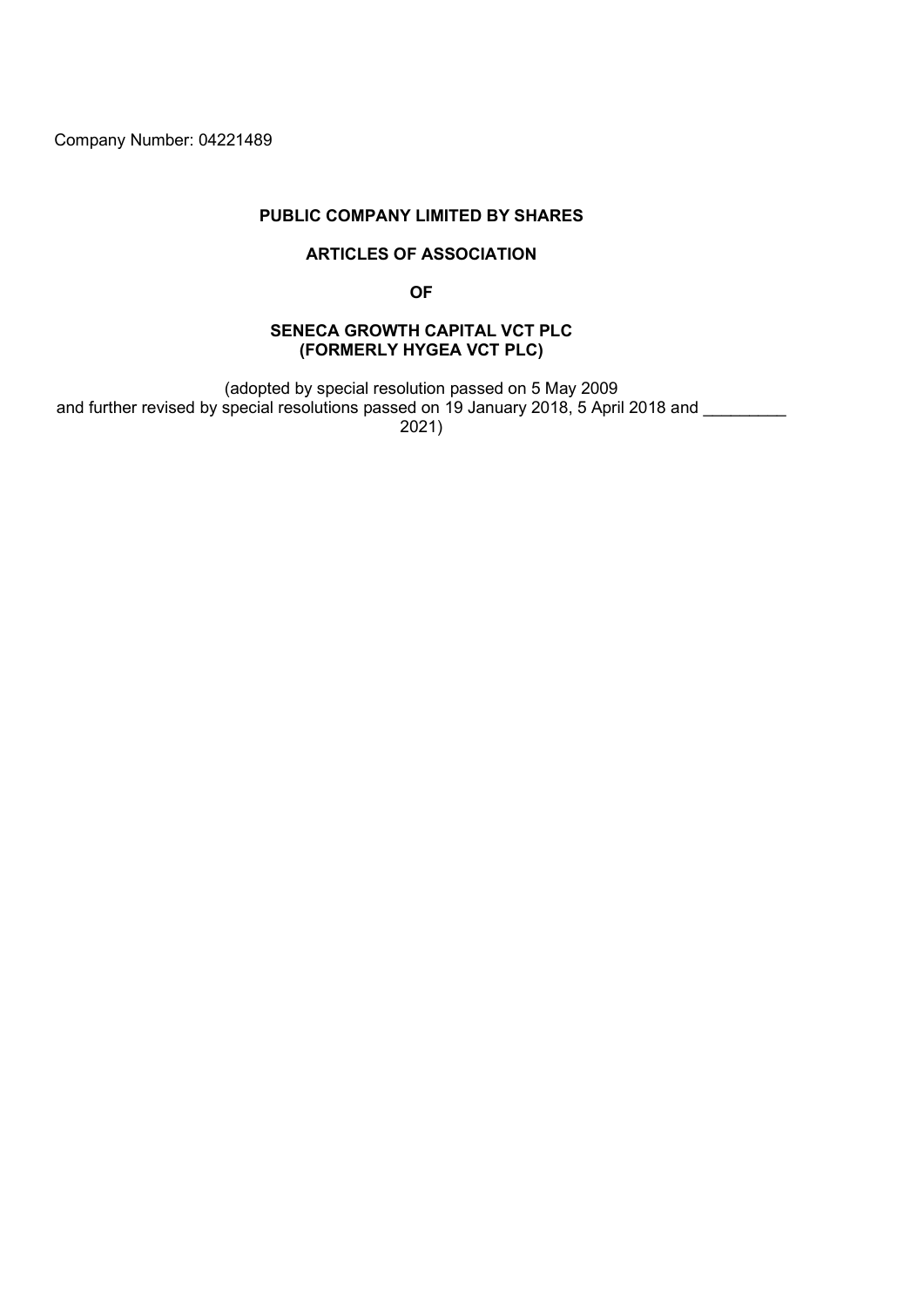# **CONTENTS**

| 2.             |                                                                      |  |
|----------------|----------------------------------------------------------------------|--|
| 3.             |                                                                      |  |
| 4.             |                                                                      |  |
| 5.             |                                                                      |  |
| 6.             | Rights attached to Ordinary Shares, "B" Shares and Deferred Shares17 |  |
| 7 <sub>1</sub> |                                                                      |  |
| 8.             |                                                                      |  |
| 9.             |                                                                      |  |
| 10.            |                                                                      |  |
|                |                                                                      |  |
|                |                                                                      |  |
|                |                                                                      |  |
|                |                                                                      |  |
|                |                                                                      |  |
|                |                                                                      |  |
|                |                                                                      |  |
|                |                                                                      |  |
|                |                                                                      |  |
|                |                                                                      |  |
|                |                                                                      |  |
|                |                                                                      |  |
|                |                                                                      |  |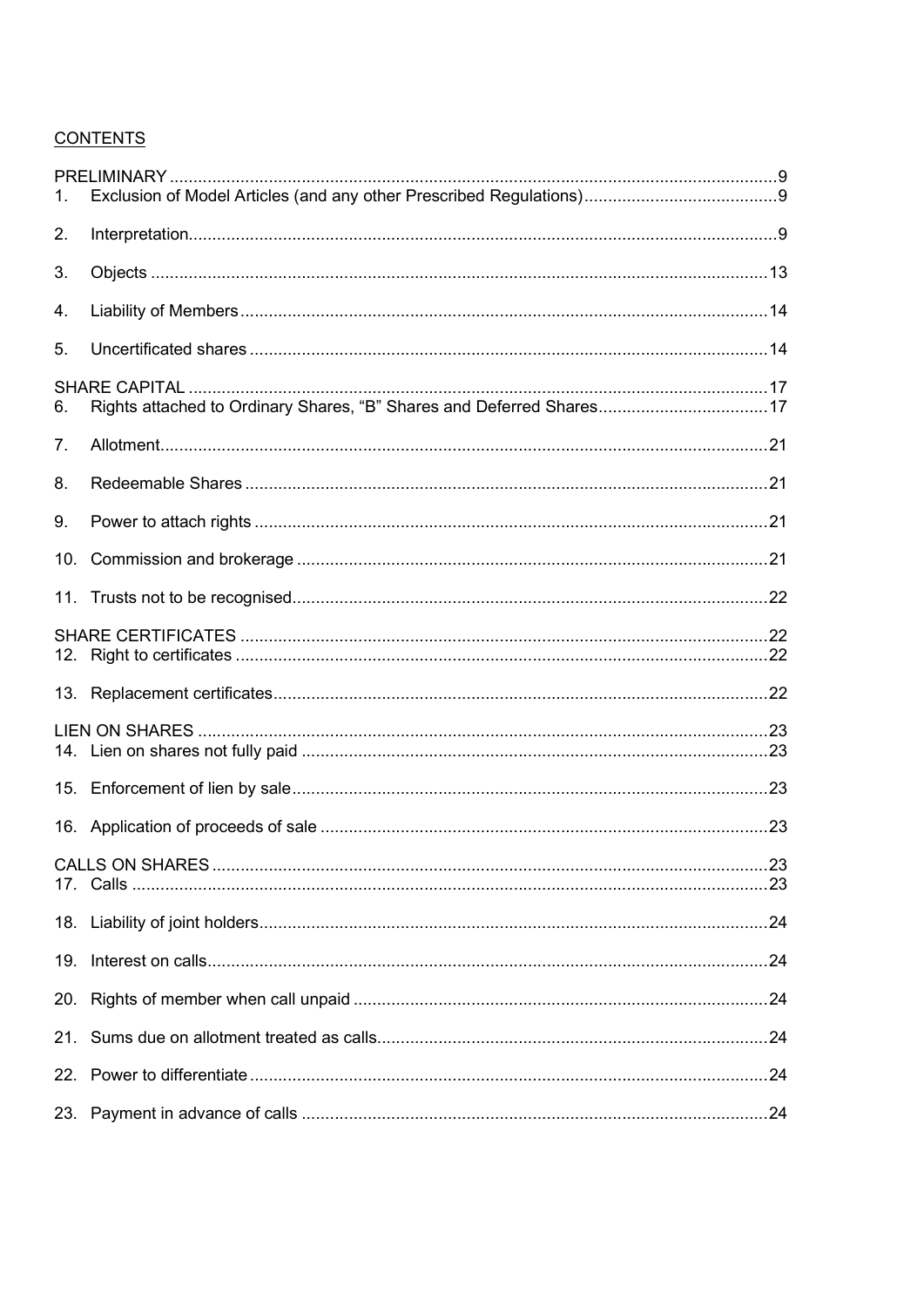| 27. |  |
|-----|--|
|     |  |
|     |  |
| 30. |  |
| 31. |  |
|     |  |
|     |  |
|     |  |
| 35. |  |
| 36. |  |
|     |  |
| 38. |  |
|     |  |
|     |  |
|     |  |
|     |  |
|     |  |
|     |  |
|     |  |
|     |  |
|     |  |
|     |  |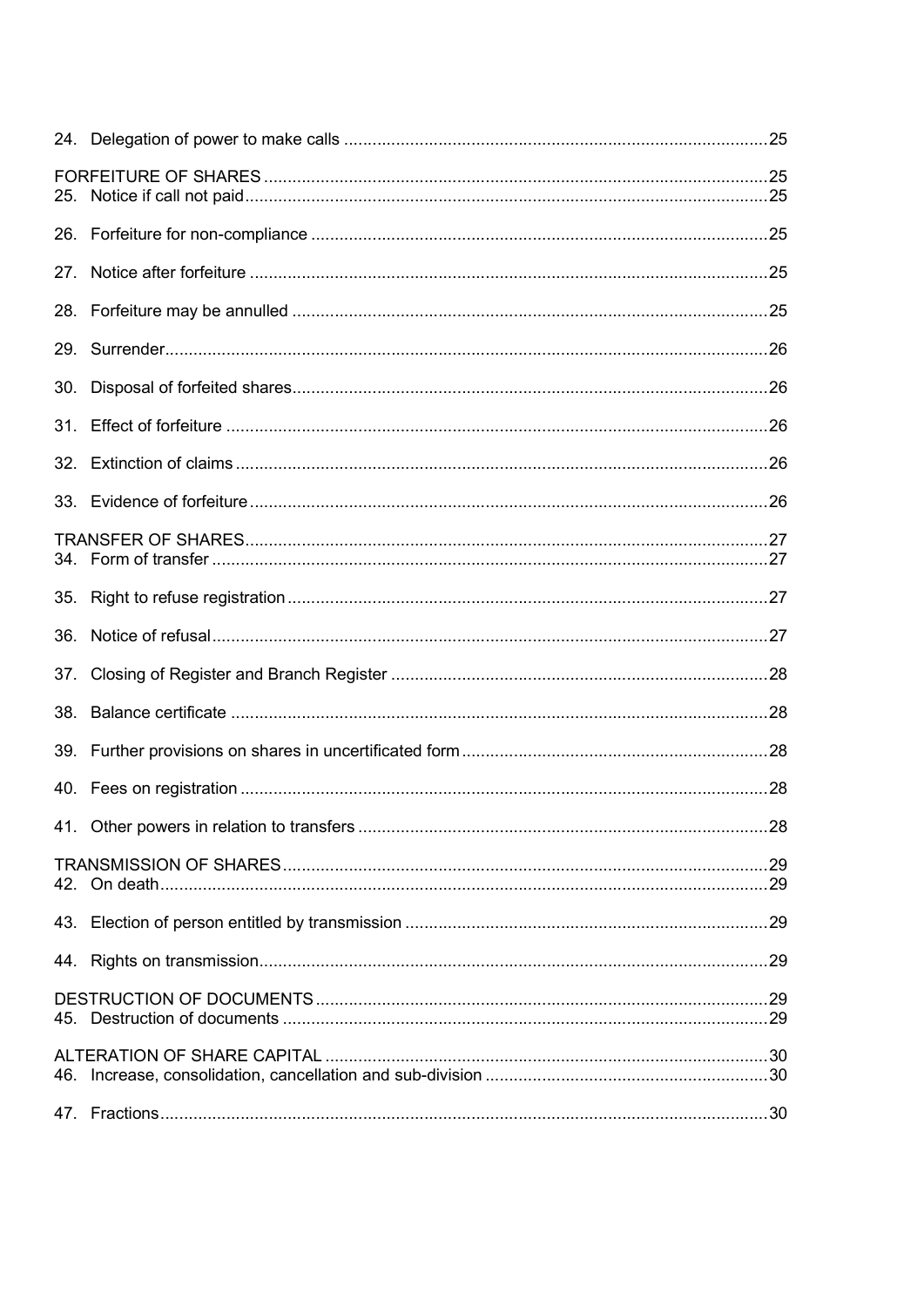| 55. |  |
|-----|--|
| 56. |  |
| 57. |  |
|     |  |
|     |  |
|     |  |
|     |  |
|     |  |
|     |  |
|     |  |
|     |  |
|     |  |
|     |  |
|     |  |
|     |  |
|     |  |
| 68. |  |
|     |  |
|     |  |
|     |  |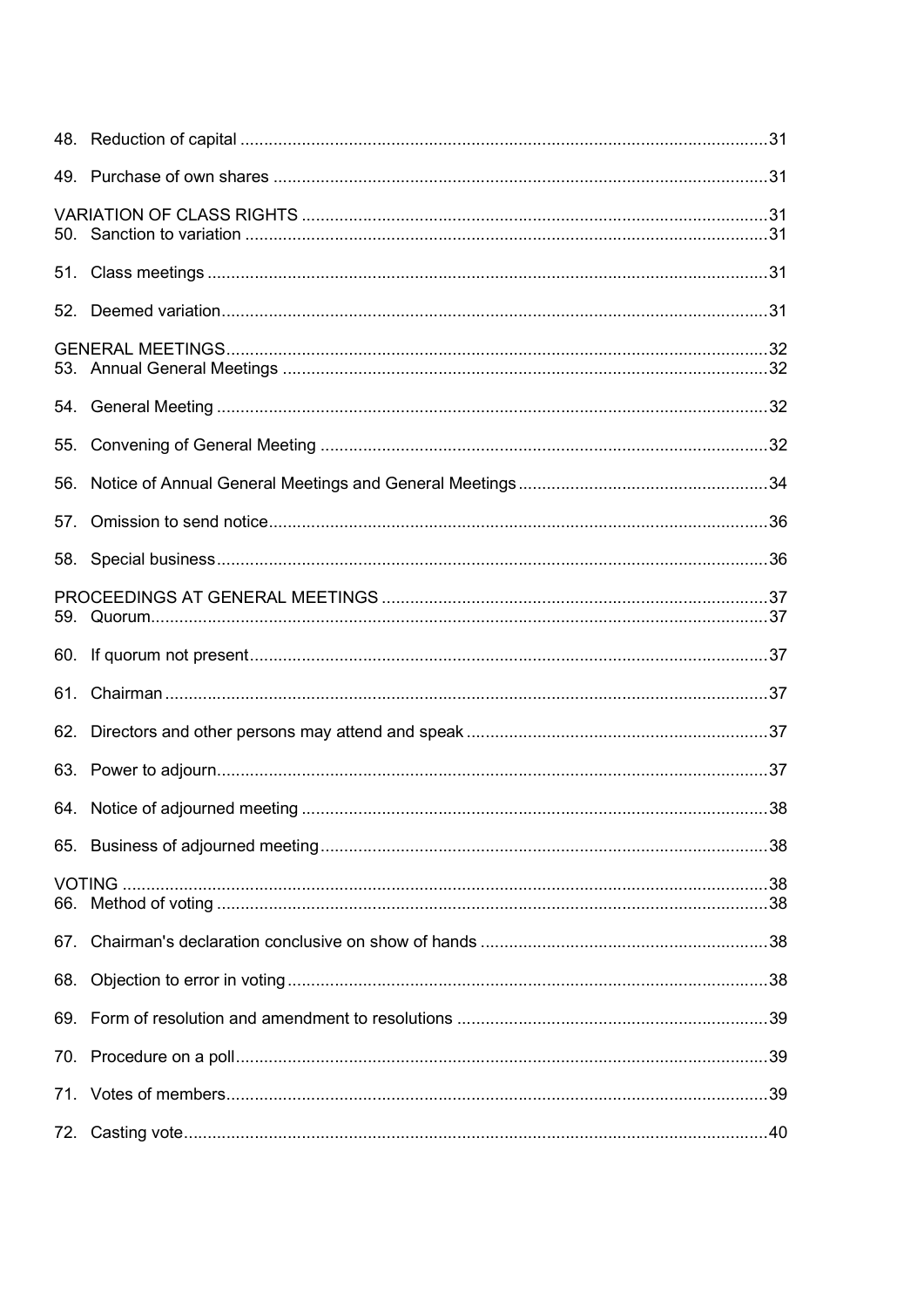| 76. |  |
|-----|--|
|     |  |
|     |  |
|     |  |
| 80. |  |
|     |  |
| 82  |  |
|     |  |
|     |  |
|     |  |
|     |  |
| 87. |  |
|     |  |
|     |  |
|     |  |
|     |  |
|     |  |
|     |  |
|     |  |
|     |  |
|     |  |
|     |  |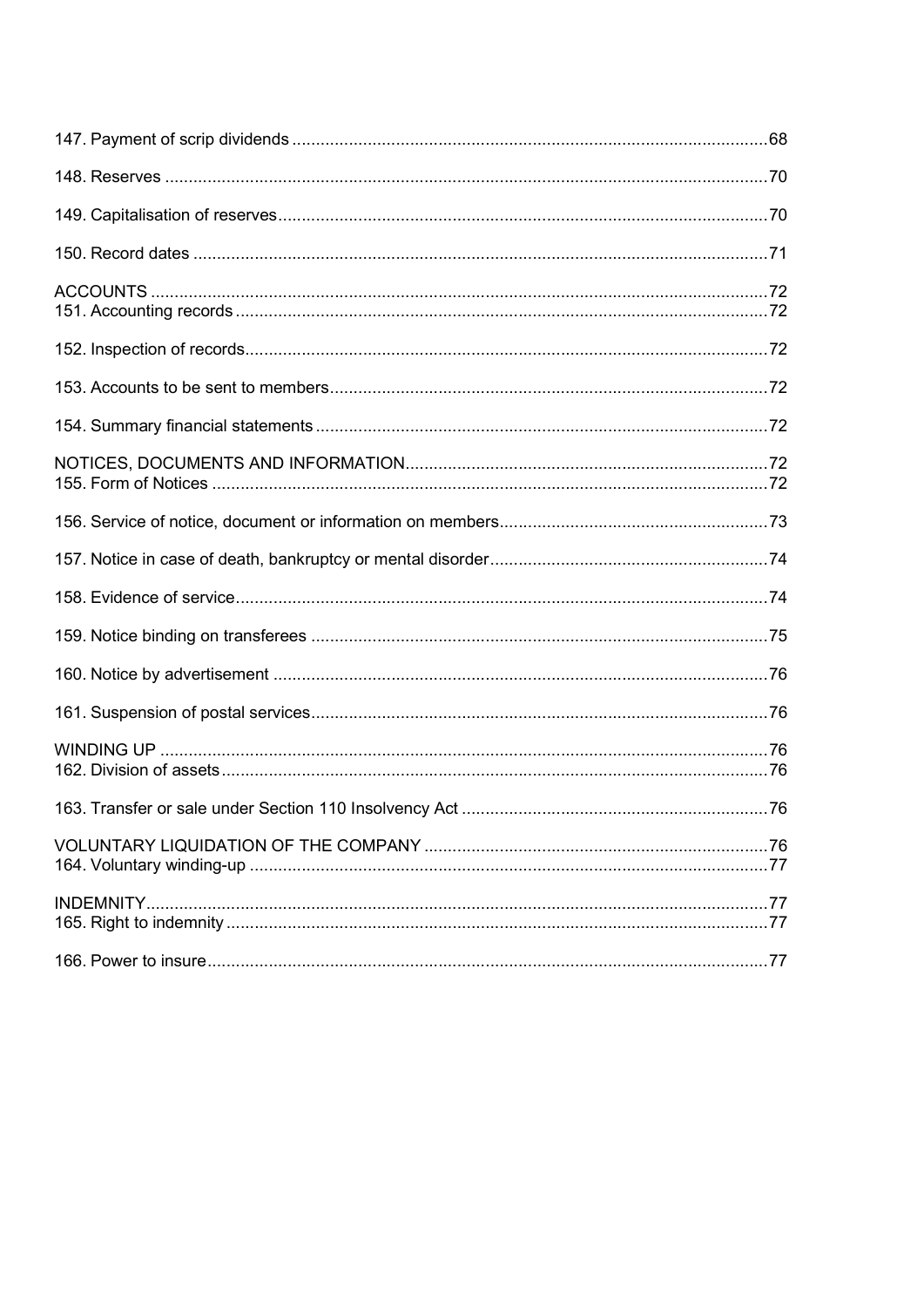### PUBLIC COMPANY LIMITED BY SHARES

#### ARTICLES OF ASSOCIATION

OF

### HYGEA VCT PLC

### (adopted by special resolution passed on 5 May 2009 and further revised by special resolutions passed on 19 January 2018 and 5 April 2018)

#### PRELIMINARY

#### 1. Exclusion of Model Articles (and any other Prescribed Regulations)

1.1 No regulations or articles set out in any statute, or in any statutory instrument or other subordinate legislation made under any statute, concerning companies (including the regulations in the Companies (Model Articles) Regulations 2008 (SI 2008/3229)) shall apply as the articles of the Company. The following shall be the articles of association of the Company.

### 2. Interpretation

2.1 In these Articles, unless the context otherwise requires, the following expressions have the following meanings:

"the Acts" means the Companies Acts as defined in section 2 of the CA 2006;

"address" in relation to an electronic communication and webiste communication, includes any number or address used for the purposes of that communication (including, without limitation, in the case of an Uncertificated Proxy Instruction (as defined in Article 23.10 (Meaning of Uncertificated Proxy Instruction)) an identification number of a participant in the Relevant System concerned);

"these Articles" means these articles of association including any amendments duly made from time to time (and "Article" means one of these Articles)

"Annual General Meeting" means a meeting of shareholders as defined under section 336 of the CA 2006.

"Annual Running Costs" means the annual running costs and expenses incurred by the Company in its business including irrecoverable VAT but excluding (a) exceptional and extraordinary costs; (b) any management fees or performance fees in relation to any class of Shares; (c) any costs relating solely to the making, holding or realisation of investments in the Ordinary Share Pool or the "B" Share Pool.

"Auditors" means the auditors for the time being of the Company or, in the case of joint auditors, any one of them

""B" Shareholders" means the holders of "B" Shares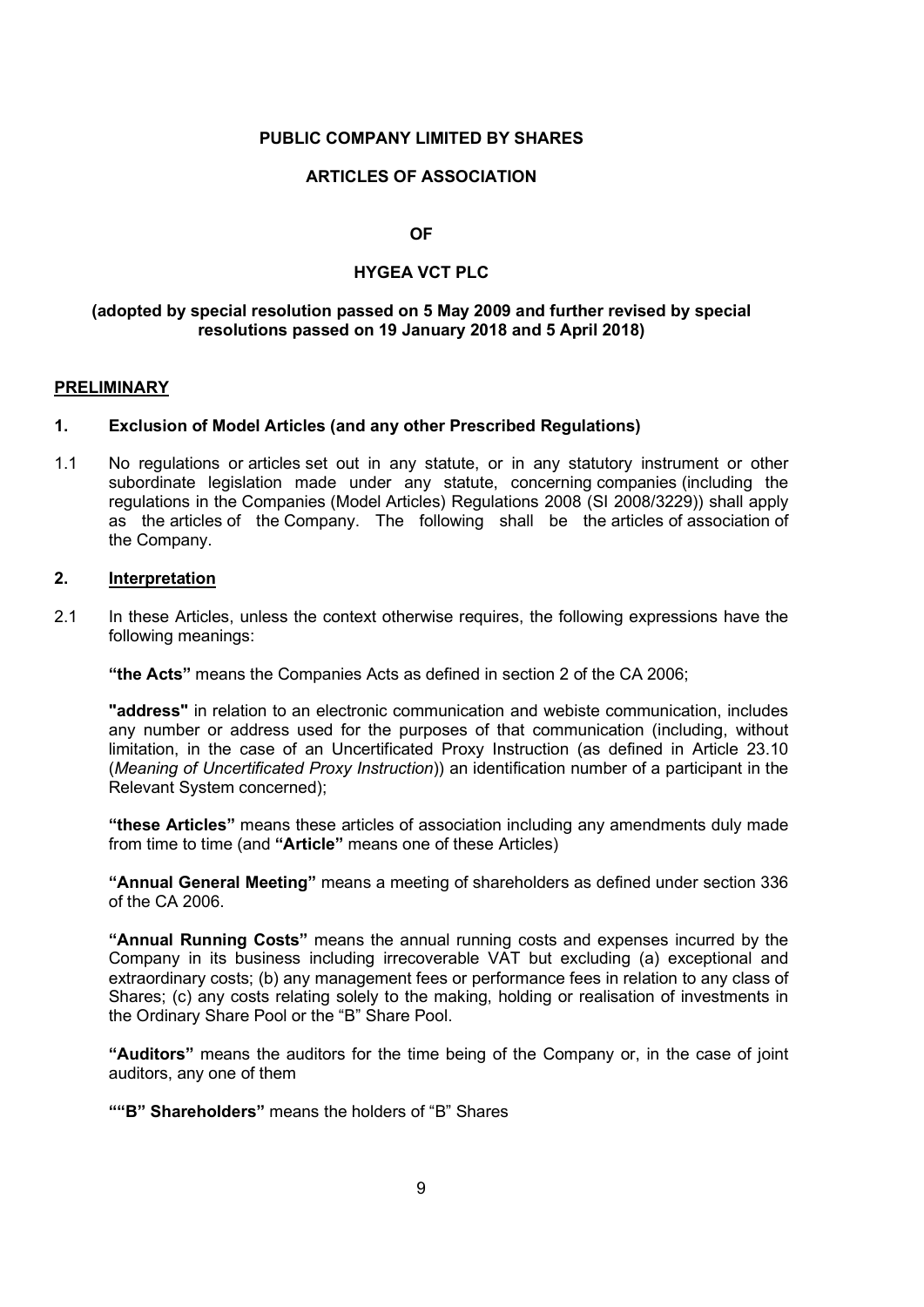""B" Share Pool" means the net assets of the Company represented by the "B" Shares"

""B" Shares" means B ordinary shares of 1p each in the capital of the Company with the rights set out in Articles 6 and 71.2

"Board" means the board of Directors for the time being of the Company or the Directors present or deemed to be present at a duly convened meeting of Directors at which a quorum is present

"Business Day" means a day (excluding Saturday and Sunday and public holidays in England and Wales) when the banks are generally open for business in London

"CA 2006" means the Companies Act 2006

"Chairman" means the chairman (if any) of the Board or, where the context requires, the chairman of a general meeting of the Company

"Clear days" means (in relation to the period of a notice) that period, excluding the day when the notice is given or deemed to be given and the day for which it is given or on which it is to take effect

"Company" means Hygea VCT plc

"Communication" has the same meaning as in the Electronic Communications Act 2000

"CREST Regulations" means The Uncertificated Securities Regulations 2001 (SI 2001 No 3755) including any modification thereof and rules made thereunder or any regulations in substitution therefor made under Section 207 Companies Act 1989 for the time being in force

"Deferred Shares" means deferred shares of 1p each in the capital of the Company (arising pursuant to an Ordinary Share Conversion) with the rights set out in Article 6.4

"Depositary" means a custodian or other person (or a nominee for such custodian or other person) appointed under contractual arrangements with the Company or other arrangements approved by the Board whereby such custodian or other person or nominee holds or is interested in shares of the Company or rights or interests in shares of the Company and issues securities or other documents of title or otherwise evidencing the entitlement of the holder thereof to or to receive such shares, rights or interests, provided and to the extent that such arrangements have been approved by the Board for the purpose of these Articles, and shall include, where approved by the Board, the trustees (acting in their capacity as such) of any employees' share scheme established by the Company or any other scheme or arrangement principally for the benefit of employees or those in the service of the Company and/or its subsidiaries or their respective businesses and the managers (acting in their capacity as such) of any investment or savings plan, which in each case the Board has approved

"Director" means a director for the time being of the Company

"Electronic communication" has the same meaning as under the Electronic Communications Act 2000 and includes website communication in accordance with Article 156.2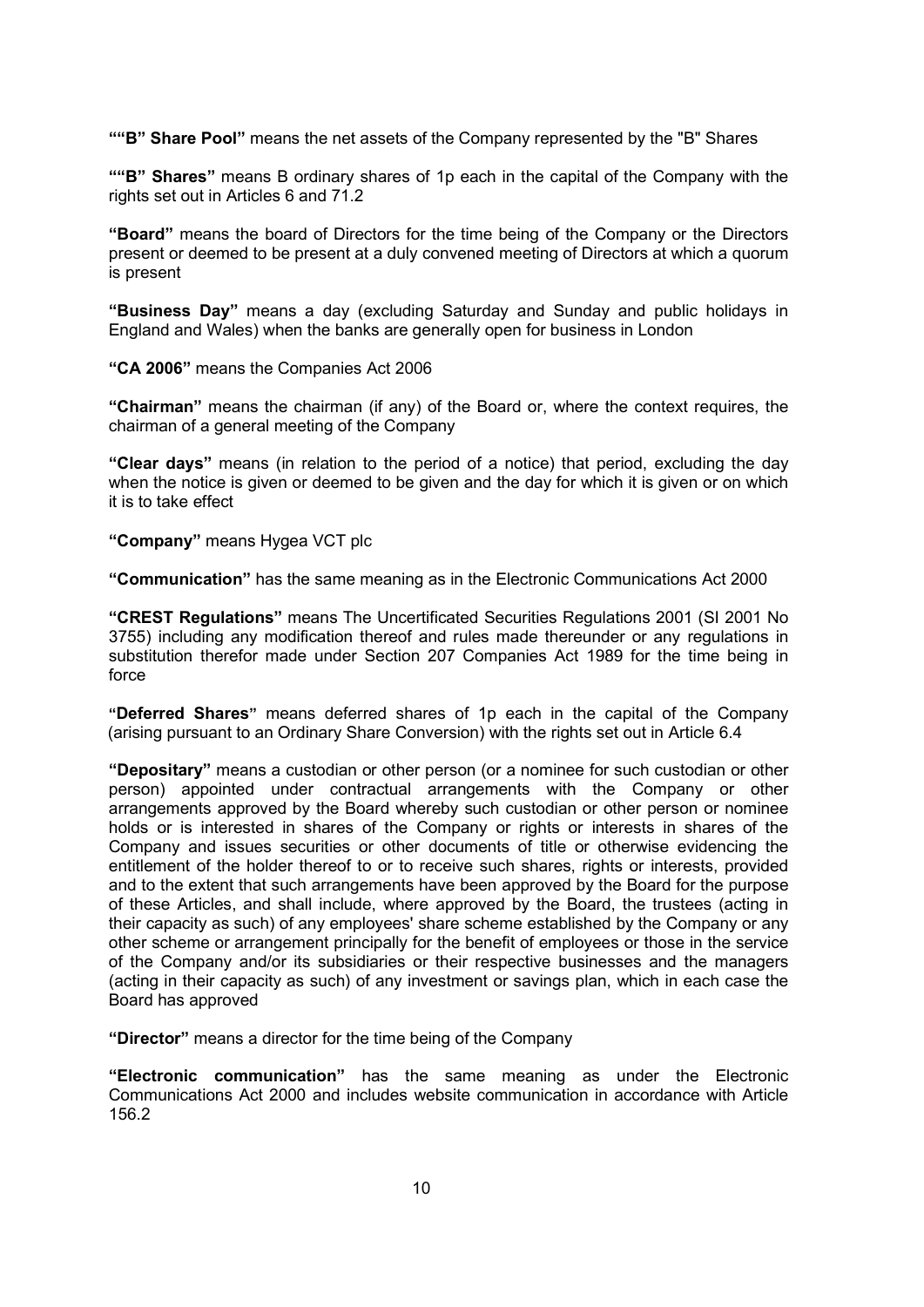"electronic form" has the same meaning as defined in s.1168 of the CA 2006;

"General Meeting" means any general meeting other than an Annual General meeting

 "holder" means (in relation to any share) the member whose name is entered in the Register as the holder or, where the context permits, the members whose names are entered in the Register as the joint holders, of that share

"ICSA Guidelines" means the statements of Recommended Best Practice in the memorandum headed "Electronic Communications with Shareholders" published by the Institute of Chartered Secretaries and Administrators in February 2007 and any modification, extension or replacement for the time being in force;

"Initial Period" means the period of three years commencing immediately on the first day of the relevant quarter of the Company in which the first "B" Shares are issued by the Company

"London Stock Exchange" means London Stock Exchange plc or other principal stock exchange in the United Kingdom for the time being

"member" means a member of the Company or, where the context requires, a member of the Board or of any committee

"Office" means the registered office for the time being of the Company

"Operator" means Euroclear UK & Ireland Limited or other such persons as may from time to time being be approved by HM Treasury as Operator under the CREST Regulations

"Operator-instruction" means a properly authenticated dematerialised instruction attributable to the Operator

"Ordinary Share Conversion" means the conversion of the Ordinary Shares into "B" Shares in accordance with Articles 6.7 to 6.10 below

"Ordinary Share Conversion Calculation Date" means, subject to the conditions in Article 6.8 being fulfilled, such date as shall be determined by the Directors to be the Ordinary Share Conversion calculation date for the purpose of the Ordinary Share Conversion

"Ordinary Share Conversion Date" means a date following the Ordinary Share Conversion Calculation Date on which the Ordinary Share Conversion takes place, being the close of business on such Business Day as may be selected by the Directors and falling not more than 91 days after the Ordinary Share Conversion Calculation Date

"Ordinary Share Conversion Ratio" means the ratio of the net asset value per Ordinary Share to the net asset value per "B" Share, which is calculated as:

A/B

Where:

A is the net asset value per Ordinary Share as at the Ordinary Share Conversion Calculation Date calculated in accordance with the Company's usual accounting policies and adjusted for any amounts as the Directors may consider appropriate so as to be a fair value to be used in the conversion; and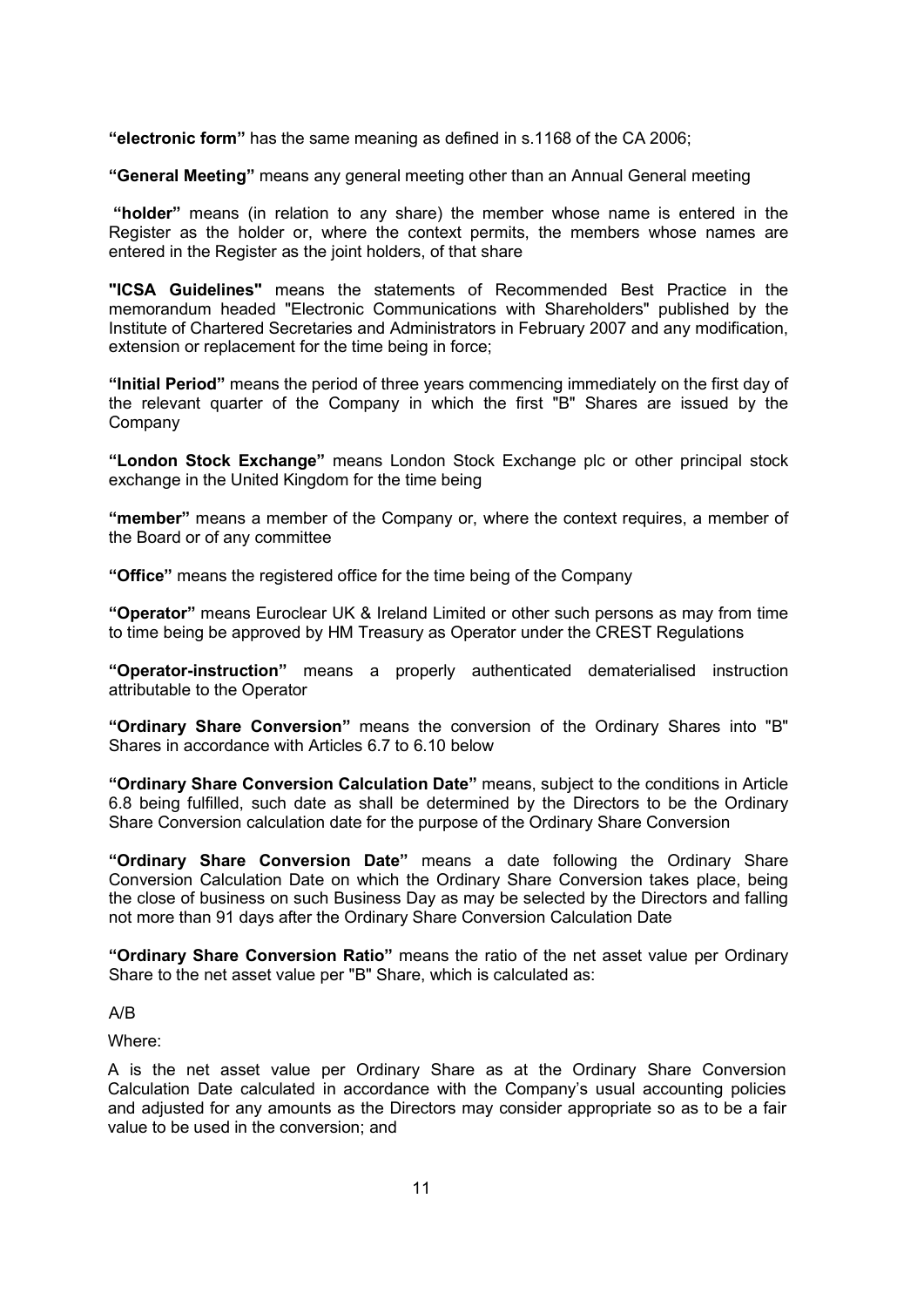B is the net asset value per "B" Share as at the Ordinary Share Conversion Calculation Date calculated in accordance with the Company's usual accounting policies and adjusted for any amounts as the Directors may consider appropriate so as to be a fair value to be used in the conversion

"Ordinary Share Pool" means the net assets of the Company represented by the Ordinary Shares

"Ordinary Shareholders" means the holders of Ordinary Shares

"Ordinary Shares" means ordinary share of 1p each in the capital of the Company with the rights set out in Articles 6 and 71.2)

"Paid up" means paid up or credited as paid up

"Participating security" means a security title to units of which is permitted by the Operator to be transferred by means of a relevant system

"Recognised person" means a recognised clearing house or a nominee of a recognised clearing house or of a recognised investment exchange which is designated as mentioned in Section 778(2) CA 2006

"Register" means the register of members of the Company to be kept pursuant to Section 123 CA 2006 or, as the case may be, any overseas branch register kept pursuant to Article 115

"Relevant system" means a computer based system, and procedures, which enable title to be evidenced and transferred without a written instrument pursuant to the CREST **Regulations** 

"Seal" means the common seal of the Company or any official or securities seal that the Company may be permitted to have under the Acts

"Secretary" means the secretary for the time being of the Company or any other person appointed to perform any of the duties of the secretary of the Company including (subject to the provisions of the Acts) a joint, temporary, assistant or deputy secretary

"Share" means any share of the Company

"Statutes" means the CA 2006, the CREST Regulations and every other statute, statutory instrument, rule, order or regulation for the time being in force concerning companies and affecting the Company

"United Kingdom" means Great Britain and Northern Ireland

"Venture Capital Trust" means a company approved as a venture capital trust under Section 272 of the Income Taxes Act 2007 by the Board of HM Revenue & Customs

"website communication" as provided for in Article 156.2

"writing or written" means and includes printing, typewriting, lithography, photography and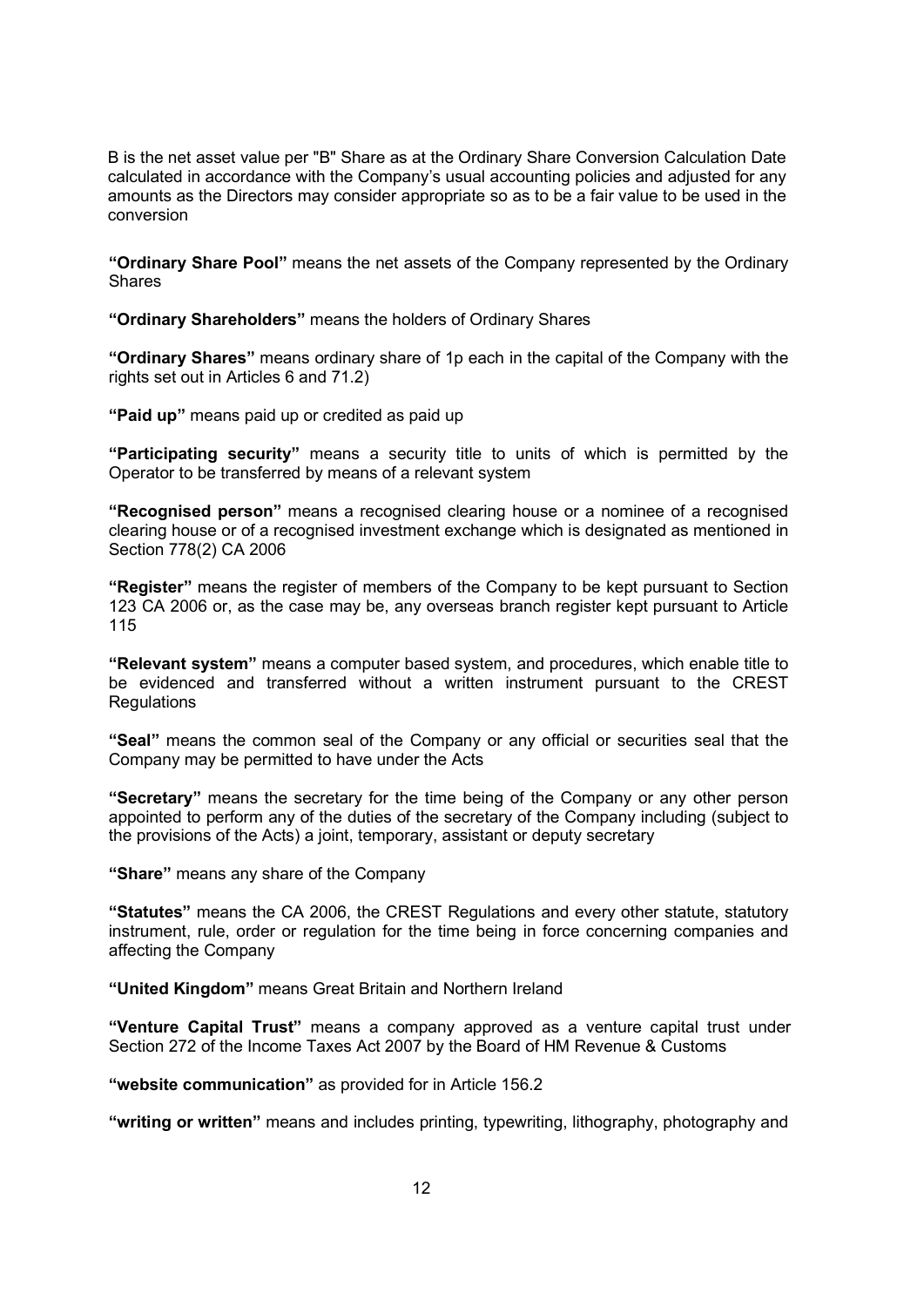any other mode or modes of representing or reproducing words in a legible and nontransitory form.

- 2.2 Unless the context otherwise requires:
	- 2.2.1 words in the singular include the plural, and vice versa;
	- 2.2.2 words importing the masculine gender include the feminine gender; and
	- 2.2.3 a reference to a person includes a body corporate and an unincorporated body of persons.
- 2.3 A reference to any statute or provision of a statute shall include any orders, regulations or other subordinate legislation made under it and shall, unless the context otherwise requires, include any statutory modification or re-enactment of it for the time being in force.
- 2.4 References to writing including references to typewriting, printing, lithography, photography and any other modes of representing or reproducing words in a legible and non-transitory form and documents and information sent or supplied in electrohnic form or made available on a website are "in writing" for the purposes of these Articles.
- 2.5 Save as aforesaid, and unless the context otherwise requires, words or expressions contained in these Articles shall bear the same meaning as in the Acts.
- 2.6 The headings are inserted for convenience only and shall not affect the construction of these Articles.
- 2.7 Where pursuant to any provision of these Articles any notice, appointment of proxy or other document contained in an electronic communication is required to be signed or executed by or on behalf of any person, that signature or execution shall include the affixation by or on behalf of that person of an electronic signature (as defined in the Electronic Communications Act 2000), or personal identification details in such form as the Directors may approve.
- 2.8 For the purposes of these Articles, "assets attributable to the Ordinary Shareholders" or "assets attributable to the Ordinary Shares" shall mean all the assets of the Company other than those assets as are attributed to the "B" Shares and less all the expenses and liabilities of the Company other than that proportion of the expenses and liabilities of the Company incurred or accrued as is attributable to the "B" Shares in accordance with these Articles.
- 2.9 For the purposes of these Articles, "assets attributable to the "B" Shareholders" or "assets attributable to the "B" Shares" shall mean the net cash proceeds (after all expenses relating thereto) of the issue of the "B" Shares as invested in or represented by investments or cash or other assets from time to time, less such proportion of the expenses and liabilities of the Company incurred or accrued as is attributable to the "B" Shares in accordance with these Articles.

## 3. Objects

3.1 The object of the Company is to carry on business as a general commercial company, and to carry on the business of a venture capital trust company and either itself or with others to acquire, hold (either in the name of the Company or in that of any nominee), sell, endorse, discount or otherwise deal with or dispose of all kinds of shares, stocks, debentures and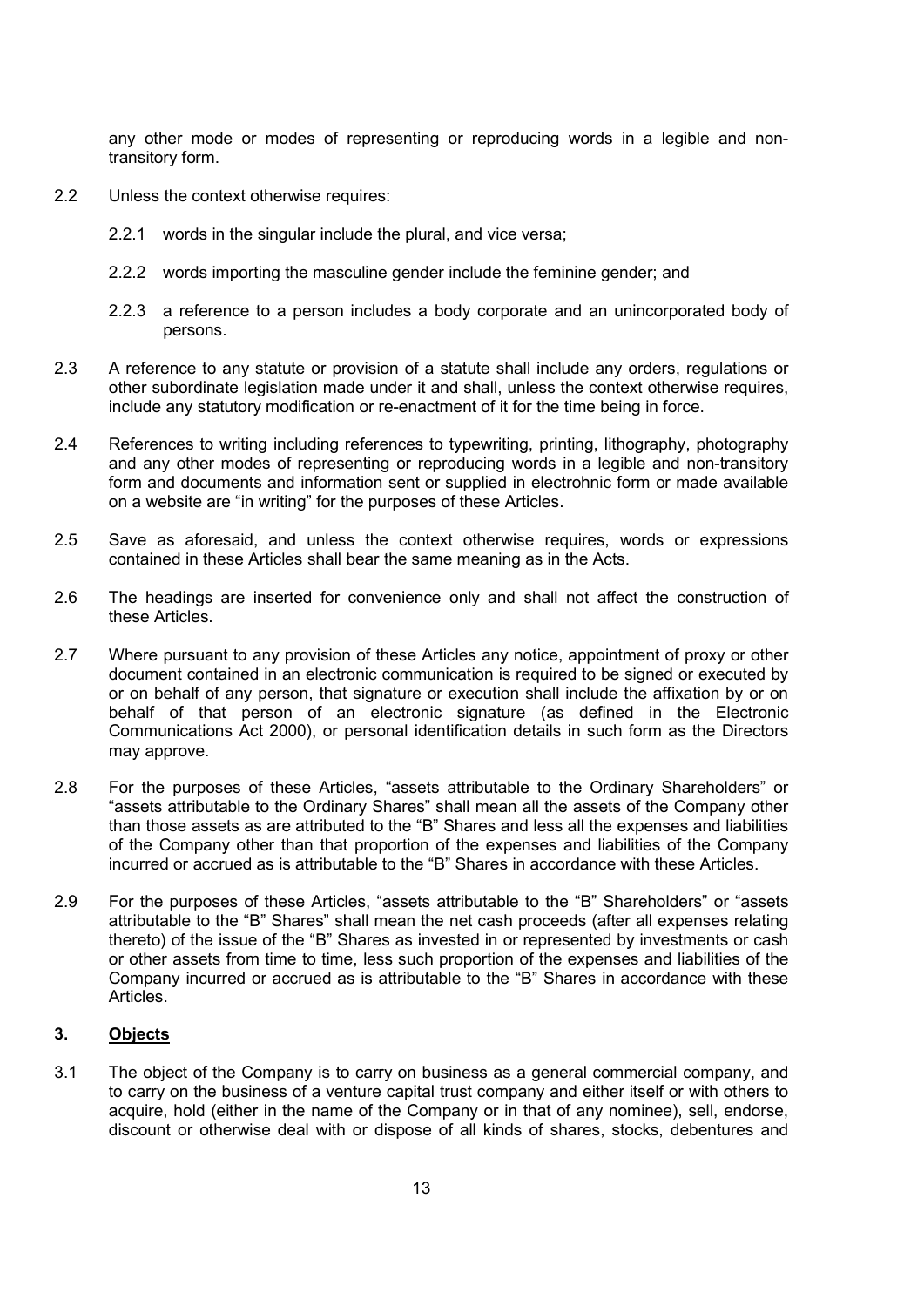debenture stock, bonds, gilts, obligations and securities issued or guaranteed by any company or other legal entity constituted in any part of the world, and all kinds of bonds gilts, obligations and securities issued or guaranteed by any government, sovereign ruler, commissioner, public body or authority (supreme, municipal, local or otherwise), in any part of the world, and any right or interest therein (and whether or not producing income) and to vary or transpose any such shares, stocks, debentures, debenture stock, bonds, gilts, obligations or securities.

### 4. Liability of Members

4.1 The liability of the members of the Company is limited to the amount, if any, unpaid on the shares held by them.

#### 5. Uncertificated shares

- 5.1 Notwithstanding anything in these Articles to the contrary, any shares in the Company may be issued, held, registered, converted to, transferred or otherwise dealt with in uncertificated form and converted from uncertificated form to certificated form in accordance with the CREST Regulations and practices instituted by the Operator of the relevant system. Any provisions of these Articles shall not apply to any uncertificated shares to the extent that such provisions are inconsistent with:
	- 5.1.1 the holding of shares in uncertificated form;
	- 5.1.2 the transfer of title to shares by means of a relevant system; or
	- 5.1.3 any provision of the CREST Regulations.
- 5.2 Without prejudice to the generality and effectiveness of the foregoing:
	- 5.2.1 Articles 12 and 13 shall not apply to uncertificated shares;
	- 5.2.2 without prejudice to Article 35 in relation to uncertificated shares, the Board may also refuse to register a transfer of uncertificated shares in such other circumstances as may be permitted or required by the CREST Regulations and the relevant system;
	- 5.2.3 references in these Articles to a requirement on any person to execute or deliver an instrument of transfer or certificate or other document which shall not be appropriate in the case of uncertificated shares shall, in the case of uncertificated shares be treated as references to a requirement to comply with any relevant requirements of the relevant system and any relevant arrangements or regulations which the Board may make from time to time pursuant to Article 5.2.11 below;
	- 5.2.4 for the purposes referred to in Article 42, a person entitled by transmission to a share in uncertificated form who elects to have some other person registered shall either:
		- (i) procure that instructions are given by means of the relevant system to effect transfer of such uncertificated share to that person; or
		- (ii) change the uncertificated share to certificated form and execute an instrument of transfer of that certificated share to that person;
	- 5.2.5 the Company shall enter on the Register the number of shares which are held by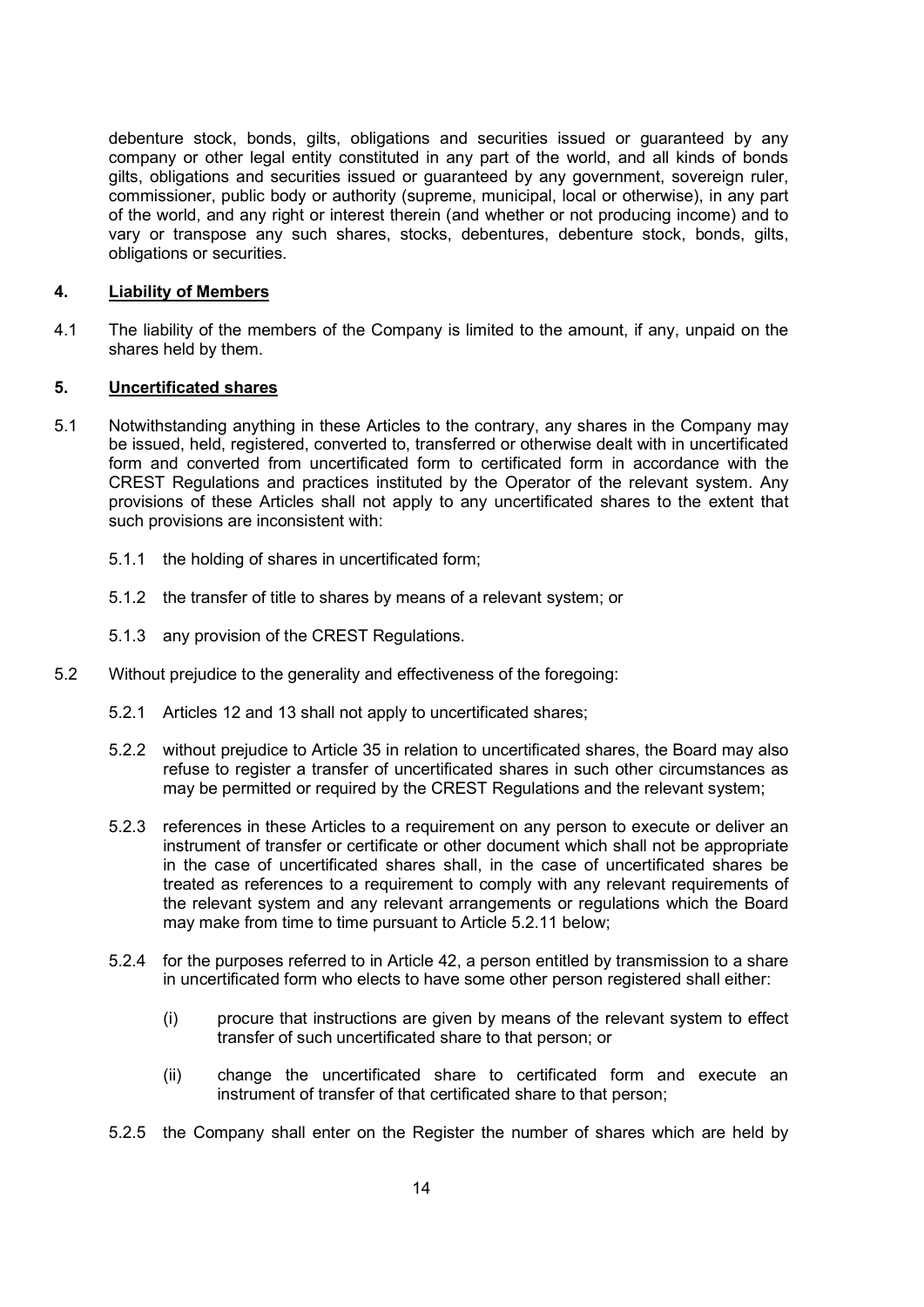each member in uncertificated form and in certificated form and shall maintain the Register in each case as is required by the CREST Regulations and the relevant system and, unless the Board otherwise determines, holdings of the same holder or joint holders in certificated form and uncertificated form shall be treated as separate holdings;

- 5.2.6 a class of share shall not be treated as two classes by virtue only of that class comprising both certificated shares and uncertificated shares or as a result of any provision of these or the CREST Regulations which applies only in respect of certificated shares or uncertificated shares;
- 5.2.7 references in Article 43 to instruments of transfer shall include, in relation to uncertificated shares, instructions and/or notifications made in accordance with the relevant system relating to the transfer of such shares;
- 5.2.8 for the purposes referred to in Article 46, the Board may in respect of uncertificated shares authorise some person to transfer and/or require the holder to transfer the relevant shares in accordance with the facilities and requirements of the relevant system;
- 5.2.9 for the purposes of Article 144.1, any payment in the case of uncertificated shares may be made by means of the relevant system (subject always to the facilities and requirements of the relevant system) and without prejudice to the generality of the foregoing such payment may be made by the sending by the Company or any person on its behalf of an instruction to the Operator of the relevant system to credit the cash memorandum account of the holder or joint holders of such shares or, if permitted by the Company, of such person as the holder or joint holders may in writing direct and for the purposes of Article 144.2 the making of a payment in accordance with the facilities and requirements of the relevant system concerned shall be a good discharge to the Company;
- 5.2.10 subject to the Acts, the Board may issue shares as certificated shares or as uncertificated shares in its absolute discretion and Articles 7, 146 and 147 shall be construed accordingly;
- 5.2.11 the Board may make such arrangements or regulations (if any) as it may from time to time in its absolute discretion think fit in relation to the evidencing and transfer of uncertificated shares and otherwise for the purpose of implementing and/or supplementing the provisions of this Article 5 and the CREST Regulations and the facilities and requirements of the relevant system and such arrangements and regulations (as the case may be) shall have the same effect as if set out in this Article 5;
- 5.2.12 the Board may utilize the relevant system to the fullest extent available from time to time in the exercise of the Company's powers or functions under the Acts or these Articles or otherwise in effecting any actions; and
- 5.12.13the Board may resolve that a class of shares is to become a participating security and may at any time determine that a class of shares shall cease to be a participating security.
- 5.3 Where any class of shares in the capital of the Company is a participating security and the Company is entitled under any provisions of the Acts or the rules made and practices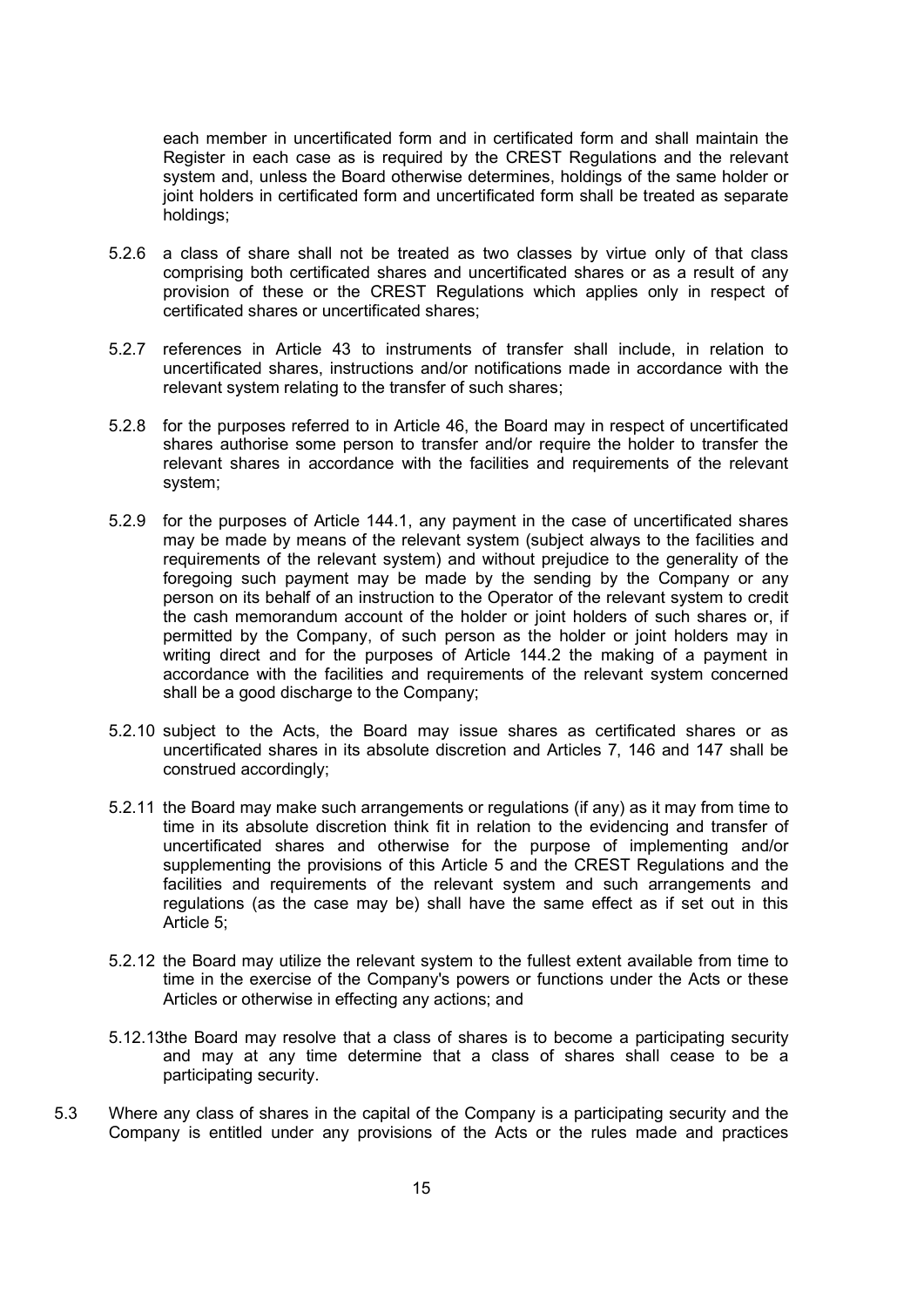instituted by the Operator of any relevant system or under these Articles to dispose of, forfeit, enforce a lien or sell or otherwise procure the sale of any shares which are held in uncertificated form, such entitlement (to the extent permitted by the CREST Regulations and the rules made and practices instituted by the Operator of the relevant system) shall include the right to:

- 5.3.1 request or require the deletion of any computer-based entries in the relevant system relating to the holding of such shares in uncertificated form; and/or
- 5.3.2 require any holder of any uncertificated shares which are the subject of any exercise by the Company of any such entitlement, by notice in writing to the holder concerned, to change his holding of such uncertificated shares into certificated form within such period as may be specified in the notice, prior to completion of any disposal, sale or transfer of such shares or direct the holder to take such steps, by instructions given by means of a relevant system or otherwise, as may be necessary to sell or transfer such shares; and/or
- 5.3.3 appoint any person to take such other steps, by instruction given by means of a relevant system or otherwise, in the name of the holder of such shares as may be required to effect a transfer of such shares and such steps shall be as effective as if they had been taken by the registered holder of the uncertificated shares concerned; and/or
- 5.3.4 transfer any uncertificated shares which are the subject of any exercise by the Company of any such entitlement by entering the name of the transferee in the Register in respect of that share as a transferred share; and/or
- 5.3.5 otherwise rectify or change the Register in respect of that share in such manner as may be appropriate; and
- 5.3.6 take such other action as may be necessary to enable those shares to be registered in the name of the person to whom the shares have been sold or disposed of or as directed by him.
- 5.4 For the purposes of this Article 5:
	- 5.4.1 words and expressions shall have the same respective meanings as in the Regulations;
	- 5.4.2 references herein to an uncertificated share or to a share (or to a holding of shares) being in uncertificated form are references to that share being an uncertificated unit of a security, and references to a certificated share or to a share being in certificated form are references to that share being a unit of a security which is not an uncertificated unit; and
	- 5.4.3 "cash memorandum account" means an account so designated by the Operator of the relevant system.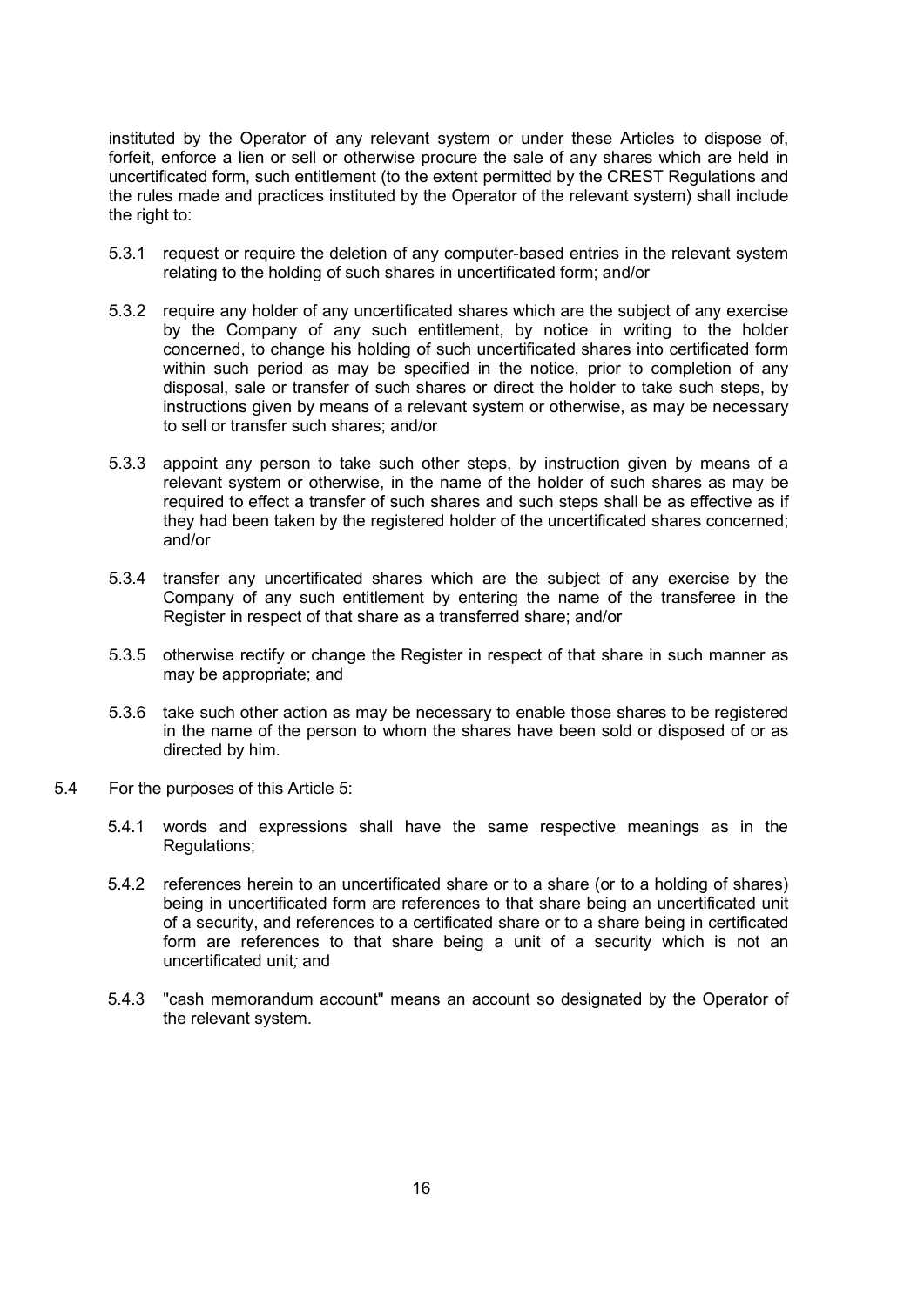## SHARE CAPITAL

## 6. Rights attached to Ordinary Shares, "B" Shares and Deferred Shares

### **Dividends**

- 6.1 The holders of the Ordinary Shares, the "B" Shares and the Deferred Shares shall, subject to the provisions of these Articles, have the following rights to be paid dividends:
	- 6.1.1 the Deferred Shares shall carry no right to receive a dividend from the Company;
	- 6.1.2 the Ordinary Shares shall carry the right to receive such dividends as the Directors may resolve to pay out of the net assets attributable to the Ordinary Shares and from income received and accrued which is attributable to the Ordinary Shares;
	- 6.1.3 the "B" Shares shall carry the right to receive such dividends as the Directors may resolve to pay out of the net assets attributable to the "B" Shares and from income received and accrued which is attributable to the "B" Shares;
	- 6.1.4 "B" Shares arising on an Ordinary Share Conversion shall rank pari passu with the existing "B" Shares for dividends and other distributions declared by reference to a record date falling after the Ordinary Share Conversion Calculation Date; and
	- 6.1.5 in respect of an Ordinary Share Conversion, no dividend or other distribution shall be made or paid by the Company on any of its Shares between the Ordinary Conversion Calculation Date and the date of the subsequent Ordinary Share Conversion (both dates inclusive) and no dividend shall be declared with a record date falling between the Ordinary Share Conversion Calculation Date and the date of the subsequent Ordinary Share Conversion (both dates inclusive).

### Capital Distributions

- 6.2 The surplus capital and assets of the Company shall on a winding-up or on a return of capital (otherwise than on a purchase by the Company of any of its Shares) be applied as follows:
	- 6.2.1 firstly, to the extent that there are Deferred Shares, in paying to the holders of Deferred Shares 1p in respect of every 1,000,000 Deferred Shares (or part thereof) of which they are respectively the holders;
	- 6.2.2 secondly,
		- (i) to the extent that there are Ordinary Shares, an amount equivalent to the aggregate net asset value of the Ordinary Shares, calculated in accordance with the Company's usual accounting policies and adjusted for any amounts as the liquidator may consider appropriate so as to be a fair value for the Ordinary Shares, which amount shall be applied amongst the Ordinary Shareholders pro rata their holdings of Ordinary Shares; and
		- (ii) to the extent that there are "B" Shares, an amount equivalent to the aggregate net asset value of the "B" Shares, calculated in accordance with the Company's usual accounting policies and adjusted for any amounts as the liquidator may consider appropriate so as to be a fair value for the "B"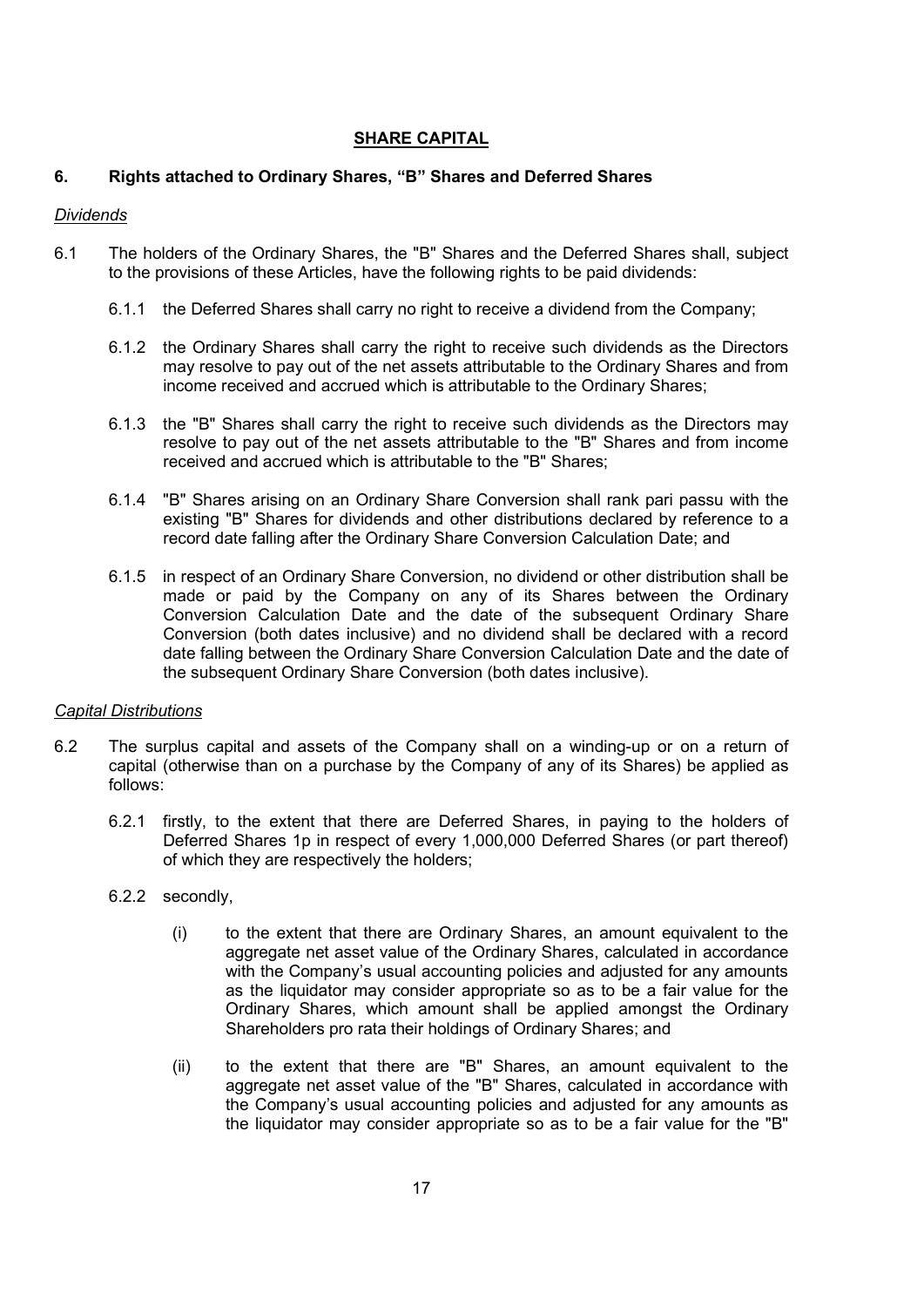Shares, which amount shall be applied amongst the "B" Shareholders pro rata their holdings of "B" Shares;

provided that to the extent that there are both Ordinary Shares and "B" Shares in issue, any liquidator costs are allocated between the Ordinary Share Pool and the "B" Share Pool pro rata to the net assets in each pool.

#### Voting

6.3 The voting rights attached to the Ordinary Shares and the "B" Shares are as set out in Article 71.2.

### Deferred Shares

- 6.4 The Deferred Shares shall not carry any right to receive notice of or to attend or vote at any general meeting.
- 6.5 The Deferred Shares may be repurchased by the Company in accordance with the terms set out herein:
	- 6.5.1 immediately upon an Ordinary Share Conversion, the Company shall repurchase all of the Deferred Shares which arise as a result of the Ordinary Share Conversion for an aggregate consideration of 1p for every 1,000,000 Deferred Shares. On repurchase, each Deferred Share shall be treated as cancelled in accordance with section 688 of CA 2006; and
	- 6.5.2 the Company shall not be obliged to (a) issue share certificates to holders of Deferred Shares in respect of the Deferred Shares and (b) account to any holder of Deferred Shares for the repurchase monies in respect of such shares.

#### Allocation of Costs and expenses between Share Classes

6.6 Prior to the commencement of the Initial Period all Annual Running Costs shall be allocated to the Ordinary Share Pool. During the Initial Period all Annual Running Costs shall be allocated to the "B" Share Pool. After the end of the Initial Period, the Ordinary Share Pool and the "B" Share Pool shall be allocated its share of the Annual Running Costs pro-rata to the net asset value of the respective share pool. All other running costs and expenses of the Company shall be allocated to the Ordinary Share Pool and/or the "B" Share Pool in accordance with Article 107.3.2 or, if not dealt with expressly in these Articles and so long as it appears in the reasonable opinion of the Directors not to be materially prejudicial to the holders of any existing class of shares, in accordance with the terms of any prospectus or information memorandum issued by the Company in relation to the offer for the "B" Share or any further class of shares.

#### **Ordinary Share Conversion Rights**

- 6.7 Each Ordinary Share may convert into "B" Shares in accordance with the provisions of Articles 6.7 to 6.11.
- 6.8 Subject to one of the following conditions being met, the Directors may in their absolute discretion specify an Ordinary Share Calculation Date for the purposes of Ordinary Share Conversion: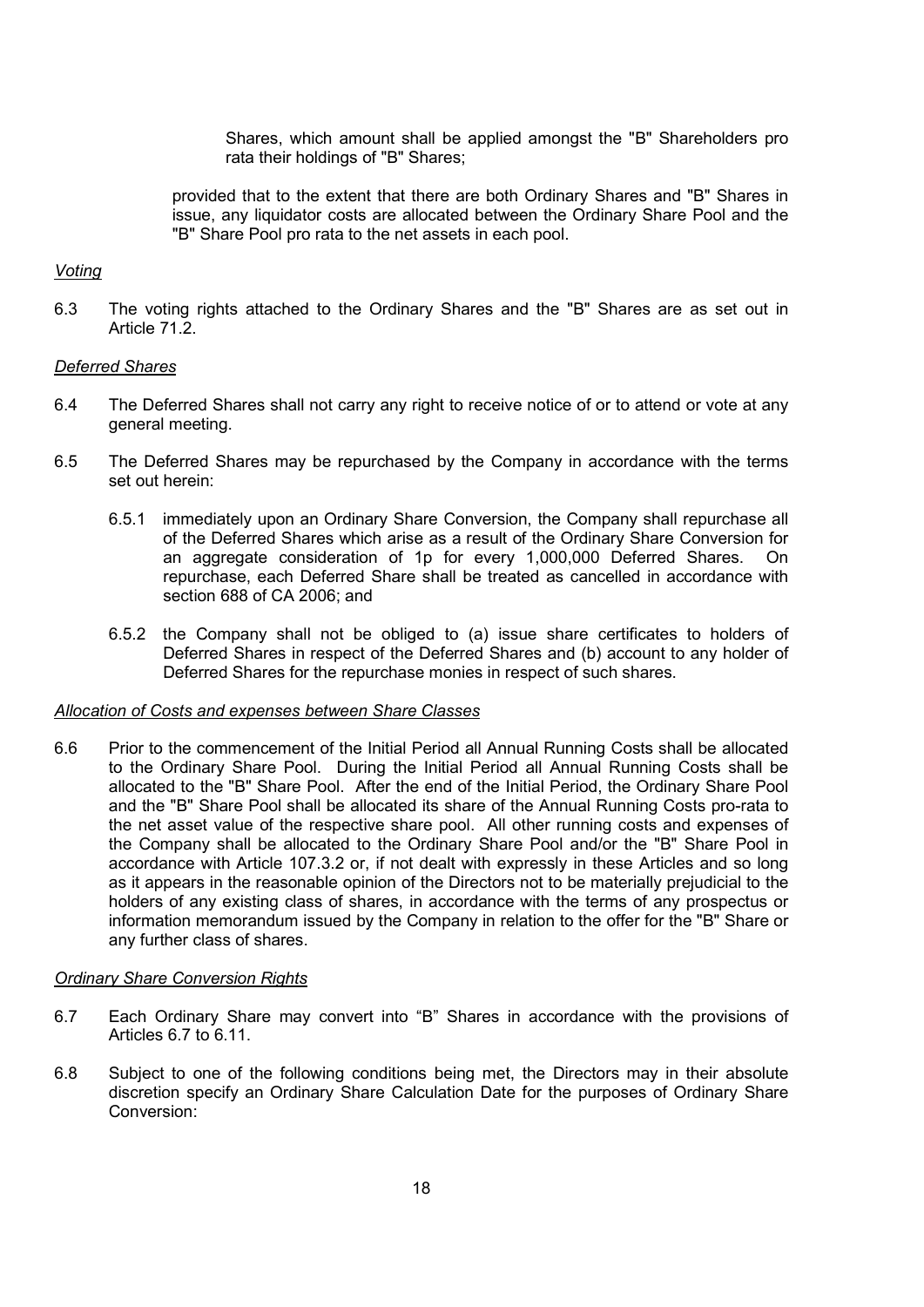- 6.8.1 the latest published net asset value per Ordinary Share (calculated in accordance with the Company's usual accounting policies) is less than 5p per Share; or
- 6.8.2 following the sanction of a special resolution proposed by the Board (and passed at a separate class meeting of the Ordinary Shareholders convened and held in accordance with the provisions of these Articles) that notwithstanding the condition in Article 6.8.1 not being met, it is in the interests of the Ordinary Shareholders for the Ordinary Share Conversion to commence.
- 6.9 In the event of a conversion of Ordinary Shares into "B" Shares, the Ordinary Shares will be converted into "B" Shares and Deferred Shares on the Ordinary Share Conversion Date in accordance with the following provisions of this Article 6.9:
	- 6.9.1 The Directors shall procure that within 91 days of the Ordinary Share Calculation Date:
		- (i) the Ordinary Share Conversion Ratio as at the Ordinary Share Calculation Date and the number of "B" Shares and, if applicable, Deferred Shares to which each Ordinary Shareholder shall be entitled on the Ordinary Share Conversion shall be calculated; and
		- (ii) the Auditors shall be requested to confirm that such calculations as have been made by the Company have, in their opinion, been performed in accordance with these Articles and are arithmetically accurate whereupon such calculations shall become final and binding on the Company and all holders of "B" Shares and Ordinary Shares.
	- 6.9.2 The Directors shall procure that, as soon as practicable following receipt of the confirmation from the Auditors as referred to in Article 6.9.1(ii) above and in any event within 91 days of the Ordinary Share Conversion Calculation Date, a notice is sent to each Ordinary Shareholder advising such shareholder of the Ordinary Share Conversion Date, the Ordinary Share Conversion Ratio and the numbers of "B" Shares and, if applicable, Deferred Shares to which such shareholders will be entitled to on the Ordinary Share Conversion.
	- 6.9.3 On the Ordinary Share Conversion Date the Ordinary Shares shall automatically convert into such number of "B" Shares and, if applicable, Deferred Shares as shall be necessary to ensure that, upon the Ordinary Share Conversion being completed:
		- (i) the aggregate number of "B" Shares into which the Ordinary Shares are converted equals the number of Ordinary Shares in issue on the Ordinary Share Calculation Date multiplied by the Ordinary Share Conversion Ratio (rounded down to the nearest whole "B" Share); and
		- (ii) in the event that the Ordinary Share Conversion Ratio is less than 1, such number of Deferred Shares as is equal to the aggregate number of Ordinary Shares in issue on the Ordinary Share Conversion Calculation Date less the aggregate number of "B" Shares resulting from the Ordinary Share Conversion.
	- 6.9.4 The "B" Shares and Deferred Shares arising upon the Ordinary Share Conversion shall be divided amongst the former Ordinary Shareholders pro rata according to their respective former holdings of Ordinary Shares (provided always that the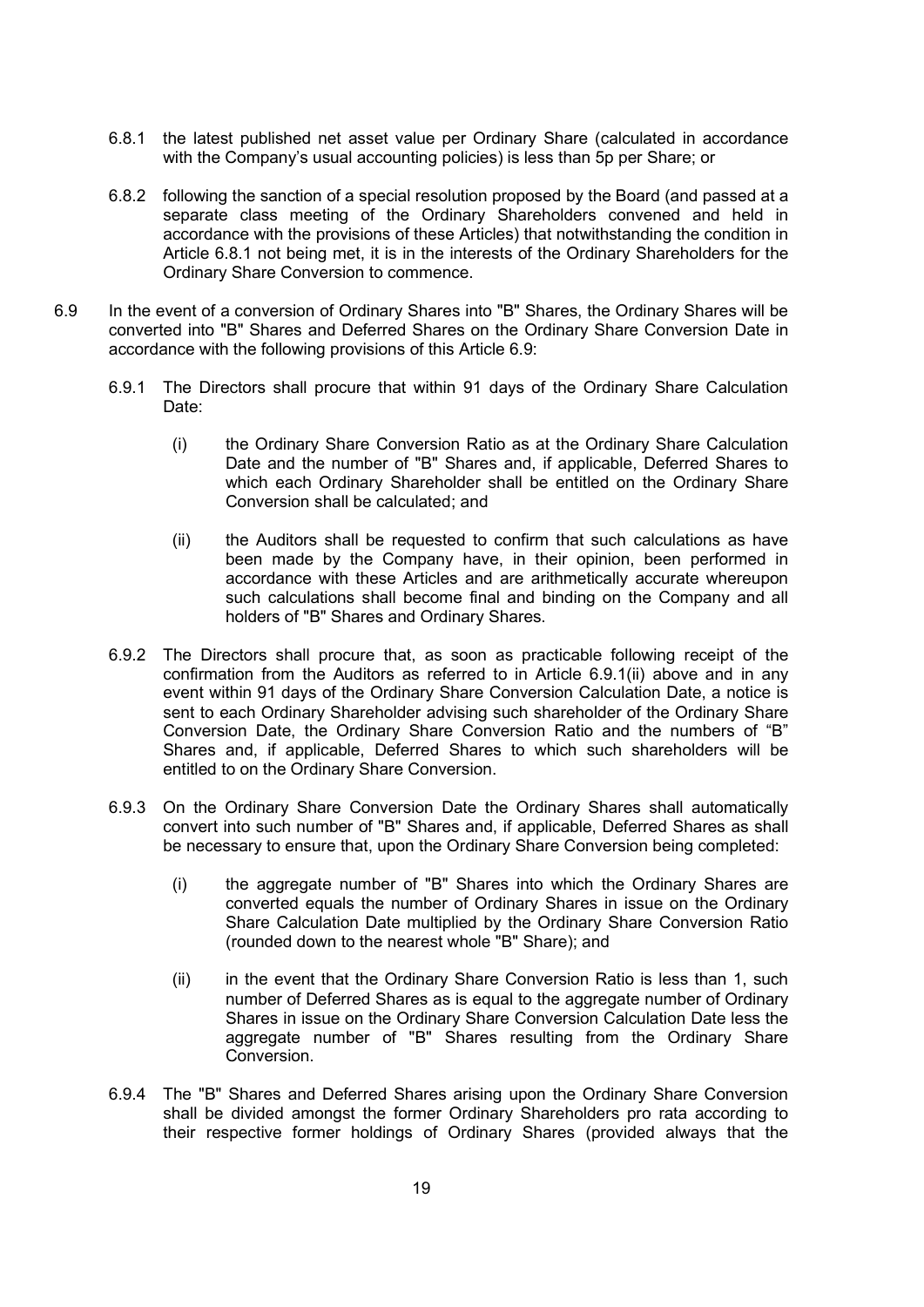Directors may deal in such manner as they think fit with fractional entitlements to Ordinary Shares and Deferred Shares arising upon the Ordinary Share Conversion including, without prejudice to the generality of the foregoing, selling any such shares representing such fractional entitlements and retaining the proceeds for the benefit of the Company).

- 6.9.5 Forthwith upon the Ordinary Share Conversion, the share certificates relating to the Ordinary Shares shall be cancelled and the Company shall issue to each former holder of Ordinary Shares new certificates in respect of the "B" Shares which have arisen upon the Ordinary Share Conversion to which he or she is entitled. Share certificates in respect of the Deferred Shares arising on the Ordinary Share Conversion will not be issued.
- 6.9.6 Forthwith upon the Ordinary Share Conversion, the rights attaching to the Ordinary Shares under these Articles shall lapse and those attaching to the Deferred Shares resulting from the Ordinary Share Conversion shall lapse upon the repurchase of those Deferred Shares.
- 6.10 The Directors shall be entitled to apply any reserves of the Company, whether capable of distribution or not, in paying up, wholly or in part and as to nominal capital or premium, any "B" Shares to be allotted and/or issued on an Ordinary Share Conversion pursuant to the terms of these Articles.
- 6.11 The Directors shall have full power and authority, without further authority from the members, to do all such things as are necessary or desirable to give effect to the Ordinary Share Conversion and the provisions of Articles 6.7 to 6.10 above.
- 6.12 Notwithstanding any other provision of these Articles:
	- 6.12.1 any deferred shares of 49p each created pursuant to a restructuring of the share capital of the Company as proposed in a notice of annual general meeting to shareholders dated 5 February 2018 (the "Restructuring Deferred Shares") shall:
		- (i) carry no right to receive a dividend from the Company;
		- (ii) not confer any right to receive notice of, or to attend or vote at general meetings;
		- (iii) on a winding up confer a preferential right to be paid out of the assets of the Company available for distribution an amount equal to 1p for all the deferred shares prior to the surplus being distributed to the holders of ordinary shares, but do not confer any right to participate in any surplus assets of the Company; and
		- (iv) be capable of being purchased by the Company at any time for an aggregate consideration of 1p (and for such purposes the Directors may authorise any person to execute on behalf of and as agent for the holders of deferred shares an appropriate contract and may deliver it or them on their behalf).
	- 6.12.2 The Company shall not be obliged to:
		- (i) issue share certificates in respect of the Restructuring Deferred Shares;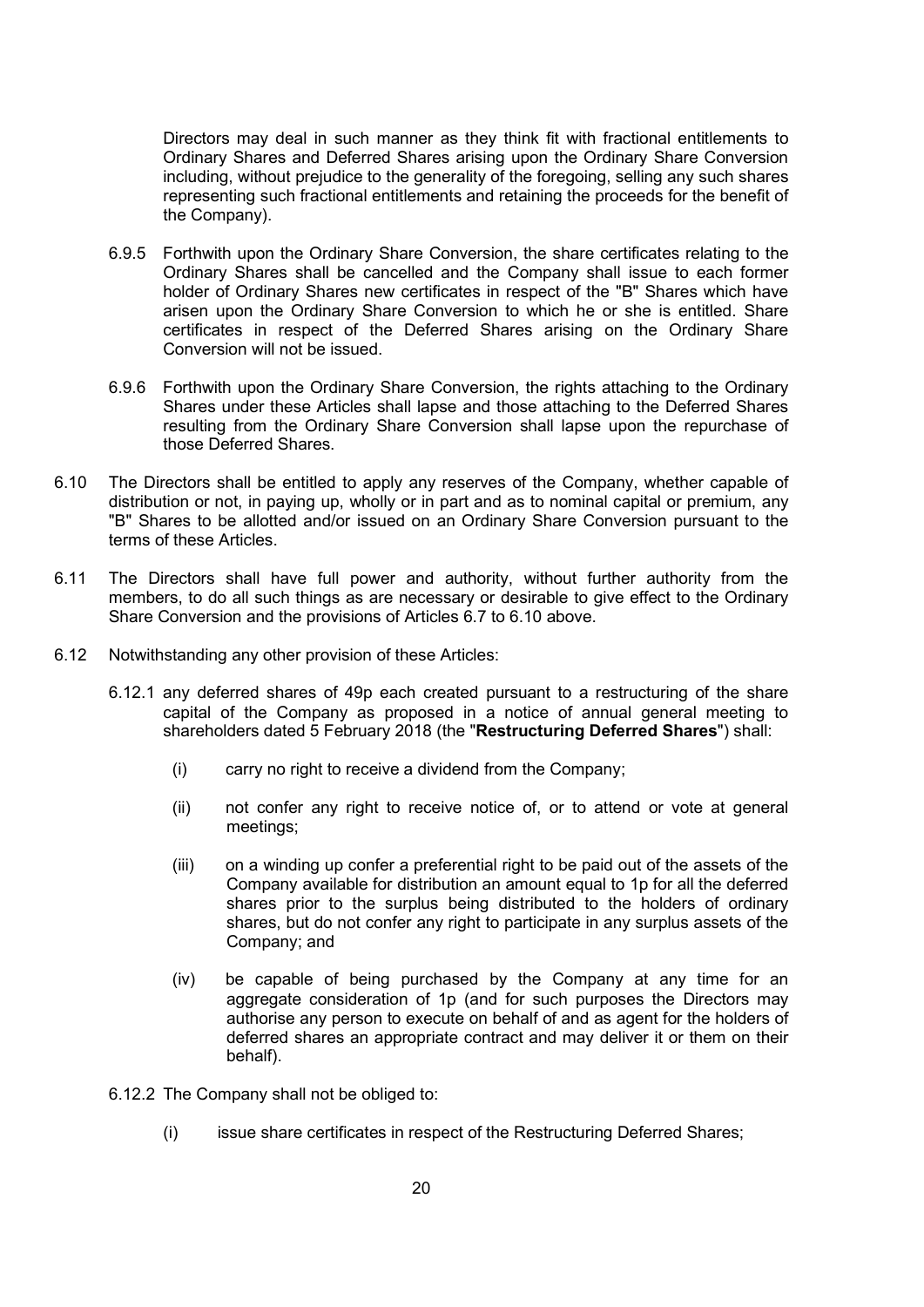- (ii) give any prior notice to the holders of the Restructuring Deferred Shares that such shares are to be purchased in accordance with Article 6.12.1(iv); and
- (iii) account to any holder of the Restructuring Deferred Shares for the purchase monies in respect of such shares.
- 6.12.3 These Articles shall, following the purchase of the Restructuring Deferred Shares be automatically amended by the deletion of this Article 6.12.

## 7. Allotment

- 7.1 Subject to the provisions of the Statutes relating to authority, pre-emption rights and otherwise and of any resolution of the Company in general meeting passed pursuant thereto, the Directors may allot (with or without conferring a right of renunciation), grant options over or otherwise dispose of shares to such persons, at such times and on such terms as they think proper, provided that no such share shall be issued at a discount.
- 7.2 The general authority conferred by this Article 7 shall expire on the fifth anniversary of the adoption of these Articles unless varied or revoked or renewed by the Company in general meeting.
- 7.3 The Directors shall be entitled under the general authority conferred by this Article 7 to make at any time before the expiry of such authority any offer or agreement which will or may require shares to be allotted after the expiry of such authority.

## 8. Redeemable Shares

8.1 Subject to the provisions of the Acts and to any special rights for the time being attached to any existing shares, any share may be issued which is, or at the option of the Company or of the holder of such share is liable, to be redeemed on such terms and in such manner as these Articles may provide.

### 9. Power to attach rights

9.1 Subject to the provisions of the Acts and to any special rights for the time being attached to any existing shares, any shares may be allotted or issued with or have attached to them such preferred, deferred or other special rights or restrictions, whether in regard to dividend, voting, transfer, return of capital or otherwise, as the Company may from time to time by ordinary resolution determine or, if no such resolution has been passed or so far as the resolution does not make specific provision, as the Board may determine.

### 10. Commission and brokerage

10.1 The Company may in connection with the issue of any shares exercise all powers of paying commission and brokerage conferred or permitted by the Acts. Subject to the provisions of the Acts and the rules of the London Stock Exchange (if any), any such commission or brokerage may be satisfied by the payment of cash, the allotment of fully or partly paid shares, the grant of an option to call for an allotment of shares or any combination of such methods. The Company may give financial assistance for the acquisition of shares in the Company to the extent that it is not restricted or otherwise permitted by the Statutes.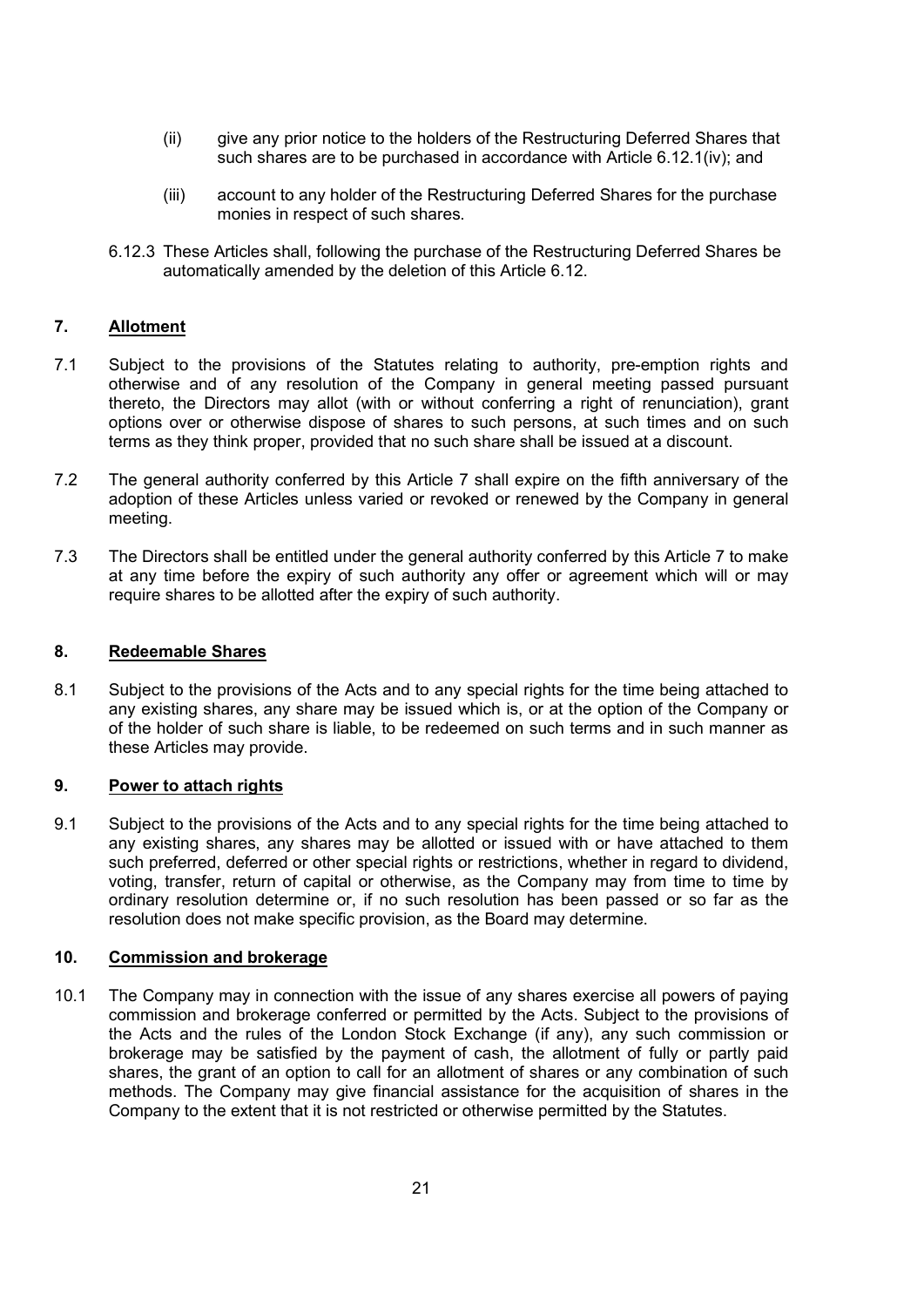## 11. Trusts not to be recognised

11.1 Except as otherwise expressly provided by these Articles, as required by law or as ordered by a court of competent jurisdiction, the Company shall not recognise any person as holding any share on any trust and (except as aforesaid) the Company shall not be bound by or recognise (even if having notice of it) any equitable, contingent, future, partial or other claim or interest in any share except an absolute right of the holder to the whole of the share.

## SHARE CERTIFICATES

## 12. Right to certificates

- 12.1 On becoming the holder of any share, every person (except a recognised person in respect of whom the Company is not by law required to complete and have ready for delivery a certificate) shall be entitled, without charge, to have issued within two months after allotment or lodgement of a transfer (unless the terms of issue of the shares provide otherwise) one certificate for all the shares of each class registered in his name. Such certificate shall specify the number, class, and distinguishing numbers (if any) of the shares in respect of which it is issued and the amount or respective amounts paid up thereon and shall be issued as provided in Article 135.
- 12.2 The Company shall not be bound to issue more than one certificate in respect of shares held jointly by two or more persons. Delivery of a certificate to the person first named on the register shall be sufficient delivery to all joint holders.
- 12.3 Where a member (other than a recognised person) has transferred part only of the shares comprised in a certificate, he shall be entitled without charge to a certificate for the balance of such shares.
- 12.4 No certificate shall be issued representing shares of more than one class or in respect of shares held by a recognised person.

## 13. Replacement certificates

- 13.1 Any two or more certificates representing shares of anyone class held by any member may at his request be cancelled and a single new certificate for such shares issued in lieu without charge on surrender of the original certificates for cancellation.
- 13.2 If any member shall surrender for cancellation a share certificate representing shares held by him and request the Company to issue in lieu two or more share certificates representing such shares in such proportions as he may specify, the Board may, if it thinks fit, comply with such request.
- 13.3 Share certificates may be renewed or replaced on such terms as to provision of evidence and indemnity (with or without security) and to payment of any exceptional out of pocket expenses, including those incurred by the Company in investigating such evidence and preparing such indemnity and security, as the Board may decide, and on surrender of the original certificate (where it is defaced, damaged or worn out), but without any further charge.
- 13.4 In the case of shares held jointly by several persons, any such request as is mentioned in this Article 13 may be made by any one of the joint holders.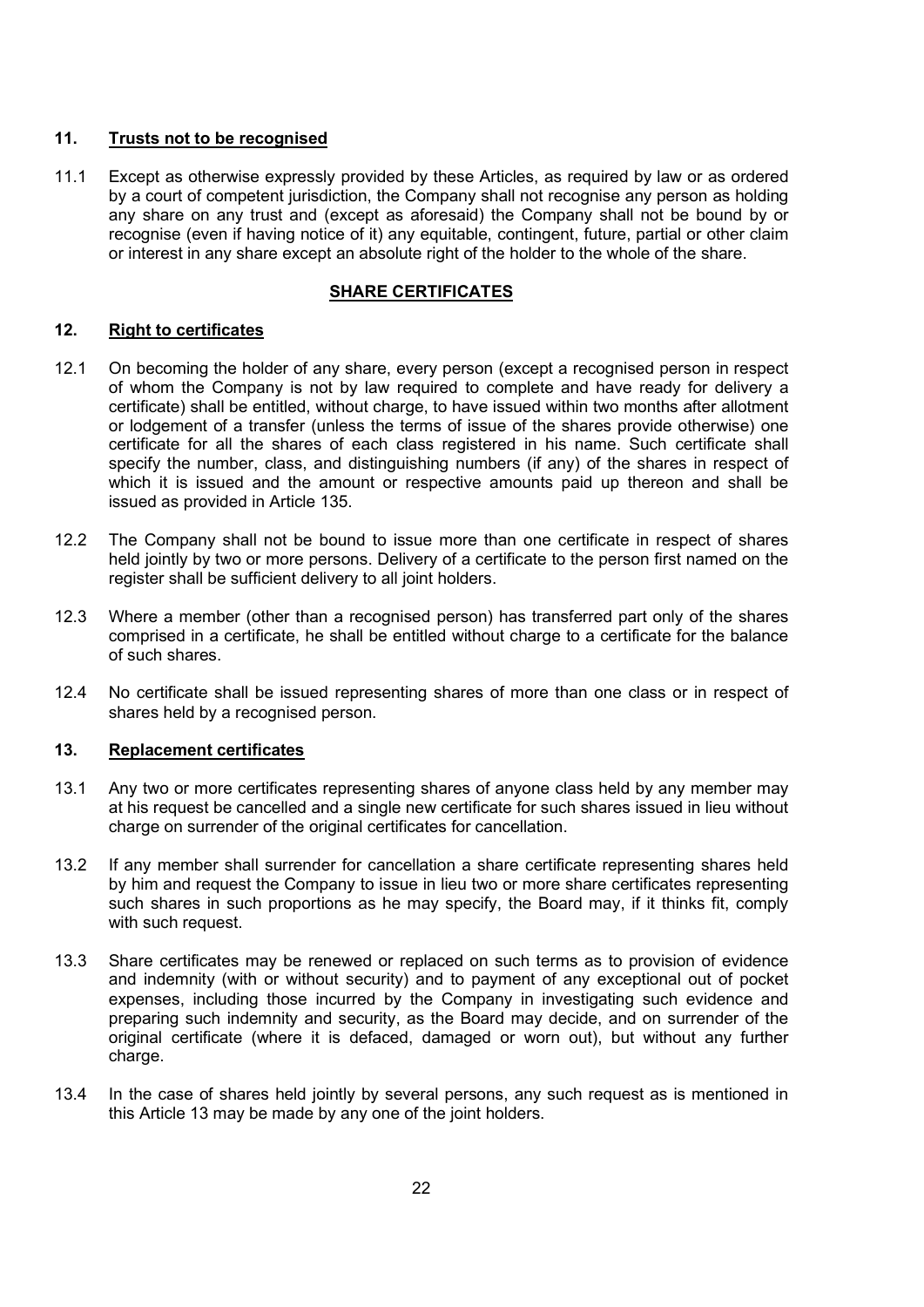## LIEN ON SHARES

### 14. Lien on shares not fully paid

14.1 The Company shall have a first and paramount lien on each of its shares which is not fully paid, for all amounts payable to the Company (whether presently or not) in respect of that share and to the extent and in the circumstances permitted by the Acts. The Board may waive any lien which has arisen and may resolve that any share shall for some limited period be exempt wholly or partly from the provisions of this Article.

#### 15. Enforcement of lien by sale

15.1 The Board may sell all or any of the shares subject to any lien at such time or times and in such manner as it may determine. However, no sale shall be made until such time as the monies in respect of which such lien exists or some part thereof are or is presently payable or the liability or engagement in respect of which such lien exists is liable to be presently fulfilled or discharged, and until a demand and notice in writing stating the amount due or specifying the liability or engagement and demanding payments or fulfilment or discharge thereof and giving notice of intention to sell in default shall have been served on the holder or the persons (if any) entitled by transmission to the shares, and default in payment. Fulfilment or discharge shall have been made by him or them for 14 clear days after service of such notice. For giving effect to any such sale, the Board may authorise some person to execute an instrument of transfer of the shares sold in the name and on behalf of the holder or the persons entitled by transmission in favour of the purchaser or as the purchaser may direct. The purchaser shall not be bound to see to the application of the purchase money, and the title of the transferee to the shares shall not be affected by any irregularity in or invalidity of the proceedings in reference to the sale.

## 16. Application of proceeds of sale

16.1 The net proceeds of any sale of shares subject to any lien, after payment of the costs, shall be applied in or towards satisfaction of so much of the amount due to the Company or of the liability or engagement (as the case may be) as is presently payable or is liable to be presently fulfilled or discharged. The balance (if any) shall (on surrender to the Company for cancellation of the certificate for the shares sold, and subject to a like lien for any monies not presently payable or any liability or engagement not liable to be presently fulfilled or discharged as existed on the shares before the sale) be paid to the holder or the person (if any) entitled by transmission to the shares so sold (without interest).

### CALLS ON SHARES

## 17. Calls

17.1 Subject to the terms of allotment of shares, the Board may from time to time make calls on the members in respect of any monies unpaid on the shares, of any class, held by them respectively (whether in respect of nominal value or premium) and not payable on a date fixed by or in accordance with the terms of issue. Each member shall (subject to receiving at least 14 clear days' notice specifying when and where payment is to be made and whether or not by instalments) be liable to pay the amount of every call so made on him as required by the notice. A call shall be deemed to have been made at the time when the resolution of the Board authorising such call was passed or (as the case may require) any person to whom power has been delegated pursuant to these Articles serves notice of exercise of such power. A call may be required to be paid by instalments and may, before receipt by the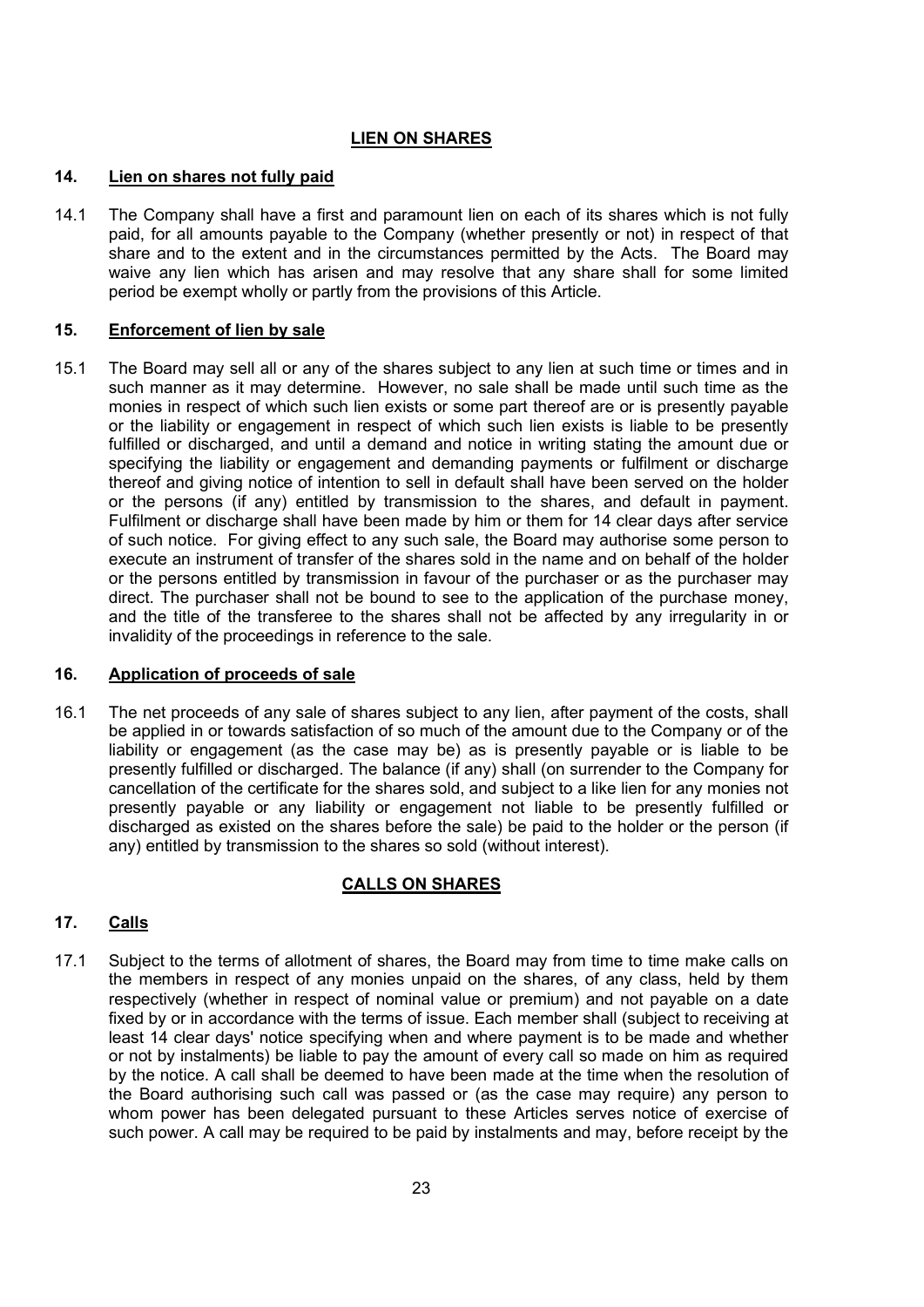Company of any sum due thereunder, be either revoked or postponed in whole or part as regards all or any such members as the Board may determine, A person on whom a call is made shall remain liable notwithstanding the subsequent transfer of the shares in respect of which the call was made.

### 18. Liability of joint holders

18.1 The joint holders of a share shall be jointly and severally liable for the payment of all calls in respect thereof.

## 19. Interest on calls

19.1 If the whole of the sum payable in respect of any call is not paid on or before the day appointed for payment, the person from whom it is due and payable shall pay all costs, charges and expenses that the Company may have incurred by reason of such nonpayment, together with interest on the unpaid amount from the day appointed for payment thereof to the time of actual payment at the rate fixed by the terms of the allotment of the share or in the notice of the call or, if no rate is so fixed, at such rate, not exceeding 15 per cent per annum (compounded on a 6 monthly basis), as the Board shall determine. The Board may waive payment of such costs, charges, expenses or interest in whole or in part.

## 20. Rights of member when call unpaid

20.1 Unless the Board otherwise determines, no member shall be entitled to receive any dividend or to be present and vote at a general meeting or at any separate general meeting of the holders of any class of shares either in person or (save as a proxy for another member) by proxy, or be reckoned in a quorum, or to exercise any other right or privilege as a member in respect of a share held by him unless and until he shall have paid all calls for the time being due and payable by him in respect of that share, whether alone or jointly with any other person, together with interest and expenses (if any) to the Company.

## 21. Sums due on allotment treated as calls

21.1 Any sum payable in respect of a share on allotment or at any fixed date, whether in respect of the nominal value of the share or by way of premium or as an instalment of a call, shall for all purposes of these Articles be deemed to be a call duly made. If it is not paid, the provisions of these Articles shall apply as if such amount had become due and payable by virtue of a call.

### 22. Power to differentiate

22.1 The Board may make arrangements on the allotment or issue of shares for a difference as between the allottees or holders of such shares in the amount and time of payment of calls.

## 23. Payment in advance of calls

23.1 The Board may, if it thinks fit, receive from any member willing to advance the same all or any part of the monies uncalled and unpaid on the shares held by him. Such payment in advance of calls shall extinguish pro tanto the liability on the shares on which it is made. The Company may pay interest on the money paid in advance, or so much of it as exceeds the amount for the time being called up on the shares in respect of which such advance has been made, at such rate as the Board may decide. The Board may at any time repay the amount so advanced on giving to such member not less than three months' notice in writing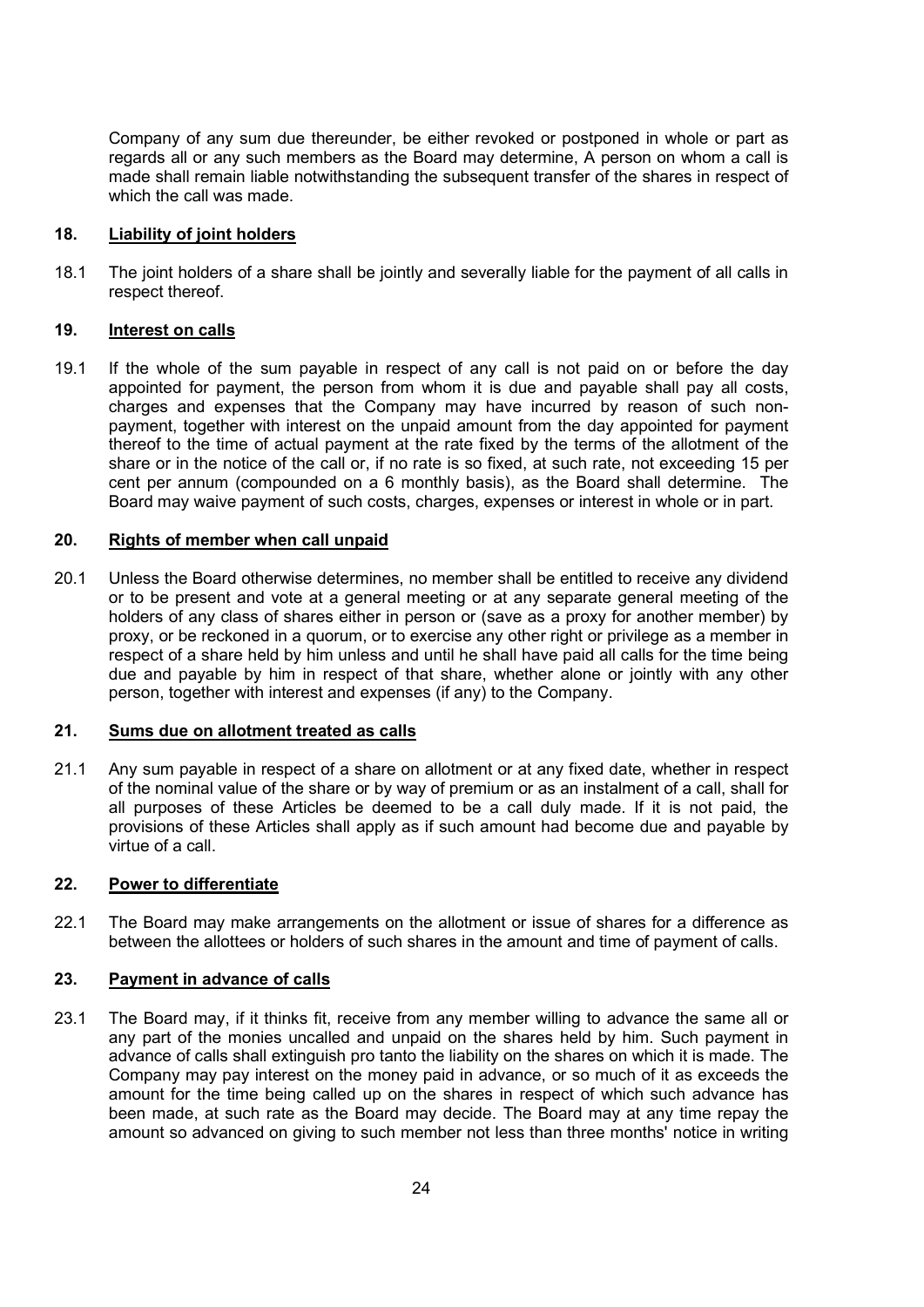of its intention in that behalf, unless before the expiration of such notice the amount so advanced shall have been called up on the shares in respect of which it was advanced.

### 24. Delegation of power to make calls

24.1 If any uncalled capital of the Company is included in or charged by any mortgage or other security, the Board may delegate on such terms as it thinks fit to the person in whose favour such mortgage or security is executed, or to any other person in trust for him, the power to make calls on the members in respect of such uncalled capital, to sue in the name of the Company or otherwise for the recovery of monies becoming due in respect of calls so made and to give valid receipts for such monies. The power so delegated shall subsist during the continuance of the mortgage or security, notwithstanding any change of Directors, and shall be assignable if expressed so to be.

## FORFEITURE OF SHARES

## 25. Notice if call not paid

25.1 If any member fails to pay the whole of any call or any instalment of any call on or before the day appointed for payment, the Board may at any time serve a notice in writing on such member or on any person entitled to the shares by transmission, requiring payment, on a date not less than 14 clear days from the date of the notice, of the amount unpaid and any interest which may have accrued thereon and any costs, charges and expenses incurred by the Company by reason of such non-payment. The notice shall name the place where the payment is to be made and state that, if the notice is not complied with, the shares in respect of which such call was made will be liable to be forfeited.

### 26. Forfeiture for non-compliance

26.1 If the notice referred to in Article 25 is not complied with, any share in respect of which it was given may, at any time before the payment required by the notice has been made, be forfeited by a resolution of the Board to that effect. Such forfeiture shall include all dividends declared or other monies payable in respect of the forfeited shares and not paid before the forfeiture.

### 27. Notice after forfeiture

27.1 When any share has been forfeited, notice of the forfeiture shall be served on the person who was before forfeiture the holder of the share or the person entitled to such share by transmission (as the case may be). An entry of such notice having been given and of the forfeiture with the date thereof shall forthwith be made in the Register in respect of such share. However, no forfeiture shall be invalidated by any omission to give such notice or to make such entry as aforesaid.

### 28. Forfeiture may be annulled

28.1 The Board may, at any time before any share so forfeited has been cancelled or sold, reallotted or otherwise disposed of, annul the forfeiture, on the terms that payment shall be made of all calls and interest due thereon and all expenses incurred in respect of the share and on such further terms (if any) as the Board shall see fit.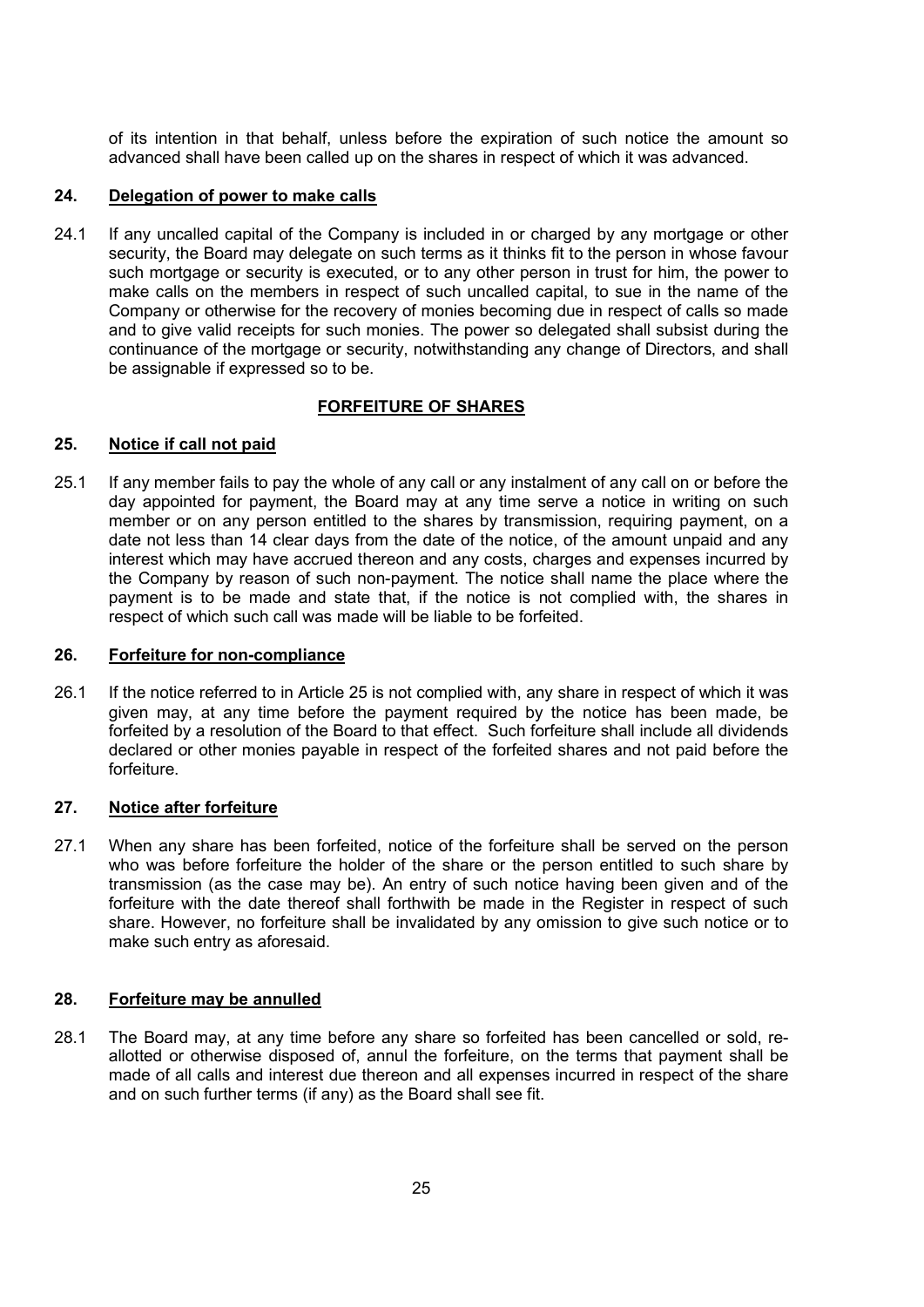## 29. Surrender

29.1 The Board may accept a surrender of any share liable to be forfeited. In such case references in these Articles to forfeiture shall include surrender.

## 30. Disposal of forfeited shares

30.1 Every share which shall be forfeited shall thereupon become the property of the Company. Subject to the provisions of the Acts, any such share may be sold, re-allotted or otherwise disposed of, either to the person who was before forfeiture the holder thereof or entitled thereto or to any other person, on such terms and in such manner as the Board shall determine. The Board may, for the purposes of the disposal, authorise some person to transfer the share in question and may enter the name of the transferee in respect of the transferred share in the Register notwithstanding the absence of any share certificate being lodged in respect thereof and may issue a new certificate to the transferee. An instrument of transfer executed by that person shall be as effective as if it had been executed by the holder of, or the person entitled by transmission to, the share. The Company may receive the consideration (if any) given for the share on its disposal.

## 31. Effect of forfeiture

31.1 A shareholder whose shares have been forfeited shall cease to be a member in respect of the shares forfeited and shall surrender to the Company for cancellation the certificate for such shares. He shall nevertheless be liable to pay to the Company all calls made and not paid on such shares at the time of forfeiture, and interest thereon from the date of the forfeiture to the date of payment, in the same manner in all respects as if the shares had not been forfeited, and to satisfy all (if any) claims, demands and liabilities which the Company might have enforced in respect of the shares at the time of forfeiture, without any reduction or allowance for the value of the shares at the time of forfeiture or for any consideration received on their disposal.

## 32. Extinction of claims

32.1 The forfeiture of a share shall involve the extinction at the time of forfeiture of all interest in and all claims and demands against the Company in respect of the share and all other rights and liabilities incidental to the share as between the holder whose share is forfeited and the Company, except only such of those rights and liabilities as are by these Articles expressly saved, or as are by the Acts given or imposed in the case of past members.

### 33. Evidence of forfeiture

33.1 A statutory declaration by a Director or the Secretary that a share has been forfeited in pursuance of these Articles, and stating the date on which it was forfeited, shall, as against all persons claiming to be entitled to the share adversely to the forfeiture thereof, be conclusive evidence of the facts therein stated. The declaration, together with the receipt of the Company for the consideration (if any) given for the share on the sale or disposition thereof and a certificate for the share under the Seal delivered to the person to whom the same is sold or disposed of, shall (subject if necessary to the execution of an instrument of transfer) constitute a good title to the share. Subject to the execution of any necessary transfer, such person shall be registered as the holder of the share and shall be discharged from all calls made prior to such sale or disposition and shall not be bound to see to the application of the purchase money or other consideration (if any), nor shall his title to the share be affected by any act, omission or irregularity relating to or connected with the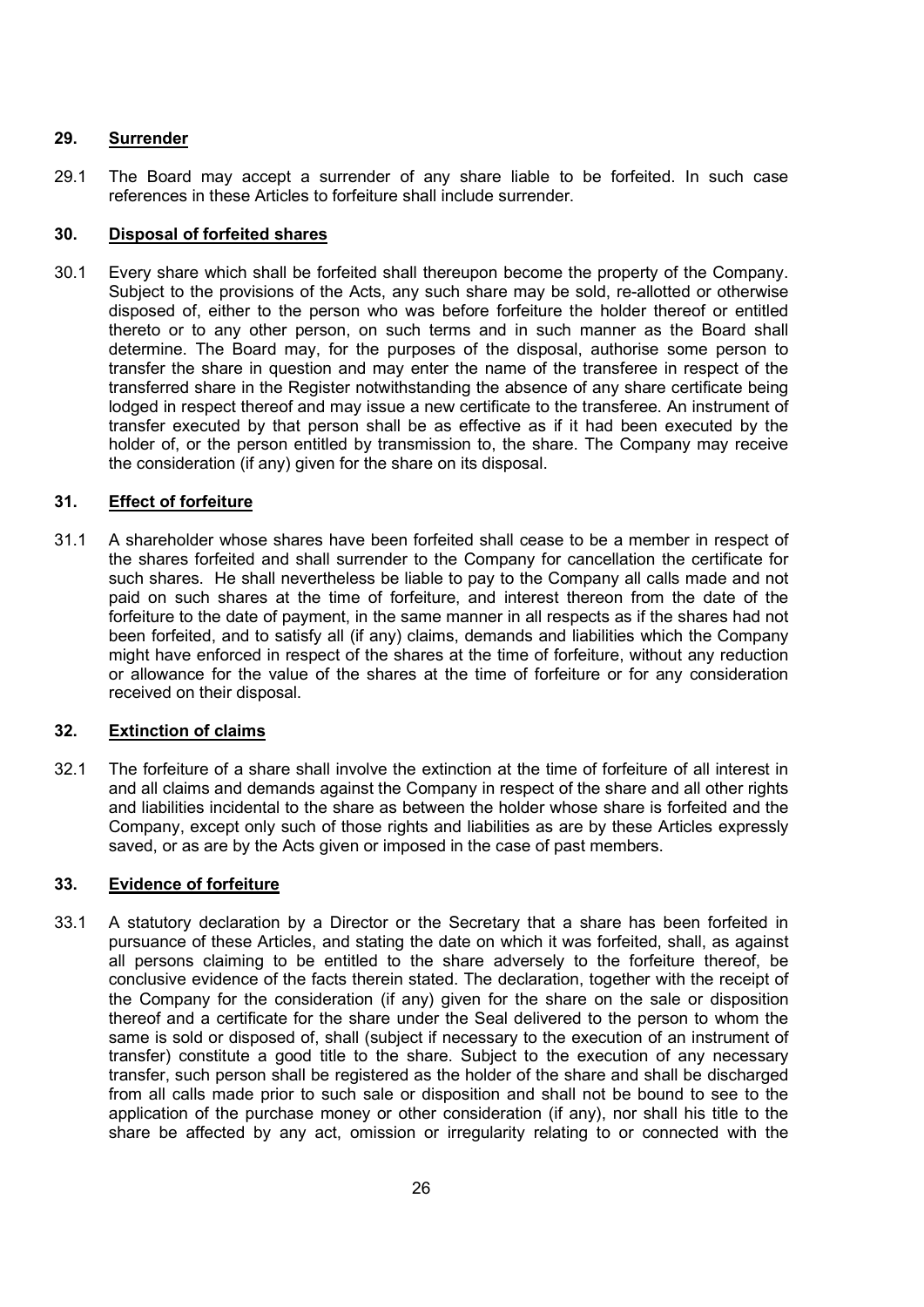proceedings in reference to the forfeiture or disposal of the share. Such person shall not (except by express agreement with the Company) become entitled to any dividend which might have accrued on the share before the completion of the sale or disposition thereof.

## TRANSFER OF SHARES

## 34. Form of transfer

- 34.1 All transfers of shares which are in certificated form may be effected by transfer in writing in any usual or common form or in any other form acceptable to the Directors and may be under hand only. The instrument of transfer shall be signed by or on behalf of the transferor and (except in the case of fully paid shares) by or on behalf of the transferee. The transferor shall remain the holder of the shares concerned until the name of the transferee is entered in the Register in respect thereof. All instruments of transfer which are registered may be retained by the Company.
- 34.2 All transfers of shares which are in uncertified form may be effected by means of a relevant system.
- 34.3 Where some only of the shares comprised in a share certificate are transferred the old certificate shall be cancelled and, to the extent that the balance is to be held in certificated form, a new certificate for the balance of such shares issued in lieu without charge.

### 35. Right to refuse registration

- 35.1 The Directors may decline to recognise any instrument of transfer relating to shares in certificated form unless it is in respect of only one class of share and is lodged (duly stamped if required) at the Office accompanied by the relevant share certificate(s) and such other evidence as the Directors may reasonably require to show the right of the transferor to make the transfer (and, if the instrument of transfer is executed by some other person on his behalf, the authority of that person so to do). In the case of a transfer of shares in uncertificated form by a clearing house or a nominee of a clearing house or of an investment exchange recognised by the Financial Services Authority under Part XVIII of the Financial Services and Markets Act 2000 the lodgement of share certificates will only be necessary if and to the extent that certificates have been issued in respect of the shares in question.
- 35.2 The Directors may, in the case of shares in certificated form, in their absolute discretion and without assigning any reason therefore refuse to register any transfer of shares (not being fully-paid shares) provided that, where any such shares are admitted to the Official List of the London Stock Exchange or to any other investment exchange recognised by the Financial Services Authority under Part XVIII of the Financial Services and Markets Act 2000, such discretion may not be exercised in such a way as to prevent dealings in the shares of that class from taking place on an open and proper basis.
- 35.3 The Directors may also refuse to register an allotment or transfer of shares (whether fullypaid or not) in favour of more than four persons jointly.

### 36. Notice of refusal

36.1 If the Directors may also refuse to register an allotment or transfer of shares (whether fullypaid or not) in favour of more than four persons jointly.

<sup>36.1.1</sup> the letter of allotment or instrument of transfer was lodged with the Company (in the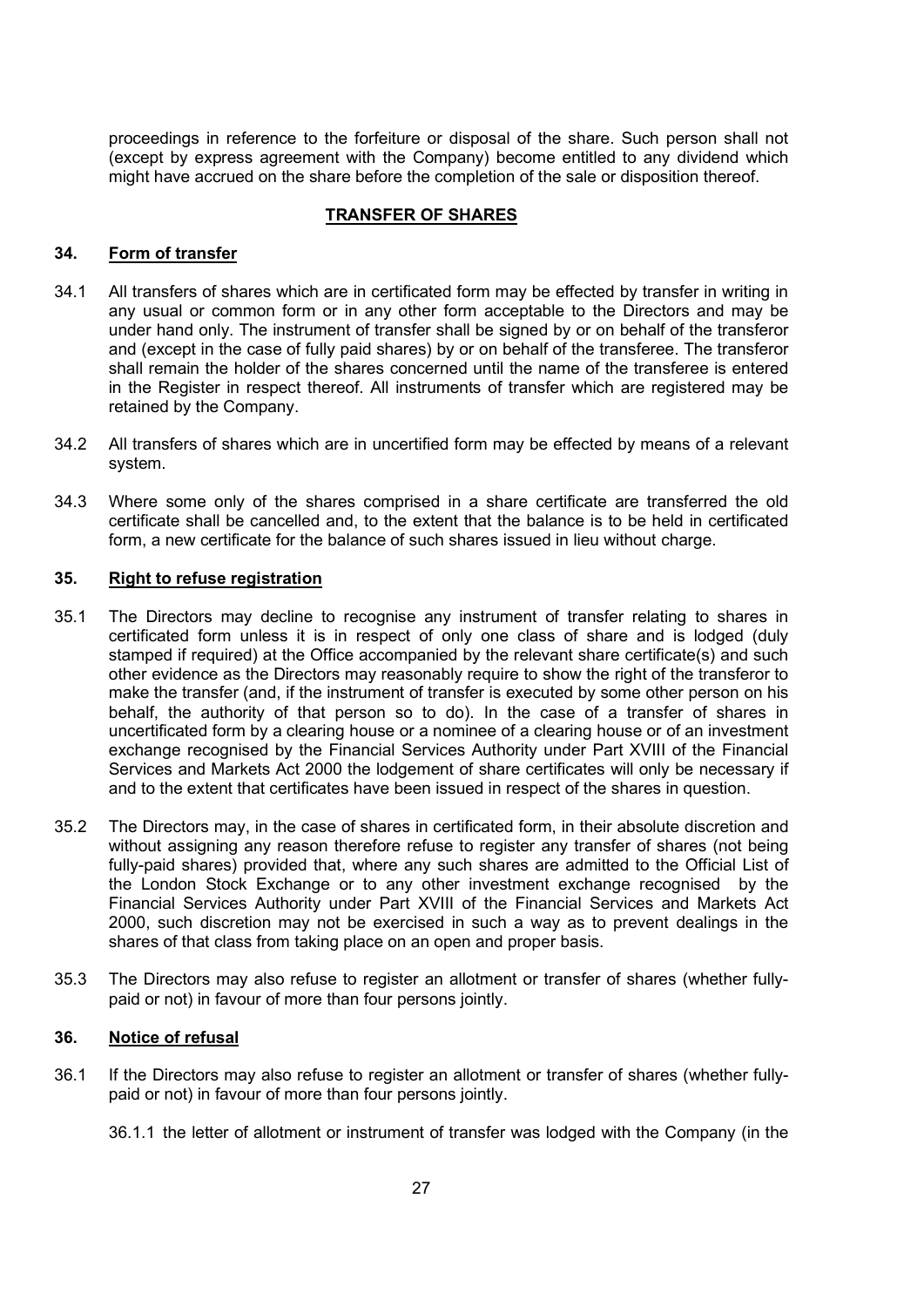case of shares held in certificated form);

36.1.2 the Operator-instruction was received by the Company (in the case of shares held in uncertificated form);

send to the allottee or transferee notice of the refusal.

#### 37. Closing of Register and Branch Register

37.1 The registration of transfers of shares or of any class of shares may be suspended (to the extent the same is consistent with the Acts) at such times and for such periods (not exceeding 30 days in any year) as the Board may from time to time determine. Notice of closure of the Register shall be given in accordance with the requirements of the Acts.

#### 38. Balance certificate

38.1 Subject to and to the extent permitted by the Statutes, the Company, or the Directors on behalf of the Company, may cause to be kept in any territory a branch register of members resident in such territory, and the Directors may make and vary such regulations as they may think fit respecting the keeping of any such register.

#### 39. Further provisions on shares in uncertificated form

- 39.1 Subject to the Statutes and the rules (as defined in the CREST Regulations), the Directors may determine that any class of shares may be held in uncertificated form and that title to such shares may be transferred by means of a relevant system or that shares of any class should cease to be held and transferred as aforesaid.
- 39.2 The provisions of these Articles shall not apply to shares of any class which are in uncertificated form to the extent that such Articles are inconsistent with:
	- 39.2.1 the holding of shares of that class in uncertificated form;
	- 39.2.2 the transfer of title to shares of that class by means of a relevant system; or

39.2.3 any provision of the CREST Regulations.

### 40. Fees on registration

40.1 No fee shall be charged for registration of a transfer or on the registration of any probate, letters of administration, certificate of death or marriage, power of attorney, notice or other instrument relating to or affecting the title to any shares.

### 41. Other powers in relation to transfers

- 41.1 Nothing in these Articles shall preclude the Board:
	- 41.1.1from recognising a renunciation of the allotment of any share by the allottee in favour of some other person; or
	- 41.1.2 if empowered by these Articles to authorise any person to execute an instrument of transfer of a share, from authorising any person to transfer that share in accordance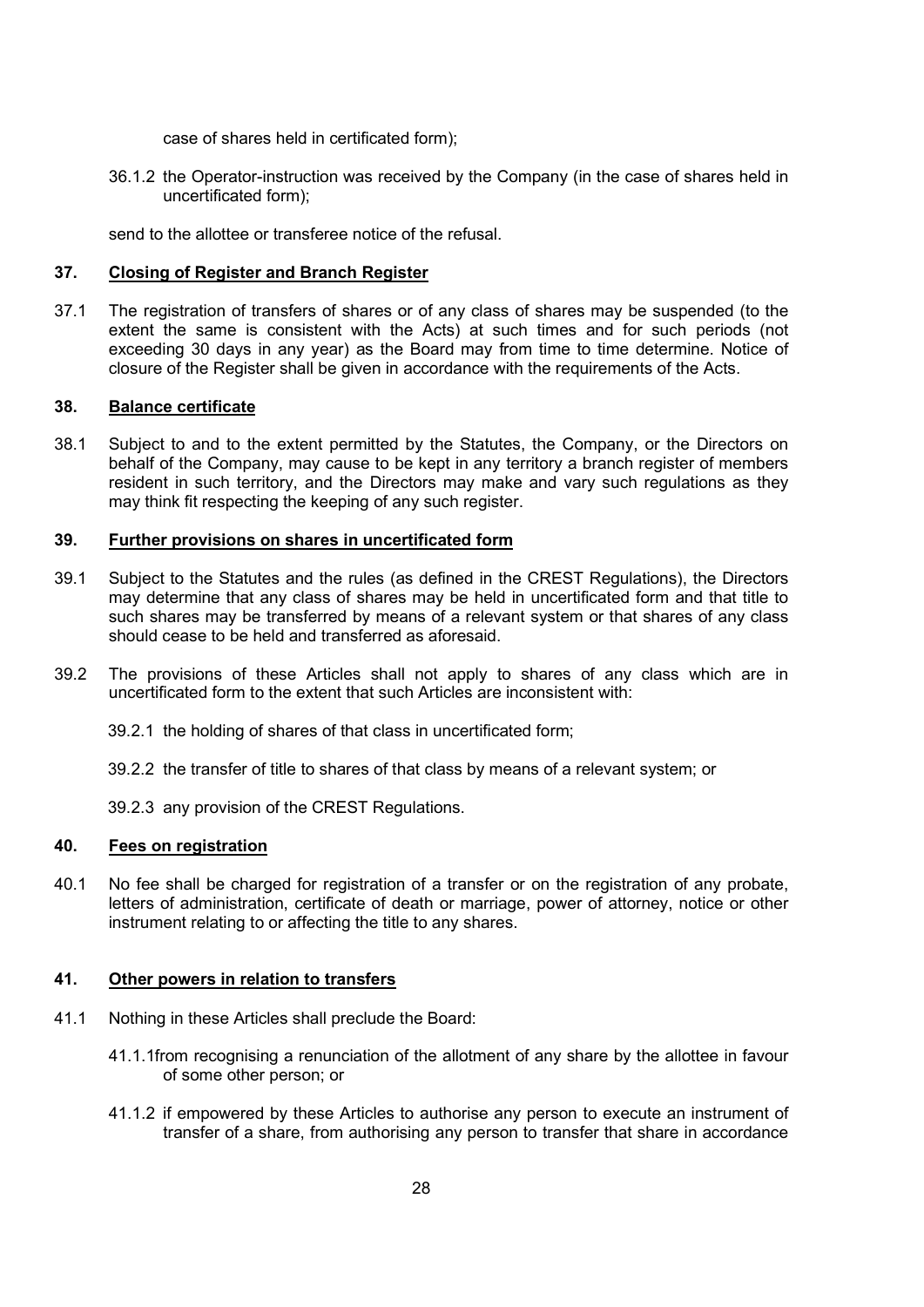with any procedures implemented pursuant to Article 15.

## TRANSMISSION OF SHARES

## 42. On death

42.1 If a member dies, the survivors or survivor, where he was a joint holder, and his executors or administrators, where he was a sole or the only survivor of joint holders, shall be the only persons recognised by the Company as having any title to his shares. Nothing in these Articles shall release the estate of a deceased member from any liability in respect of any share which has been solely or jointly held by him.

#### 43. Election of person entitled by transmission

43.1 Any person becoming entitled to a share in consequence of the death or bankruptcy of any member, or of any other event giving rise to a transmission of such entitlement by operation of law, may, on such evidence as to his title being produced as the Board may require, elect either to become registered as a member or to have some person nominated by him registered as a member. If he elects to become registered himself, he shall give notice to the Company to that effect. If he elects to have some other person registered, he shall execute an instrument of transfer of such share to that person. All the provisions of these Articles relating to the transfer of shares shall apply to the notice or instrument of transfer (as the case may be) as if it were an instrument of transfer executed by the member and his death, bankruptcy or other event as aforesaid had not occurred. Where the entitlement of a person to a share in consequence of the death or bankruptcy of a member or of any other event giving rise to its transmission by operation of law is proved to the satisfaction of the Board, the Board shall within two months after such proof is provided cause the entitlement of that person to be noted in the Register.

### 44. Rights on transmission

44.1 Where a person becomes entitled to a share in consequence of the death or bankruptcy of any member, or of any other event giving rise to a transmission of such entitlement by operation of law, the rights of the holder in relation to such share shall cease. However, the person so entitled may give a good discharge for any dividends and other monies payable in respect of it and shall have the same rights to which he would be entitled if he were the holder of the share, except that he shall not, before he is registered as the holder of the share, be entitled in respect of it to receive notice of, or to attend or vote at, any meeting of the Company or at any separate meeting of the holders of any class of shares of the Company. The Board may at any time give notice requiring any such person to elect either to be registered himself or to transfer the share. If the notice is not complied with within 60 days, the Board may thereafter withhold payment of all dividends and other monies payable in respect of such share until the requirements of the notice have been complied with.

### DESTRUCTION OF DOCUMENTS

### 45. Destruction of documents

45.1 Subject to compliance with the rules (as defined in the CREST Regulations) applicable to shares of the Company in uncertificated form, the Company shall be entitled to destroy all instruments of transfer or other documents which have been registered or on the basis of which registration was made at any time after the expiration of six years from the date of registration thereof and all dividend mandates and notifications of change of address at any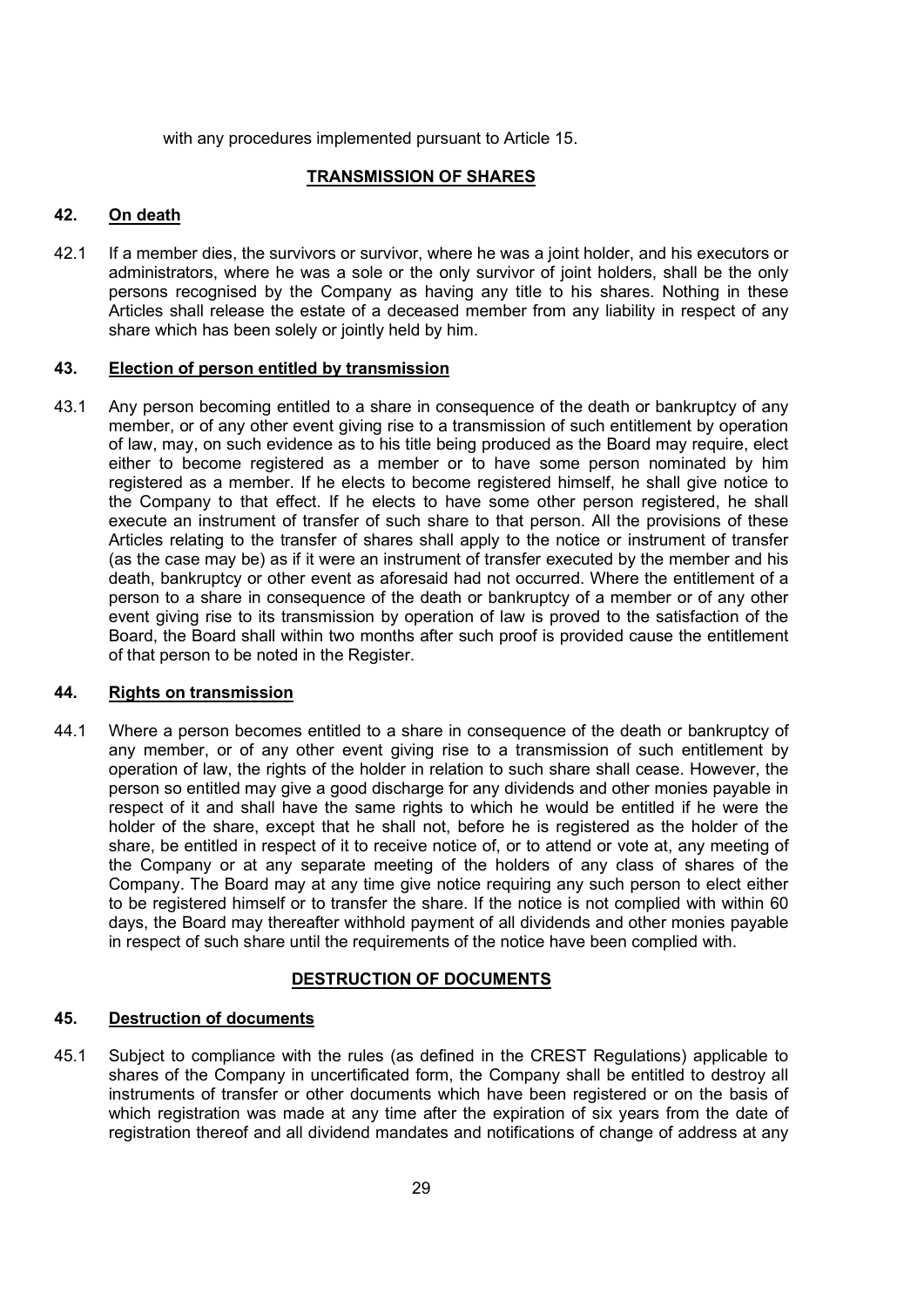time after the expiration of two years from the date of recording thereof and all share certificates which have been cancelled at any time after the expiration of one year from the date of the cancellation thereof and it shall conclusively be presumed in favour of the Company that every entry in the Register purporting to have been made on the basis of an instrument of transfer or other document so destroyed was duly and properly made and every instrument of transfer so destroyed was a valid and effective certificate duly and properly cancelled and every other document hereinbefore mentioned so destroyed was a valid and effective document in accordance with the recorded particulars thereof in the books or records of the Company. Provided always that:

- 45.1.1 the provisions aforesaid shall apply only to the destruction of a document in good faith and without notice of any claim (regardless of the parties thereto) to which the document might be relevant;
- 45.1.2 nothing herein contained shall be construed as imposing upon the Company any liability in respect of the destruction of any such document earlier than as aforesaid or in any other circumstances which would not attach to the Company in the absence of this Article;
- 45.1.3 references herein to the destruction of any document include references to the disposal thereof in any manner.

### ALTERATION OF SHARE CAPITAL

#### 46. Increase, consolidation, cancellation and sub-division

- 46.1 The Company in general meeting may from time to time by ordinary resolution:
	- 46.1.1 increase its share capital by such sum to be divided into shares of such amount as the resolution prescribes;
	- 46.1.2 consolidate and divide all or any of its share capital into shares of larger amount than its existing shares;
	- 46.1.3 cancel any shares which at the date of the passing of the resolution have not been taken or agreed to be taken by any person, and diminish the amount of its share capital by the amount of the shares so cancelled; and
	- 46.1.4 subject to the provisions of the Statutes, sub-divide its shares or any of them into shares of smaller amount, and may by such resolution determine that, as between the shares resulting from such sub-division, one or more of the shares may, as compared with the others, have any such preferred, deferred or other special rights or be subject to any such restrictions as the Company has power to attach to unissued or new shares.

## 47. Fractions

 Whenever as a result of a consolidation or subdivision of shares any members would become entitled to fractions of a share, the Directors may deal with the fractions as they think fit and, in particular, the Directors may, on behalf of those members, sell the shares representing the fractions for the best price reasonably obtainable to any person (including, subject to the provisions of the Acts, the Company) and distribute the net proceeds of sale in due proportion among those members, and the Directors may authorise some person to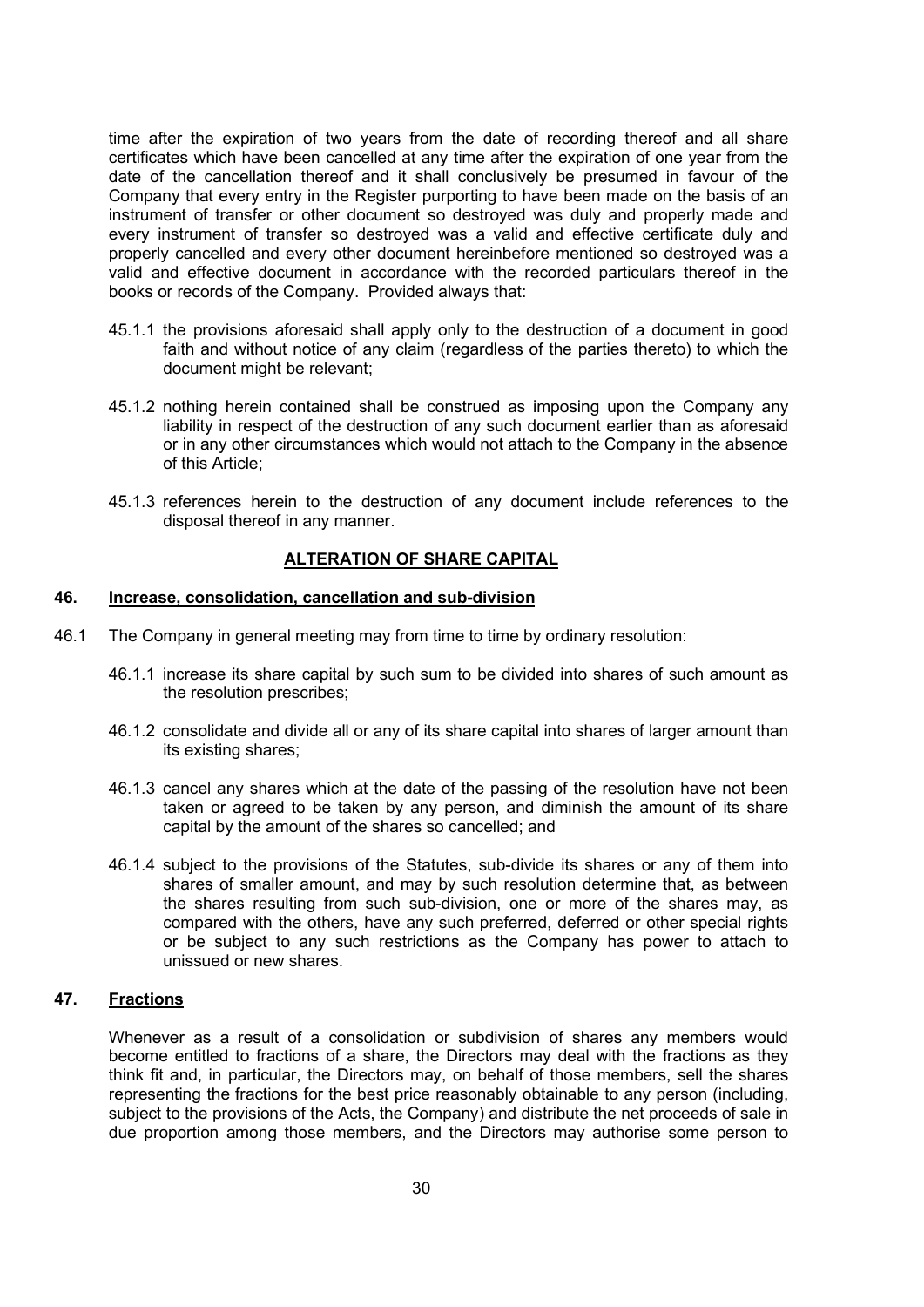transfer the shares to, or in accordance with the directions of, the purchaser. The transferee shall not be bound to see to the application of the purchase money nor shall his title to the shares be affected by any irregularity in or invalidity of the proceedings in reference to the sale. So far as the Statutes allow, the Directors may treat shares of a member in certificated form and in uncertificated form as separate holdings in giving effect to subdivisions and representing fractional entitlements to be entered in the Register as shares in certificated form where tills is desirable to facilitate the sale thereof.

#### 48. Reduction of capital

48.1 Subject to the provisions of the Acts and to any rights for the time being attached to any shares, the Company may by special resolution reduce its share capital or any capital redemption reserve or share premium account or other undistributable reserve in any way.

#### 49. Purchase of own shares

Subject to the provisions of the Acts and to any rights for the time being attached to any Shares, the Company may purchase any of its own Shares of any class (including any redeemable shares).

### VARIATION OF CLASS RIGHTS

#### 50. Sanction to variation

50.1 If at any time the share capital of the Company is divided into shares of different classes, any of the rights for the time being attached to any share or class of shares in the Company (and notwithstanding that the Company may be or be about to be in liquidation) may be varied or abrogated in such manner (if any) as may be provided by such rights or, in the absence of any such provision, either with the consent in writing of the holders of not less than three-quarters in nominal value of the issued shares of the class or with the sanction of a special resolution passed at a separate general meeting of the holders of shares of the class duly convened and held as hereinafter provided (but not otherwise).

### 51. Class meetings

51.1 All the provisions in these Articles as to general meetings shall *mutatis mutandis* apply to every meeting of the holders of any class of shares. The Board may convene a meeting of the holders of any class of shares whenever it thinks fit and whether or not the business to be transacted involves a variation or abrogation of class rights. The quorum at every such meeting shall be not less than two persons holding or representing by proxy at least onethird of the nominal amount paid up on the issued shares of the class. Every holder of shares of the class, present in person or by proxy, may demand a poll. Each such holder shall on a poll be entitled to one vote for every share of the class held by him. If at any adjourned meeting of such holders such quorum as aforesaid is not present, not less than one person holding shares of the class who is present in person or by proxy shall be a quorum.

#### 52. Deemed variation

52.1 Subject to the terms of issue of or rights attached to any shares, the rights or privileges attached to any class of shares shall be deemed not to be varied or abrogated by the creation or issue of any new shares ranking pari passu in all respects (save as to the date from which such new shares shall rank for dividend) with or subsequent to those already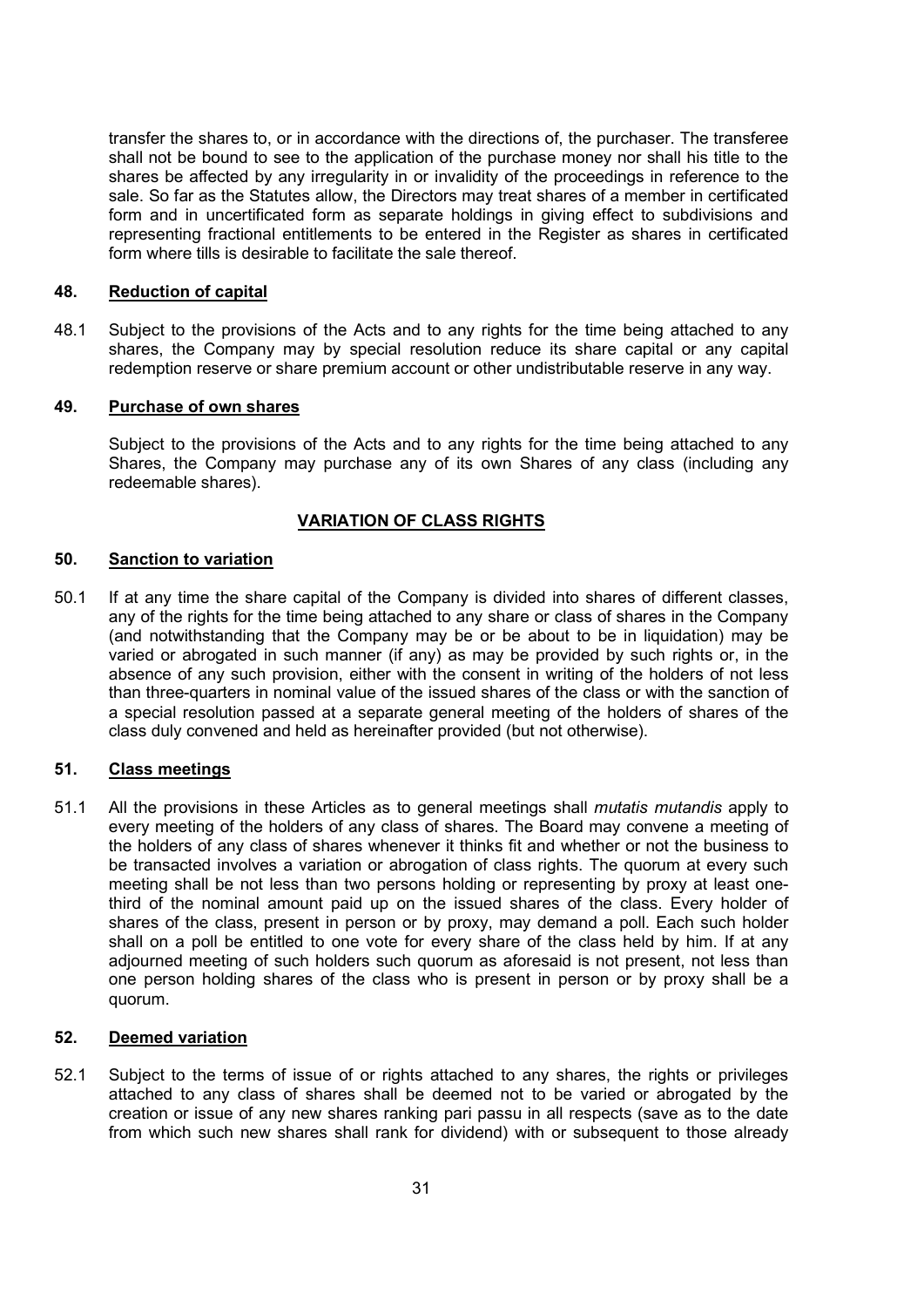issued or by the reduction of the capital paid up on such shares or by the purchase or redemption by the Company of its own shares in accordance with the provisions of the Acts and these Articles.

52.2 Without prejudice to, and notwithstanding, any other provisions set out in these Articles, the Company shall not without the previous sanction of a special resolution passed at a separate class meeting of the Ordinary Shareholders convened and held in accordance with the provisions of these Articles pass any resolution relating to the amendment or replacement of:

52.2.1 Article 6;

52.2.2 Article 71.2 and/or

52.2.3 Article 107.3.

52.3 The provisions of Articles 50 to 52 shall apply to the variation or abrogation of the special rights attached to some only of the shares of any class as if such group of shares of the class differently treated formed a separate class.

### GENERAL MEETINGS

#### 53. Annual General Meetings

53.1 The Company shall within six months of its financial year end hold a general meeting as its Annual General Meeting in addition to any other meetings in that year, and shall specify the meeting as such in the notice convening it. The Annual General Meeting shall be held at such time and place as the Directors may decide (including partly (but not wholly) by means of electronic facility or facilities, as may be determined by the Directors).

#### 54. General Meeting

54.1 All general meetings, other than Annual General Meetings, shall be called General Meetings.

#### 55. Convening of General Meeting

- 55.1 The Board may convene a General Meeting whenever it thinks fit. A General Meeting shall also be convened on such requisition, or in default may be convened by such requisitionists, as provided by Sections 303-306 CA 2006. At any meeting convened on such requisition or by such requisitionists no business shall be transacted except that stated by the requisition or proposed by the Board. If there are not within the United Kingdom sufficient members of the Board to convene a general meeting, any Director may call a general meeting.
- 55.2 The Board may make whatever arrangements it considers fit to allow those entitled to do so to attend and participate in any general meeting provided that a general meeting may not be held exclusively on an electronic basis.
- 55.3 The Board shall determine in relation to each general meeting the means of attendance at and participation in the meeting, including whether the persons entitled to attend and participate in the meeting shall be enabled to do so:

<sup>55.3.1 (</sup>subject to Article 55.2) by means of electronic facility or facilities pursuant to Article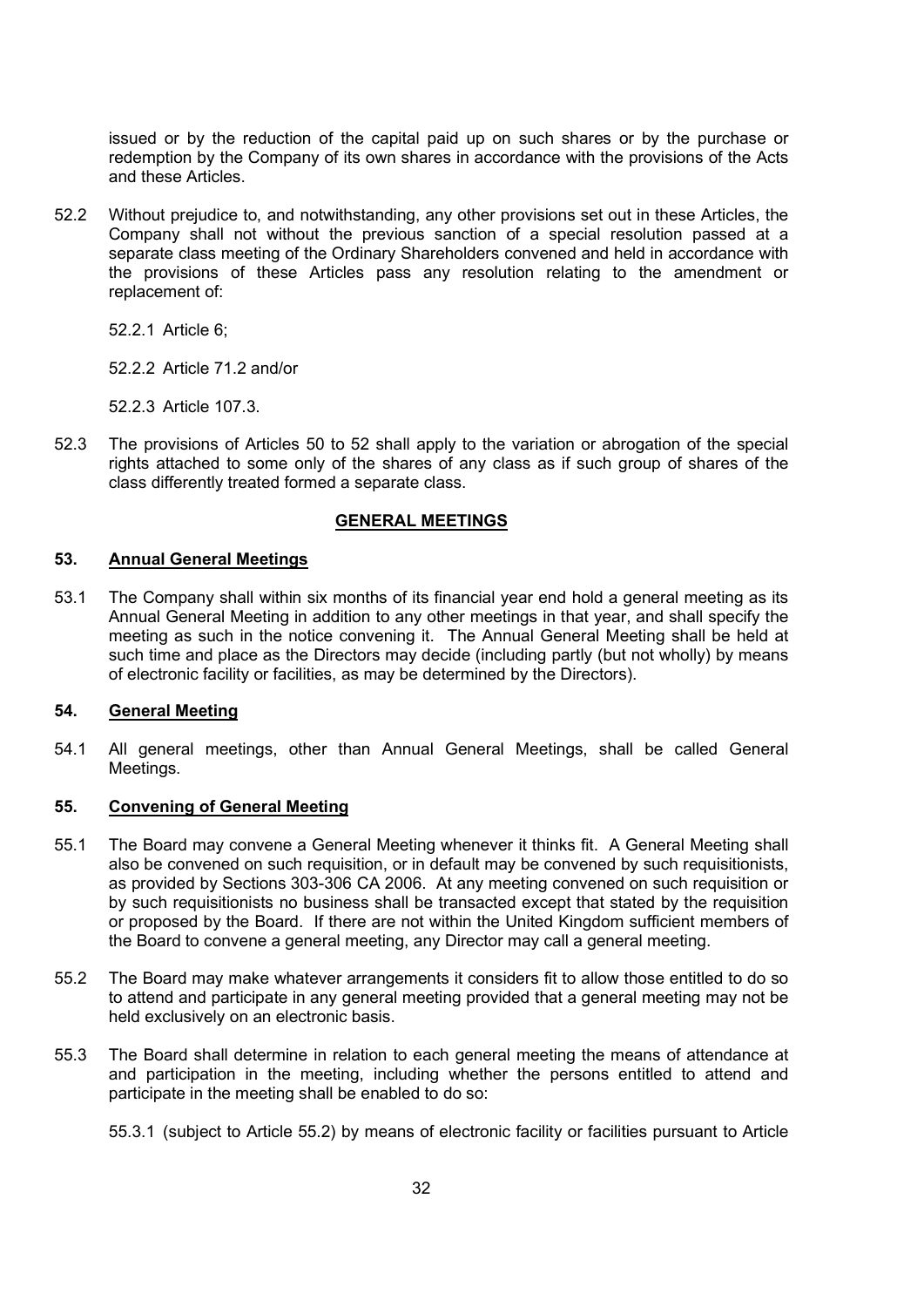55A (and for the avoidance of doubt, the Board shall be under no obligation to offer or provide such facility or facilities, whatever the circumstances); and

- 55.3.2 by simultaneous attendance and participation at a satellite meeting place or places pursuant to Article 56.7.
- 55.4 Unless otherwise specified in the notice of meeting or determined by the chair of the meeting, a general meeting is deemed to take place at the place where the chair of the meeting is at the time of the meeting.
- 55.5 Two or more persons who may not be in the same place as each other attend a general meeting if their circumstances are such that if they have (or were to have) rights to speak and vote at that meeting, they are (or would be) able to exercise them.
- 55.6 A person is able to participate in a meeting if that person's circumstances are such that if he or she has (or were to have) rights in relation to the meeting, he or she is (or would be) able to exercise them.
- 55.7 In determining whether persons are attending or participating in a meeting, other than at a physical place or places, it is immaterial where any of them are or how they are able to communicate with each other.
- 55.8 A person is able to exercise the right to speak at a general meeting when that person is in a position to communicate to all those attending the meeting, during the meeting, any information or opinions which that person has on the business of the meeting.
- 55.9 A person is able to exercise the right to vote at a general meeting when:
	- 55.9.1 that person is able to vote, during the meeting (or, in the case of a poll, within the time period specified by the chair of the meeting) on resolutions put to the vote at the meeting; and
	- 55.9.2 that person's vote can be taken into account in determining whether or not such resolutions are passed at the same time as the votes of all the other persons attending the meeting.
- 55.10 If, at any general meeting at which members are entitled to participate by means of electronic facility or facilities determined by the Board pursuant to Article 55A, any document is required to be on display or to be available for inspection at the meeting (whether prior to or for the duration of the meeting or both), the Company shall ensure that it is available in electronic form to persons entitled to inspect it for at least the required period of time, and this will be deemed to satisfy any such requirement.

### 55A. Simultaneous attendance and participation by electronic facilities

Without prejudice to Article 56.7, the Board may resolve to enable persons entitled to attend and participate in a general meeting to do so partly (but not wholly) by simultaneous attendance and participation by means of electronic facility or facilities, and may determine the means, or all different means, of attendance and participation used in relation to the general meeting. The members present in person or by proxy by means of an electronic facility or facilities (as so determined by the Board) shall be counted in the quorum for, and be entitled to participate in, the general meeting in question. That meeting shall be duly constituted and its proceedings valid if the chair is satisfied that adequate facilities are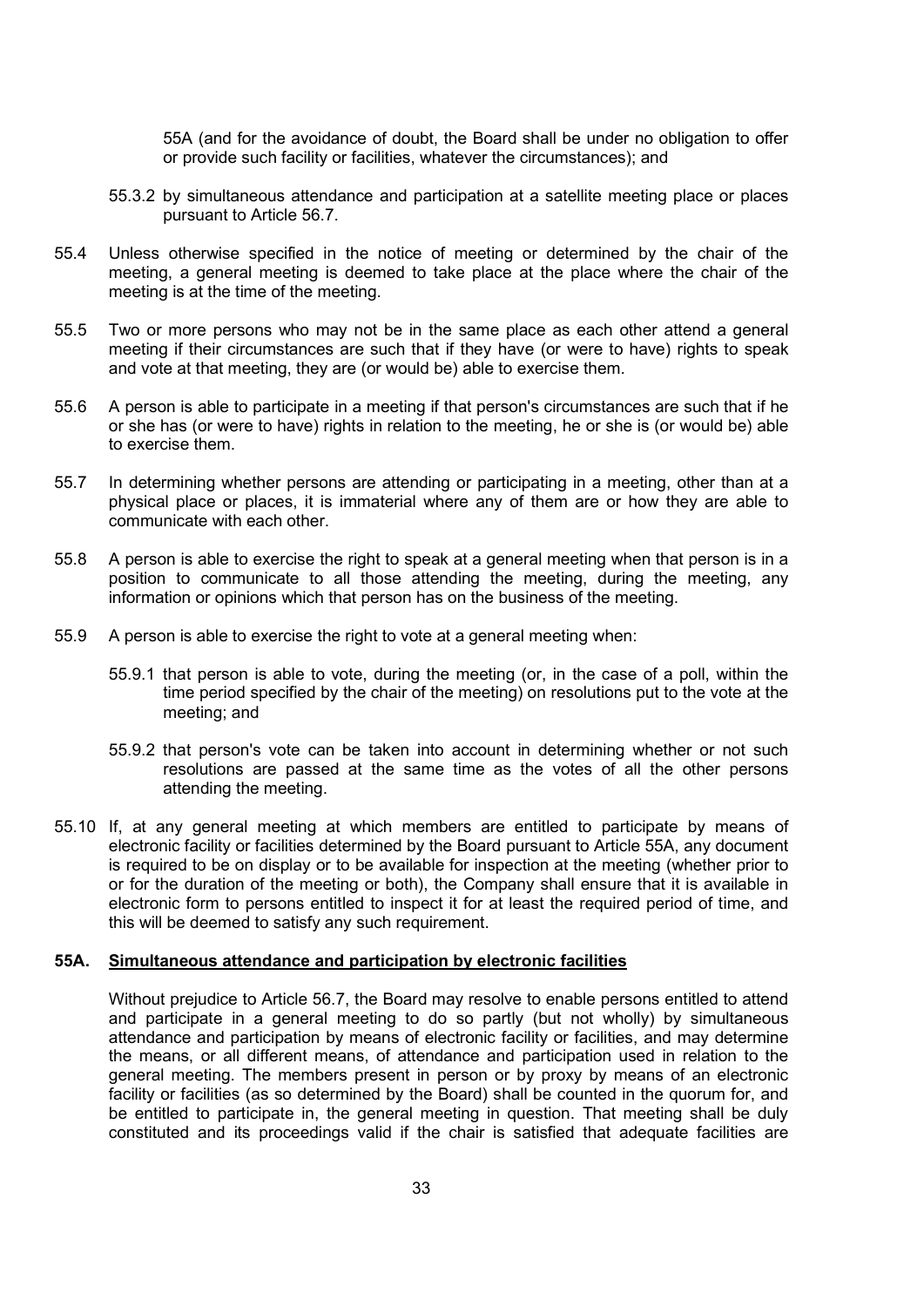available throughout the meeting to ensure that members attending the meeting by all means (including the means of an electronic facility or facilities) are able to:

55A.1 participate in the business for which the meeting has been convened;

55A.2 hear all persons who speak at the meeting; and

55A.3 be heard by all other persons attending and participating in the meeting.

A person is able to exercise the right to speak at a general meeting when that person is in a position to communicate to all those attending the meeting, during the meeting, any information or opinions which that person has on the business of the meeting.

#### 56. Notice of Annual General Meetings and General Meetings

- 56.1 An Annual General Meeting shall be convened by not less than 21 clear days' notice in writing or otherwise in accordance with Articles 155 -161. All General Meetings shall be convened by not less than 14 clear days' notice in writing or otherwise in accordance with Articles 155 - 161. The period of notice shall in each case be exclusive of the day on which it is served or deemed to be served and of the day on which the meeting is to be held and shall be given in manner hereinafter mentioned to all members other than such members as are not under the provisions of these Articles entitled to receive such notice from the Company, provided that the Company may determine that only those persons entered on the Register at the close of business on a day determined by the Company, such day being no more than 21 days before me day that notice of the meeting is sent, shall be entitled to receive such a notice. The Company may give such notice by any means or combination of means permitted by the Acts.
- 56.2 Subject to the provisions of the Acts, and notwithstanding that it is convened by shorter notice than that specified in this Article 56, a General Meeting shall be deemed to have been duly convened if it is so agreed:
	- 56.2.1 in the case of an Annual General Meeting, by all the members entitled to attend and vote at the meeting; and
	- 56.2.2 in the case of any other General Meeting, by a majority in number of the members having a right to attend and vote at the meeting, being a majority together holding not less than 95 per cent in nominal value of the shares giving that right.
- 56.3 The notice shall specify:
	- 56.3.1 whether the meeting is an Annual General Meeting or a General Meeting;
	- 56.3.2 the place, the day and the time of the meeting (including any satellite meeting place or places determined pursuant to Article 56.7);
	- 56.3.3 in the case of special business, the general nature of that business;
	- 56.3.4 if the meeting is convened to consider a special resolution, the intention to propose the resolution as such; and
	- 56.3.5 with reasonable prominence, that a member entitled to attend and vote is entitled to appoint one or more proxies to attend and vote instead of him and that a proxy need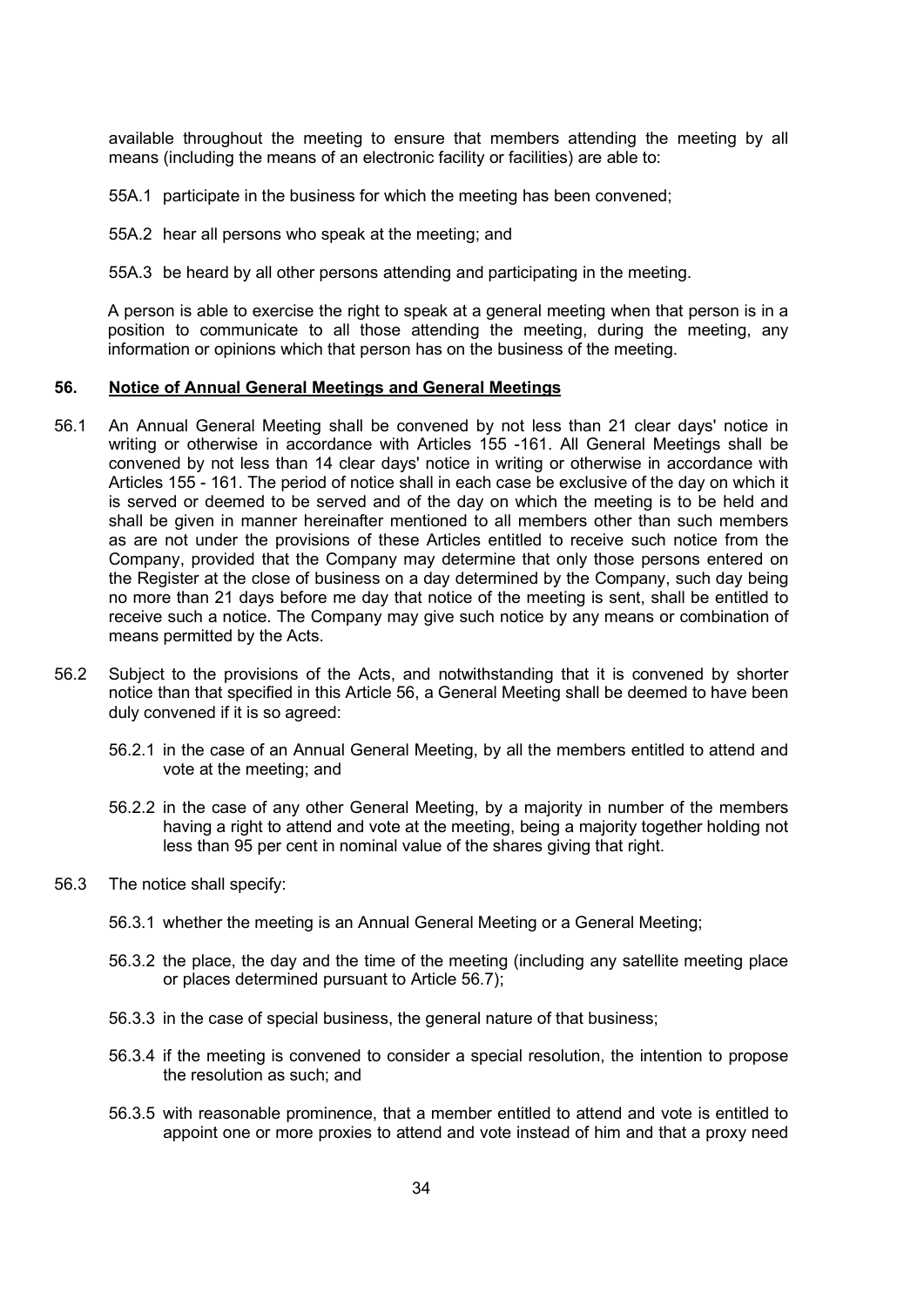not also be a member.

- 56.4 The notice shall be given to the members (other than any who, under the provisions of these Articles or of any restrictions imposed on any shares, are not entitled to receive notice from the Company), to the Directors and to the Auditors in accordance with Articles 155 – 161.
- 56.5 If pursuant to Article 55A the Board determines that a general meeting shall be held partly by means of electronic facility or facilities, the notice shall:
	- 56.5.1 include a statement to that effect;
	- 56.5.2 specify the means, or all different means, of attendance and participation thereat, and any access, identification and security arrangements determined pursuant to Article 56A; and
	- 56.5.3 state how it is proposed that persons attending or participating in the meeting electronically should communicate with each other during the meeting.
- 56.6 The notice shall specify such arrangements as have at that time been made for the purpose of Article 56.7.
- 56.7 Without prejudice to Article 55A, the Board may resolve to enable persons entitled to attend and participate in a general meeting to do so by simultaneous attendance and participation at a satellite meeting place or places anywhere in the world. The members present in person or by proxy at satellite meeting places shall be counted in the quorum for, and entitled to participate in, the general meeting in question, and the meeting shall be duly constituted and its proceedings valid if the chair is satisfied that adequate facilities are available throughout the meeting to ensure that members attending at all the meeting places are able to:
	- 56.7.1 participate in the business for which the meeting has been convened;
	- 56.7.2 hear all persons who speak (whether by the use of microphones, loudspeakers, audio-visual communications equipment or otherwise) in the principal meeting place and any satellite meeting place; and
	- 56.7.3 be heard by all other persons so present in the same way,

and the meeting shall be deemed to take place at the place where the chairman of the meeting presides (the principal meeting place, with any other location where that meeting takes place being referred in these Articles as a satellite meeting). The chair shall be present at, and the meeting shall be deemed to take place at, the principal meeting place and the powers of the chair shall apply equally to each satellite meeting place, including his or her power to adjourn the meeting as referred to in Article 63.

## 56A. Accommodation of members. Security arrangements and orderly conduct at general meetings

56A.1 The Board may, for the purpose of controlling the level of attendance or ensuring the safety of those attending at any place specified for the holding of a general meeting, ensuring the security of the meeting and ensuring the future orderly conduct of the meeting, from time to time make such arrangements as it shall in its absolute discretion consider to be appropriate and may from time to time vary any such arrangements or make new arrangements therefor. Any decision made under this Article 56A.1 shall be final and the entitlement of any member or proxy to attend a general meeting at such place (or places, in the case of a meeting to which Article 56.7 applies) shall be subject to any such arrangements as may be for the time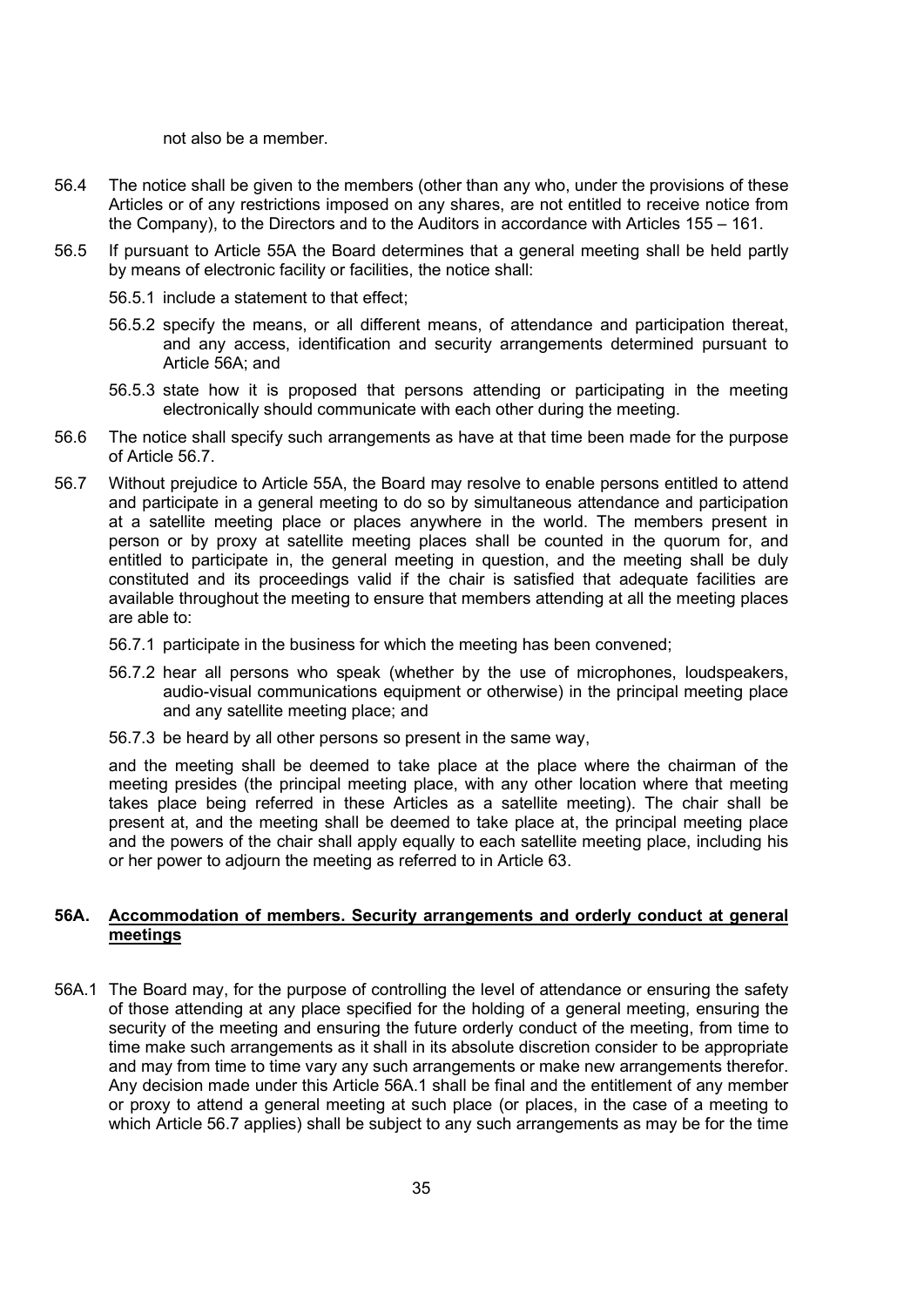being approved by the Board.

- 56A.2 The Board may direct that any person wishing to attend any general meeting held at a physical place should provide evidence of identity and submit to such searches or other security arrangements or restrictions (including restrictions in items of personal property to be taken into the meeting) as the Board shall consider appropriate in the circumstances.
- 56A.3 If a general meeting is held partly by means of an electronic facility or facilities pursuant to Article 55A, the Board and the chair may make any arrangement and impose any requirement or restriction that is:
	- 56A.3.1 necessary to ensure the identification of those taking part by means of such electronic facility or facilities and the security of the electronic communication; and
	- 56A.3.2 in its or his or her view, proportionate to those objectives.

In this respect, the Board may authorise any voting application, system or facility for attendance and participation as it sees fit.

- 56A.4 The Board shall be entitled in its absolute discretion to authorise one or more persons (including the Directors, the company secretary or the chair) to refuse physical or electronic entry to, or eject (physically or electronically) from, any meeting any person who fails to provide such evidence of identity or to submit to such searches or to otherwise comply with such security arrangements or restrictions as are required pursuant to this Article, or who causes the meeting to become disorderly.
- 56A.5 Subject to the Acts (and without prejudice to any other powers vested in the chair of a meeting) when conducting a general meeting, the chair may make whatever arrangement and take such action or give such directions as he or she considers, in his or her absolute discretion, to be appropriate or conducive to promote the orderly conduct of the meeting, to promote the conduct of the business laid down in the notice of the meeting with reasonable despatch and to maintain good order. The chair's decision on points of order, matters of procedure or on matters arising incidentally from the business of the meeting shall be final and conclusive, as shall his or her determination as to whether any point or matter is of such a nature.

#### 57. Omission to send notice

57.1 The accidental omission to send a notice of meeting or, in cases where it is intended that it be sent out with the notice, an appointment of proxy to, or the non-receipt of either by, any person entitled to receive the same shall not invalidate the proceedings at that meeting.

#### 58. Special business

- 58.1 All business that is transacted at a general meeting shall be deemed special, except the following transactions at an Annual General Meeting:
	- 58.1.1 the declaration of dividends;
	- 58.1.2 the receipt and consideration of the annual accounts and the reports of the Directors and the Auditors and any other document required to be annexed to the annual accounts;
	- 58.1.3 the election or re-election of Directors;
	- 58.1.4 the re-appointment of the Auditors retiring (unless they were last appointed otherwise than by the Company in general meeting) and the fixing of the remuneration of the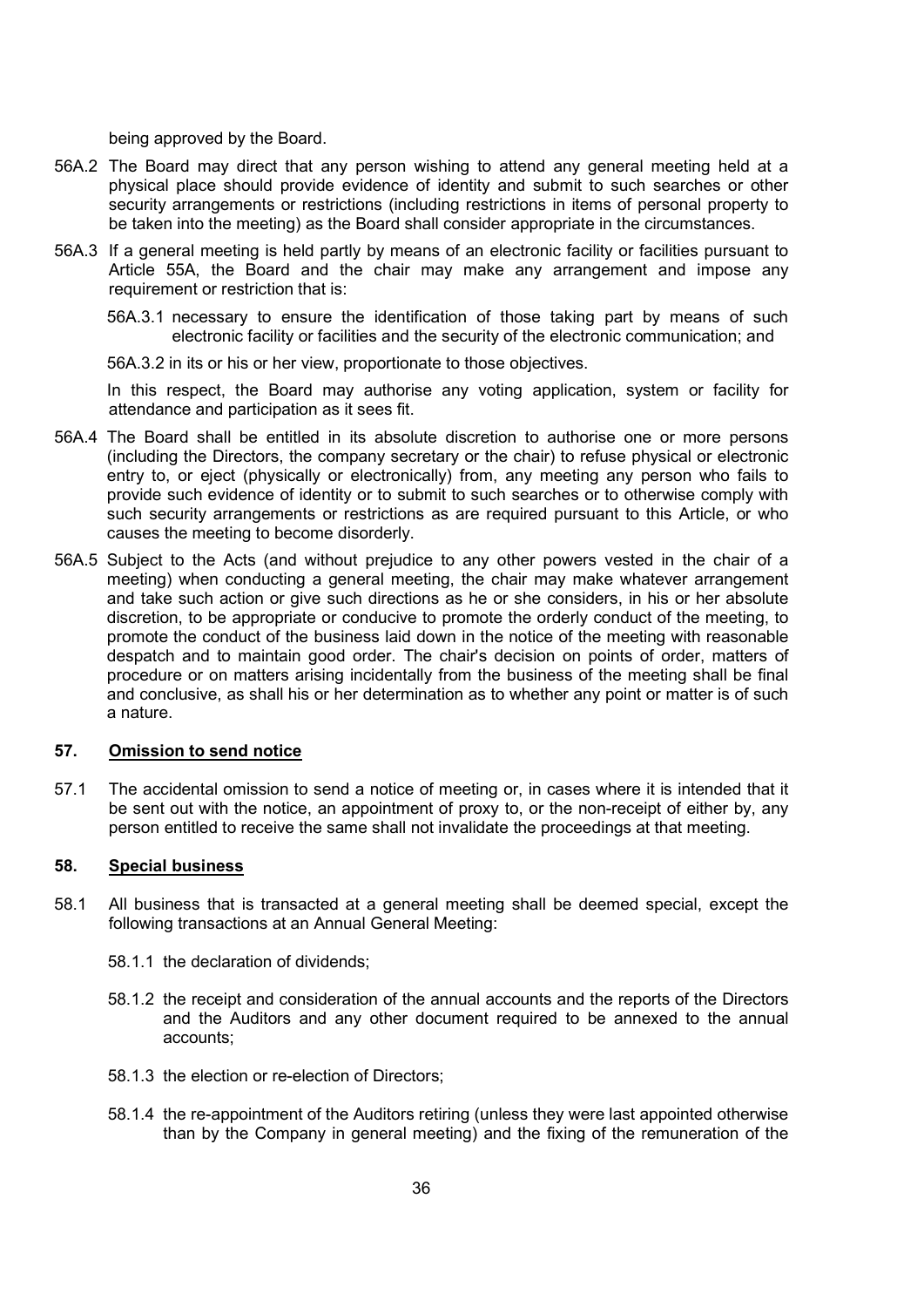Auditors or the determination of the manner in which such remuneration is to be fixed.

#### PROCEEDINGS AT GENERAL MEETINGS

#### 59. Quorum

59.1 No business shall be transacted at any general meeting unless a quorum is present when the meeting proceeds to business. Subject to Article 60 two persons entitled to attend and to vote on the business to be transacted, each being a member or a proxy for a member or a duly authorised representative of a corporation which is a member, shall be a quorum, provided that if the Company has only one member, the quroum shall be one such person entitled to attend and to vote on the business to be transacted.

#### 60. If quorum not present

60.1 If within fifteen minutes (or such longer interval as the Chairman in his absolute discretion thinks fit) from the time appointed for the holding of a general meeting a quorum is not present, or if during a meeting such a quorum ceases to be present, the meeting, if convened on the requisition of members, shall be dissolved. In any other case, the meeting shall stand adjourned to the same day in the next week at the same time and place, or to later on the same day or to such other day and at such time and place as the Chairman (or, in default, the Board) may determine.

#### 61. Chairman

61.1 The Chairman of the Board shall preside as chairman at every general meeting of the Company. If there be no such Chairman or if at any meeting he shall not be present within fifteen minutes after the time appointed for holding the meeting, or shall be unwilling to act as Chairman, the Deputy Chairman (if any) of the Board shall if present and willing to act preside at such meeting. If no Chairman or Deputy Chairman shall be so present and willing to act, the Directors present shall choose one of their number to act or, if there be only one Director present, he shall be Chairman if willing to act. If there be no Director present and willing to act, the members present and entitled to vote shall choose one of their number to be Chairman of the meeting.

#### 62. Directors and other persons may attend and speak

62.1 A Director (and any other person invited by the Chairman to do so) shall, notwithstanding that he is not a member, be entitled to attend and speak at any general meeting and at any separate meeting of the holders of any class of shares of the Company.

#### 63. Power to adjourn

63.1 The Chairman may, with the consent of a meeting at which a quorum is present, and shall, if so directed by the meeting, adjourn any meeting from time to time (or indefinitely) and from place to place as the meeting shall determine. However, without prejudice to any other power which he may have under these Articles at common law, the Chairman may, without the need for the consent of the meeting, interrupt or adjourn any meeting from time to time and from place to place or for an indefinite period if he is of the opinion that it has become necessary to do so in order to secure the proper and orderly conduct of the meeting or to give all persons entitled to do a reasonable opportunity of attending, speaking and voting at the meeting or to ensure that the business of the meeting is properly disposed of.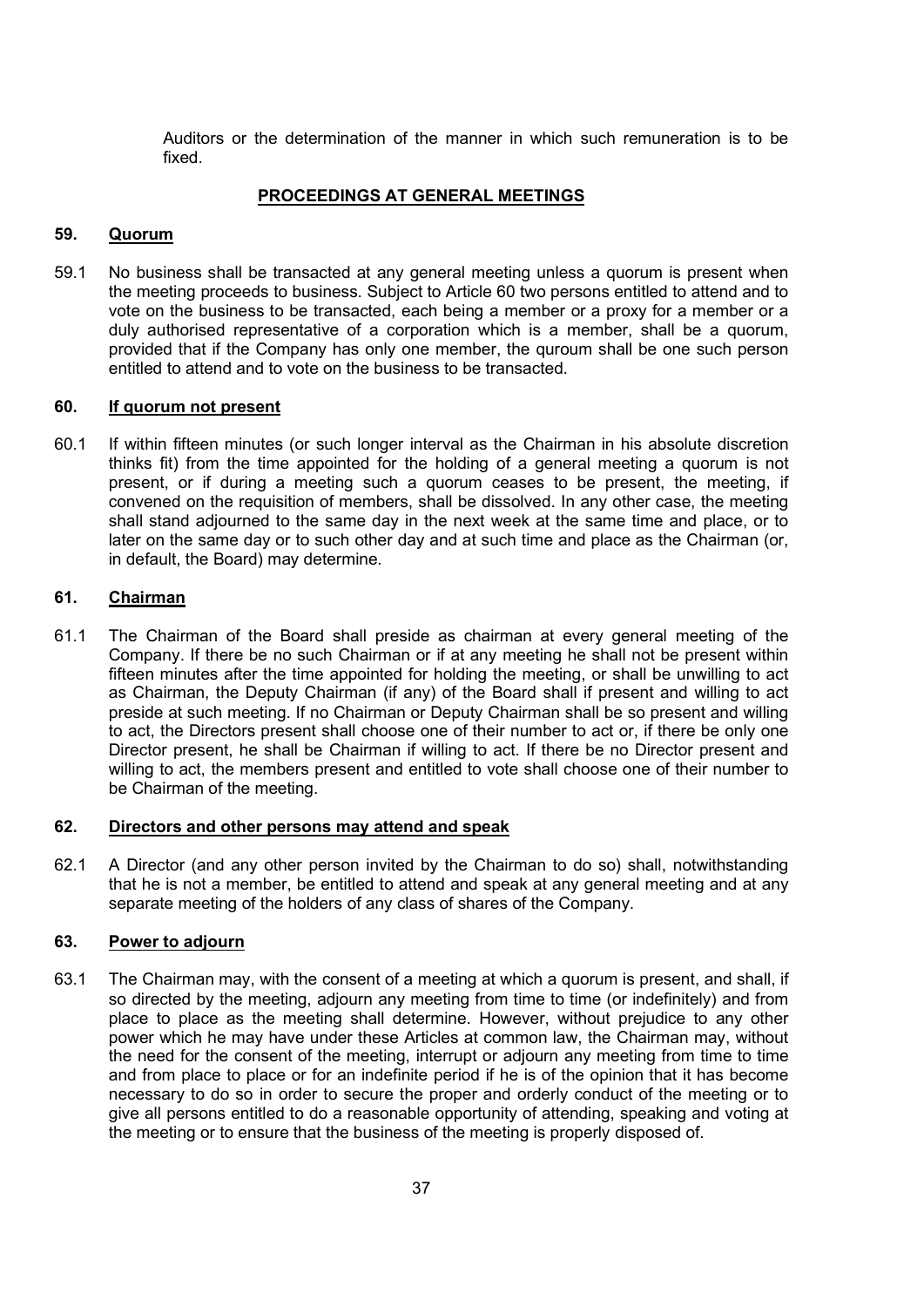# 64. Notice of adjourned meeting

64.1 Where a meeting is adjourned indefinitely, the Board shall fix the time and place for the adjourned meeting. Whenever a meeting is adjourned for 14 days or more or indefinitely, seven clear days' notice at the latest, specifying the place, the day and time of the adjourned meeting and the general nature of the business to be transacted, shall be given in the same manner as in the case of an original meeting. Save as aforesaid, no member shall be entitled to any notice of an adjournment or of the business to be transacted at any adjourned meeting.

## 65. Business of adjourned meeting

65.1 No business shall be transacted at any adjourned meeting other than the business which might properly have been transacted at the meeting from which the adjournment took place.

# VOTING

## 66. Method of voting

- 66.1 At any general meeting a resolution put to a vote of the meeting shall be decided on a show of hands, unless (before or on the declaration of the result of the show of hands) a poll is duly demanded. Subject to the provisions of the Acts, a poll may be demanded by:
	- 66.1.1 the Chairman of the meeting; or
	- 66.1.2 by at least three members present in person or by proxy and entitled to vote at the meeting; or
	- 66.1.3 a member or members present in person or by proxy representing not less than onetenth of the total voting rights of all the members having the right to vote at the meeting; or
	- 66.1.4 a member or members present in person or by proxy holding shares conferring a right to vote at the meeting, being shares on which an aggregate sum has been paid up equal to not less than one-tenth of the total sum paid up on all the shares conferring that right.
- 66.2 At general meetings, resolutions shall be put to the vote by the Chairman and there shall be no requirement for the resolution to be proposed or seconded by any person.

## 67. Chairman's declaration conclusive on show of hands

67.1 Unless a poll is duly demanded and the demand is not withdrawn, a declaration by the Chairman of the meeting that a resolution has on a show of hands been carried, or carried unanimously or by a particular majority, or lost, or not carried by a particular majority, and an entry to that effect in the book containing the minutes of proceedings of the Company, shall be conclusive evidence thereof, without proof of the number or proportion of the votes recorded in favour of or against such resolution.

## 68. Objection to error in voting

68.1 No objection shall be raised to the qualification of any voter or to the counting of, or failure to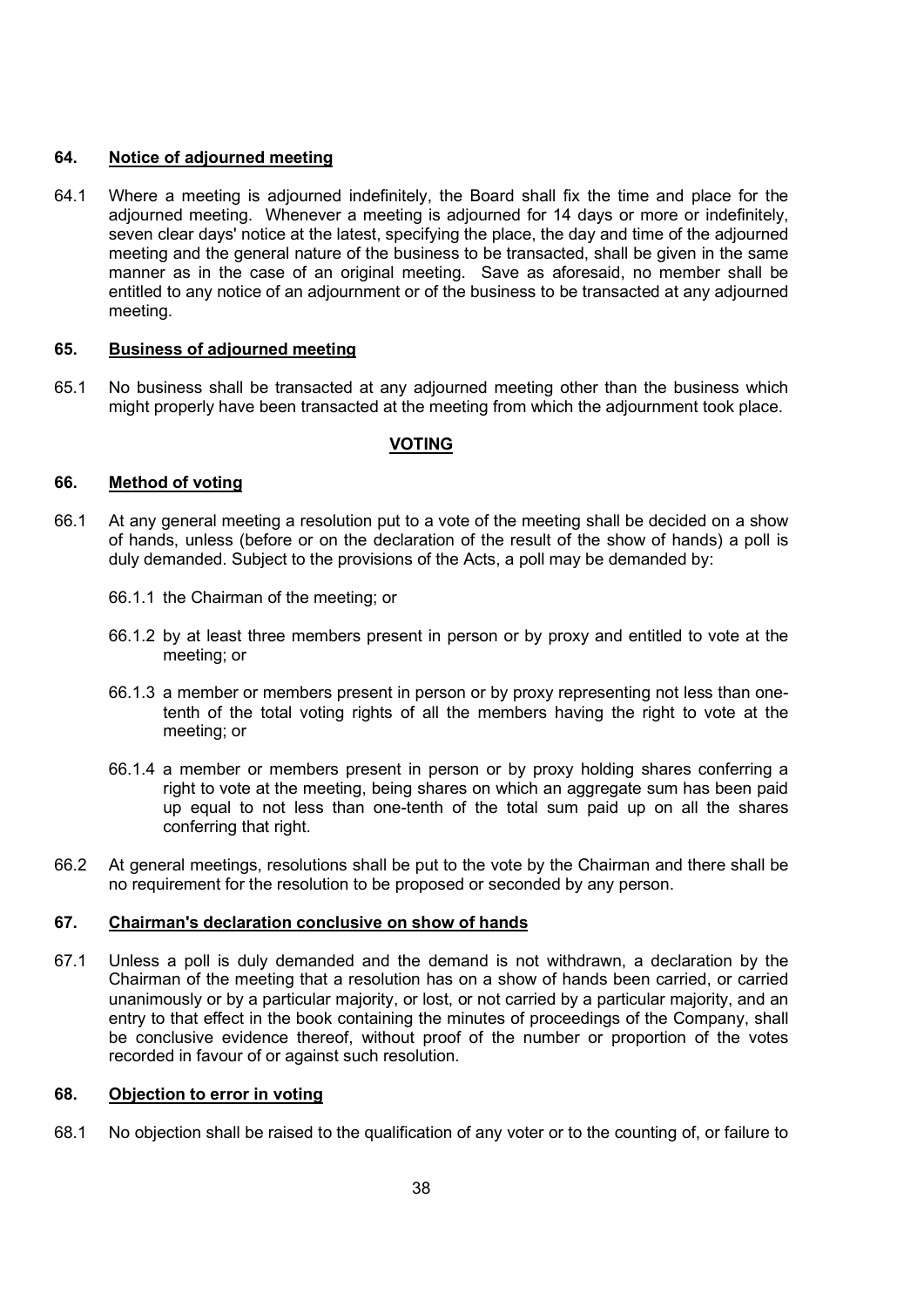count, any vote, except at the meeting or adjourned meeting at which the vote objected to is given or tendered or at which the error occurs. Any objection or error shall be referred to the Chairman of the meeting whose decision shall be final and conclusive.

#### 69. Form of resolution and amendment to resolutions

- 69.1 Subject to the Acts, where for any purpose an ordinary resolution of the Company is required, a special resolution shall also be effective.
- 69.2 A resolution in writing executed by or on behalf of each member who would have been entitled to vote upon it if it had been proposed at a general meeting at which he was present shall be as effectual as if it had been passed at a general meeting properly convened and held and may consist of several instruments in the like form each executed by or on behalf of one or more of the members.
- 69.3 If an amendment shall be proposed to any resolution under consideration but shall in good faith be ruled out of order by the Chairman of the meeting, any error in such ruling shall not invalidate the proceedings on the substantive resolution.
- 69.4 In the case of a resolution duly proposed as a special resolution, no amendments thereto (other than an amendment to correct a patent error) may in any event be considered or voted on.

### 70. Procedure on a poll

- 70.1 Any poll duly demanded on the election of a Chairman of a meeting or on any question of adjournment shall be taken forthwith. A poll duly demanded on any other matter shall be taken in such manner (including the use of ballot or voting papers or tickets) and at such time and place, not being more than 30 days from the date of the meeting or adjourned meeting at which the poll was demanded, as the Chairman shall direct. The Chairman may appoint scrutineers who need not be members. No notice need be given of a poll not taken immediately if the time and place at which it is to be taken are announced at the meeting at which it is demanded. In any other case at least seven clear days' notice shall be given specifying the time and place at which the poll is to be taken. The result of the poll shall be deemed to be the resolution of the meeting at which the poll was demanded.
- 70.2 The demand for a poll (other than on the election of a Chairman or any question of adjournment) shall not prevent the continuance of the meeting for the transaction of any business other than the question on which a poll has been demanded. If a poll is demanded before the declaration of the result on a show of hands and the demand is duly withdrawn, the meeting shall continue as if the demand had not been made. .
- 70.3 The demand for a poll may, before the poll is taken, be withdrawn, but only with the consent of the Chairman. A demand so withdrawn shall validate the result of a show of hands declared before the demand was made.
- 70.4 On a poll votes may be given in person or by proxy. A member entitled to more than one vote need not, if he votes, use all his votes or cast all the votes he uses in the same way.

### 71. Votes of members

71.1 Subject to any special terms as to voting upon which any shares may have been issued, or may for the time being be held, and to any suspension or abrogation of voting rights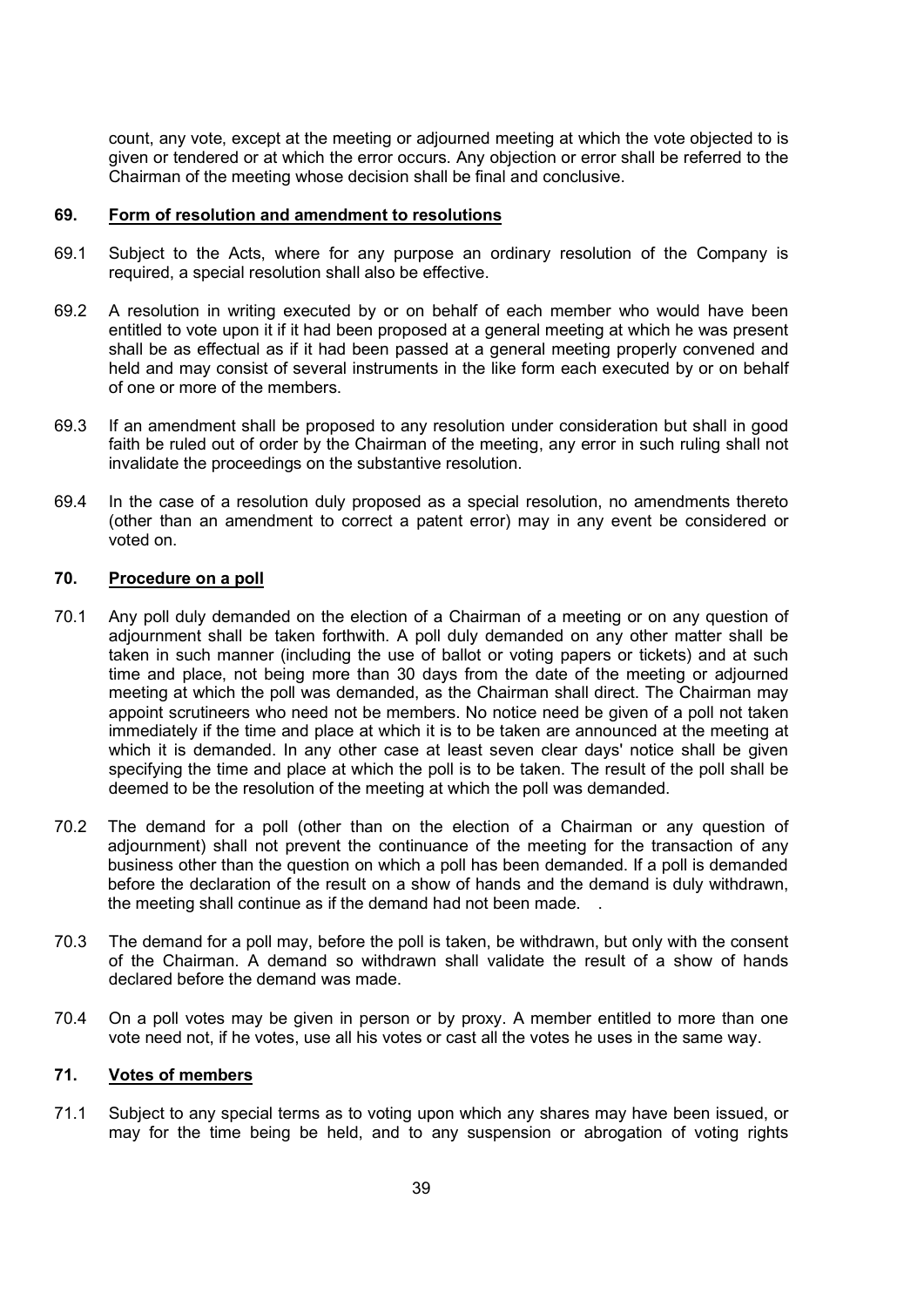pursuant to these Articles, every member present in person shall upon a show of hands have one vote and every member present in person or by proxy shall upon a poll have one vote for every share held by him. If an order is made by any Court of competent jurisdiction on the ground of mental disorder for the detention of or for the appointment of a guardian or receiver or other person to exercise powers with respect to the affairs of a member then such member may vote, whether on a show of hands or on a poll, by his receiver or *curator* bonis and such receiver or curator bonis may, on a poll, vote by proxy.

- 71 2 The holders of the Ordinary Shares and the "B" Shares shall rank pari passu in all respects as to rights to attend and vote at any general meeting of the Company other than a separate class meeting of either the Ordinary Shares or the "B" Shares where only the shares of the relevant class may vote and the Shares of that relevant class shall rank pari passu in relation to other Shares of that class.
- 71.3 If two or more persons are joint holders of a share, then in voting on any question the vote of the senior who tenders a vote, whether in person or by proxy, shall be accepted to the exclusion of the votes of the other joint holders. For this purpose seniority shall be determined by the order in which the names of the holders stand in the Register.
- 71.4 Where in England or elsewhere a receiver or other person (by whatever name called) has been appointed by any court claiming jurisdiction in that behalf to exercise powers with respect to the property or affairs of any member on the ground (however formulated) of mental disorder, the Board may in its absolute discretion, on or subject to production of such evidence of the appointment as the Board may require, permit such receiver or other person to vote in person or, on a poll, by proxy on behalf of such member at any general meeting. Evidence to the satisfaction of the Board of the authority of the person claiming to exercise the right to vote shall be deposited at the Office, or at such other place as is specified in accordance with these Articles for the deposit of appointments of proxy, not less than 48 hours before the time appointed for holding the meeting or adjourned meeting at which the right to vote is to be exercised, and in default the right to vote shall not be exercisable.

# 72. Casting vote

72.1 In the case of an equality of votes, whether on a show of hands or on a poll, the Chairman of the meeting at which the show of hands takes place or at which the poll was demanded shall not be entitled to a second or casting vote in addition to any other vote that he may have.

## 73. Restriction on voting rights for unpaid calls etc

73.1 No member shall, unless the Board otherwise determines, be entitled to vote at a general meeting or at any separate meeting of the holders of any class of shares, either in person or by proxy, or to exercise any other right or privilege as a member in respect of a share held by him unless and until all calls together with interest and expenses (if any) or other sums presently due and payable by him in respect of that share whether alone or jointly with any other person have been paid to the Company.

### 74. Voting by proxy

74.1 Any person (whether a member of the Company or not) may be appointed to act as a proxy. Deposit or receipt of an appointment of proxy shall not preclude a member from attending and voting in person at the meeting in respect of which the proxy is appointed or at any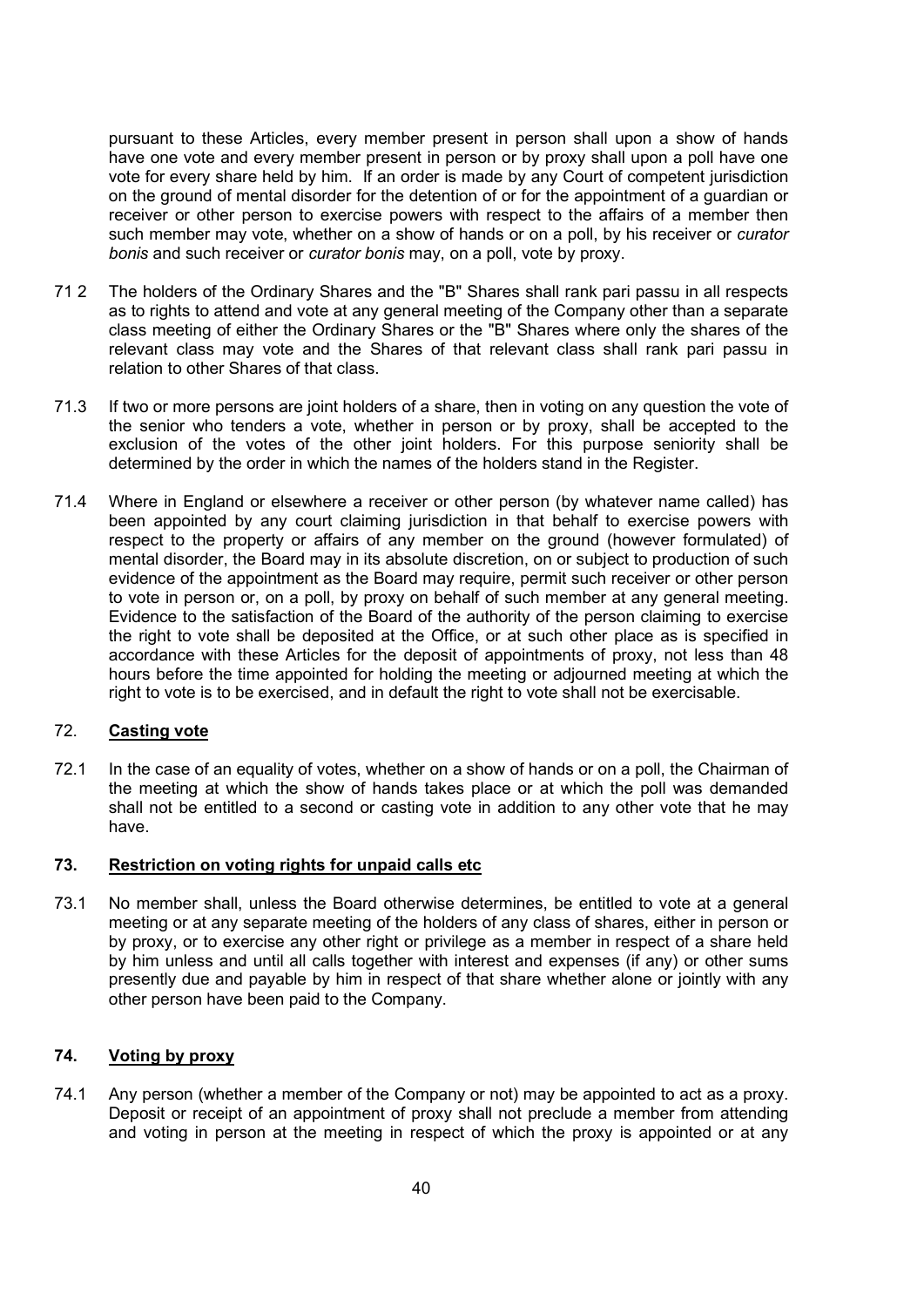adjournment thereof.

### 75. Form of proxy

- 75.1 An appointment of a proxy shall:
	- 75.1.1 be executed in any common form or in such other form as the Board may approve, under the hand of the appointor or of his attorney duly authorised in writing or, if the appointor is a corporation, under its common seal or under the hand of some officer or attorney or other person duly authorised in that behalf;
	- 75.1.2 be deemed (subject to any contrary direction contained in the same) to confer authority to attend and to speak and vote on any resolution or amendment of a resolution put to the meeting for which it is given, as the proxy thinks fit and demand or join in demanding a poll;
	- 75.1.3 unless the contrary is stated therein, be valid as well for any adjournment of the meeting as for the meeting to which it relates; and
	- 75.1.4 where it is stated to apply to more than one meeting, be valid for all such meetings as well as for any adjournment of any such meetings.

## 76. Deposit of Proxy

- 76.1 The appointment of a proxy and the power of attorney or other authority (if any) under which it is signed, or a copy of such authority certified notarially or in some other way approved by the Board, shall:
	- 76.1.1 in the case of an instrument in writing, be deposited at the Office or at such other place or places within the United Kingdom as is specified in the notice convening the meeting or in any notice of any adjourned meeting or in any instrument of proxy sent out by the Company in relation to the meaning not less than 48 hours before the time of the holding of the meeting or adjourned meeting at which the person named in the instrument proposes to vote; or
	- 76.1.2 in the case of an appointment contained in an electronic / website communication, where an address has been specified for the purpose of receiving communications:
		- (i) in the notice convening the meeting; or
		- (ii) in any instrument of proxy sent out by the company in relation to the meeting; or
		- (iii) in any invitation contained in an electronic / website communication to appoint a proxy issued by the company in relation to the meeting be received at such address not less than 48 hours before the time for holding the meeting or adjourned meeting at which the person named in the appointment proposes to vote.
	- 76.1.3 in the case of a poll taken more than 48 hours after it is demanded, be deposited or received as aforesaid after the poll has been demanded and not less than 24 hours before the time appointed for the taking of the poll; or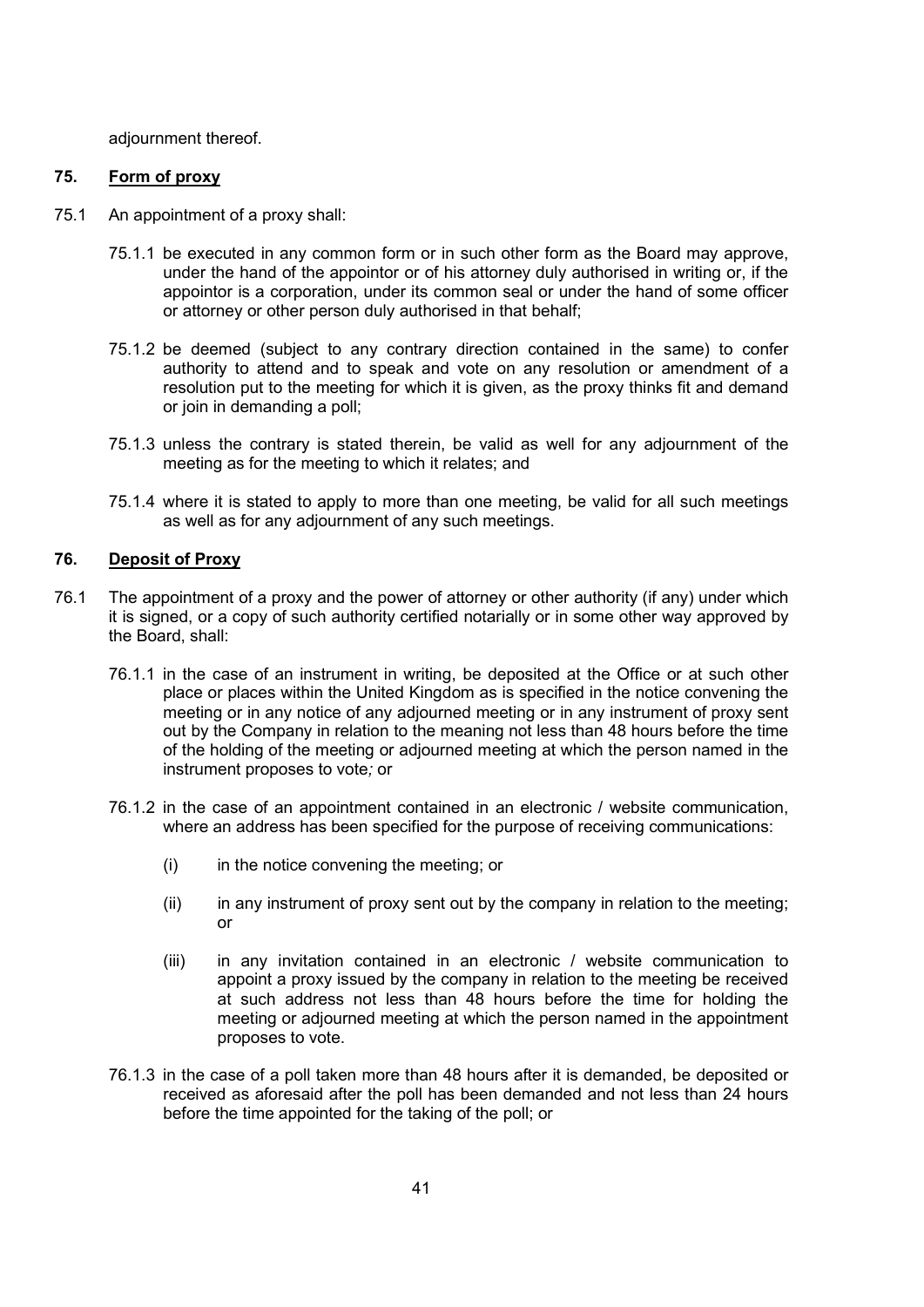76.1.4 where the poll is not taken forthwith but is taken not more than 48 hours after it was demanded, be delivered at the meeting at which the poll was demanded to the Chairman of the meeting or to any Director;

and an appointment of proxy not deposited, delivered or received in a manner so permitted shall be invalid. The time periods referred to in this Article 76.1 shall be construed in accordance with s327(3) CA 2006. No appointment of a proxy shall be valid after the expiry of 12 months from the date named in it as the date of its execution, except at an adjourned meeting or on a poll demanded at a meeting or an adjourned meeting in cases where the meeting was originally held within 12 months from such date.

## 77. More than one proxy may be appointed

77.1 A member may appoint more than one proxy to attend and to speak and vote on the same occasion, provided that each proxy is appointed to exercise the rights attached to a different share or shares held by him. When two or more valid but differing appointments of proxy are delivered in respect of the same share for use at the same meeting and in respect of the same matter, the one which is last validly delivered (regardless of its date or of the date of its execution) shall be treated as replacing and revoking the other or others as regards that share. If the Company is unable to determine which appointment was last validly delivered, none of them shall be treated as valid in respect of that share.

### 78. Board may supply proxy cards

78.1 The Board may at the expense of the Company send, by post, electronic / website communication or otherwise in accordance with Articles 155 - 161, appointments of proxy (reply-paid or otherwise) to members for use at any general meeting or at any separate meeting of the holders of any class of shares, either in blank or nominating in the alternative anyone or more of the Directors or any other persons. If for the purpose of any meeting invitations to appoint as proxy a person or one of a number of persons specified in the invitations are issued at the expense of the Company, such invitations shall, subject to Article 57, be issued to all (and not some only) of the members entitled to be sent a notice of the meeting and to vote thereat by proxy.

### 79. Revocation of proxy

79.1 A vote given or poll demanded in accordance with the terms of an appointment of proxy shall be valid notwithstanding the death or mental disorder of the principal or the revocation of the instrument of proxy, or of the authority under which the appointment of proxy was executed, or the transfer of the share in respect of which the appointment of proxy is given, unless notice in writing of such death, mental disorder, revocation or transfer shall have been received by the Company at the Office, or at such other place as has been appointed for the deposit of appointments of proxy or, where the appointment or the proxy was contained in an electronic / website communication, at the address at which such appointment was duly received, at least 48 hours before the commencement of the meeting or adjourned meeting or the taking of the poll at which the appointment of proxy is used.

### 80. Corporate representative

80.1 A corporation (whether or not a company within the meaning of the Acts) which is a member may, by resolution of its directors of other governing body, or by authority to be given under the hand of any officer duly authorised as it authorise such person (or if, but only if, such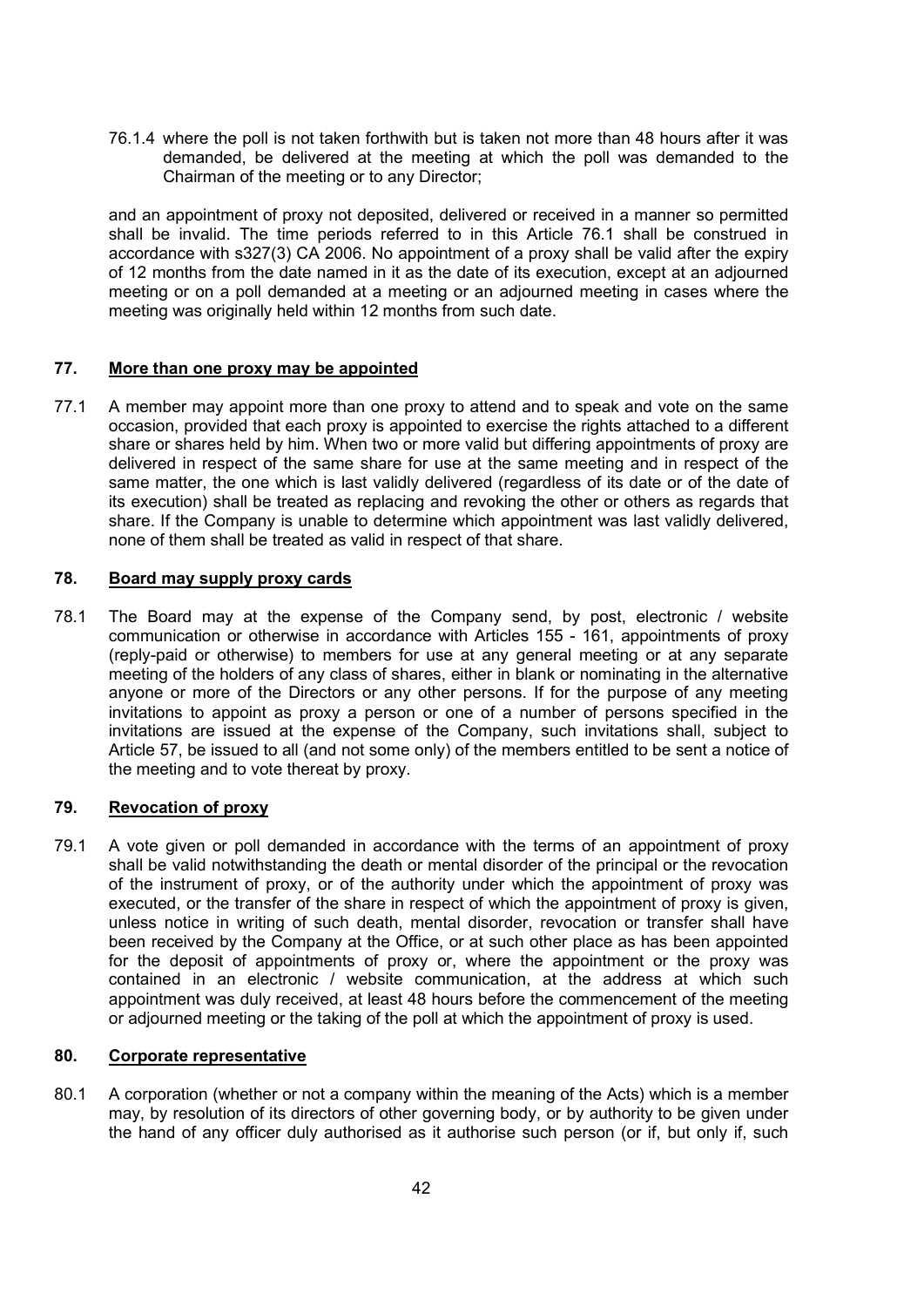corporation is a Depositary voting in its capacity as such, persons) as it thinks fit to act as its representative (or, as the case may be, representatives) at any meeting of the Company or at any separate meeting of the holders of any class of sharers. Any person so authorised shall be entitled to exercise the same powers on behalf of the corporation (in respect of that part of the corporation's holdings to which the authority relates) as the corporation could exercise if it were an individual member. The corporation shall for the purposes of these Articles be deemed to be present in person at any such meeting if a person so authorised is present at it; and all references to attendance and voting in person shall be construed accordingly. A Director, the Secretary or some person authorised for the purpose by the Secretary may require the representative to produce a certified copy of the resolution so authorising him or such other evidence of his authority reasonably satisfactory to them before permitting him to exercise his powers.

### 81. Failure to disclose interests in shares

- 81.1 If a member, or any other person appearing to be interested in shares held by that member, has been issued with a notice pursuant to Section 793 CA 2006 and has failed in relation to any shares ("the default shares", which expression includes any shares issued after the date of such notice in right of those shares) to give the Company the information thereby required within the prescribed period from the service of the notice, the following sanctions shall apply unless the Board otherwise determines and subject to approval of the Court wherever so required:
	- 81.1.1 the member shall not be entitled in respect of the default shares to be present or to vote (either in person or by representative or proxy) at any general meeting or at any separate meeting of the holders of any class of shares or on any poll or to exercise any other right conferred by membership in relation to any such meeting or poll; and
	- 81.1.2 where the default shares represent at least 0.25 per cent in nominal value of the issued shares of their class:
		- (i) any dividend or other money payable in respect of the shares shall be withheld by the Company, which shall not have any obligation to pay interest on it, and the member shall not be entitled to elect, pursuant to Article 147, to receive shares instead of that dividend; and
		- (ii) no transfer, other than an excepted transfer, of any shares held by the member shall be registered unless:
			- (A) the member is not himself in default as regards supplying the information required; and
			- (B) the member proves to the satisfaction of the Board that no person in default as regards supplying such information is interested in any of the shares the subject of the transfer,

provided that, in the case of shares in certificated form, the Directors may only exercise their discretion not to register a transfer if permitted to do so by the CREST Regulations.

81.2 Where the sanctions under Article 81.1 apply in relation to any shares, they shall cease to have effect (and any dividends withheld under Article 81.l.2 shall become payable):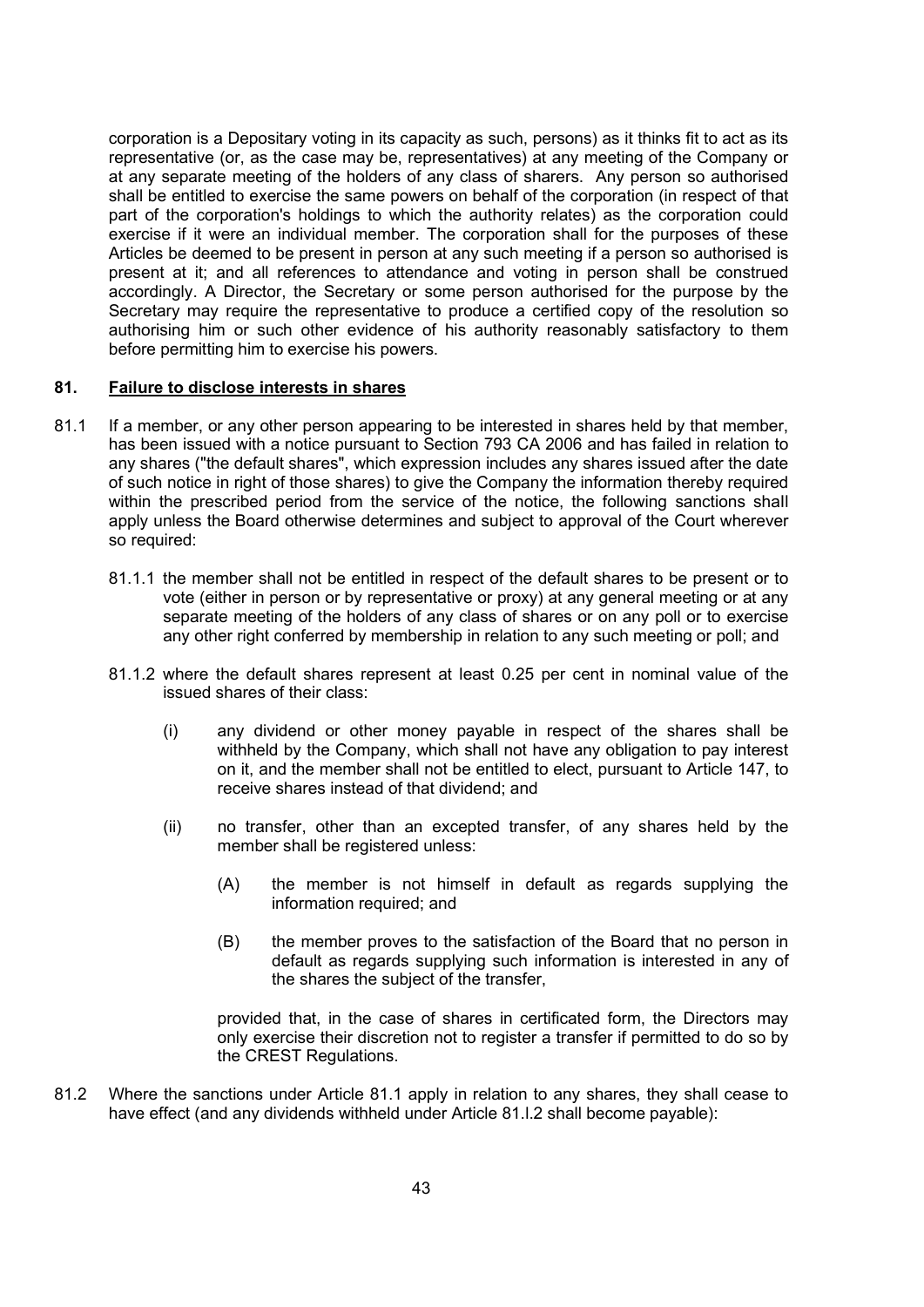- 81.2.1 if the shares are transferred by means of an excepted transfer but only in respect of the shares transferred; or
- 81.2.2 at the end of the period of seven days (or such shorter period as the Board may determine) following receipt by the Company of the information required by the notice mentioned in the paragraph and the Board being fully satisfied that such information is full and complete.
- 81.3 Where, on the basis of information obtained from a member in respect of any share held by him, the Company issues a notice pursuant to Section 793 CA 2006 to any other person, it shall at the same time send a copy of the notice to the member, but the accidental omission to do so, or the non-receipt by the member of the copy, shall not invalidate or otherwise affect the application of Article 81.1.
- 81.4 Where default shares in which a person appears to be interested are held by a Depositary, the provisions of this Article 81 shall be treated as applying only to those shares held by the Depositary in which such person appears to be interested and not (insofar as such person's apparent interest is concerned) to any other shares held by the Depositary.
- 81.5 Where the member on which a notice under Section 793 CA 2006 is served is a Depositary acting in its capacity as such, the obligations of the Depositary as a member of the Company shall be limited to disclosing to the Company such information relating to any person appearing to be interested in the shares held by it as has been recorded by it pursuant to the arrangements entered into by the Company or approved by the Board pursuant to which it was appointed as a Depositary.
- 81.6 For the purposes of this Article 81:
	- 81.6.1 a person, other than the member holding a share, shall be treated as appearing to be interested in that share if the member has informed the Company that the person is, or may be, so interested, or if the Company (after taking account of any information obtained from the member or, pursuant to a notice under Section 793 CA 2006, from anyone else) knows or has reasonable cause to believe that the person is, or may be, so interested;
	- 81.6.2 "interested" shall be construed as it is for the purpose of Section 793 CA 2006;
	- 81.6.3 reference to a person having failed to give the Company the information required by a notice, or being in default as regards supplying such information, includes reference:
		- (i) to his having failed or refused to give all or any part of it; and
		- (ii) to his having given information which he knows to be false in a material particular or having recklessly given information which is false in a material particular;
	- 81.6.4 "prescribed period" means 14 days;
	- 81.6.5 "excepted transfer" means, in relation to any shares held by a member:
		- (i) a transfer by way of or pursuant to acceptance of a takeover offer for the Company (within the meaning of Section 974 CA 2006); or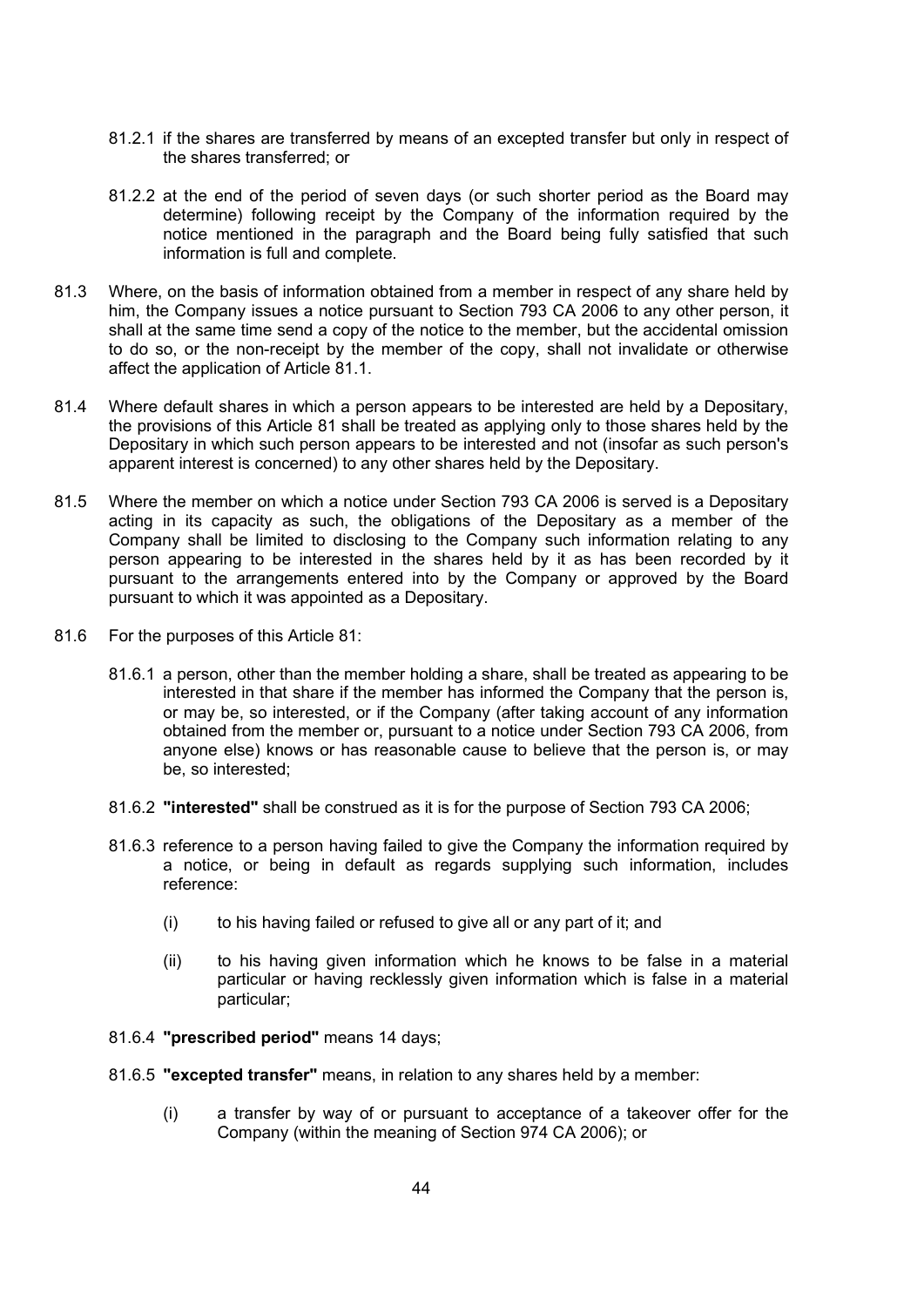- (ii) a transfer in consequence of a sale made through an investment exchange recognised by the Financial Services Authority under Part XVIII of the Financial Services and Markets Act 2000 or any other stock exchange outside the United Kingdom on which the Company's shares are normally traded; or
- (iii) a transfer which is shown to the satisfaction of the Board to be made in consequence of a sale of the whole of the beneficial interest in the shares to a person who is unconnected with the member and with any other person appearing to be interested in the shares.
- 81.7 Nothing contained in this Article 81 shall be taken to limit the powers of the Company under Section 794 CA 2006.

### UNTRACED MEMBERS

### 82 Power of sale

- 82.1 The Company shall be entitled to sell at the best price reasonably obtainable any share of a member, or any share to which a person is entitled by transmission on death or bankruptcy or otherwise by operation of law, if and provided that:
	- 82.1.1 during the period of 12 years prior to the date of the publication of the advertisements referred to in sub-paragraph (b) below (or, if published on different dates, the earlier or earliest thereof) no cheque, order or warrant in respect of such share sent by the Company through the post in a pre-paid envelope addressed to the member or to the person entitled by transmission to the share, at his address on the Register or other last known address given by the member or person to which cheques, orders or warrants in respect of such share are to be sent has been cashed and the Company has received no communications in respect of such share from such member or person, provided that during such period of 12 years the Company has paid at least three cash dividends (whether interim or final) and no such dividend has been claimed by the person entitled to it;
	- 82.1.2 on or after expiry of the said period of 12 years the Company has given notice of its intention to sell such share by advertisements in two newspapers of which one shall be a national newspaper published in the United Kingdom and the other shall be a newspaper circulating in the area of the address on the Register or other last known address of the member or the person entitled by transmission to the share or the address for the service of notices notified under Article 156.3;
	- 82.1.3 the said advertisements, if not published on the same day, shall have been published within 30 days of each other;
	- 82.1.4 during the further period of three months following the date of publication of the said advertisements (or, if published on different dates, the later or latest thereof) and prior to the exercise of the power of sale the Company has not received any communication in respect of such share from the member or person entitled by transmission; and
	- 82.1.5 the Company has given notice to the London Stock Exchange of its intention to make such sale, if shares of the class concerned are listed or dealt in on that exchange.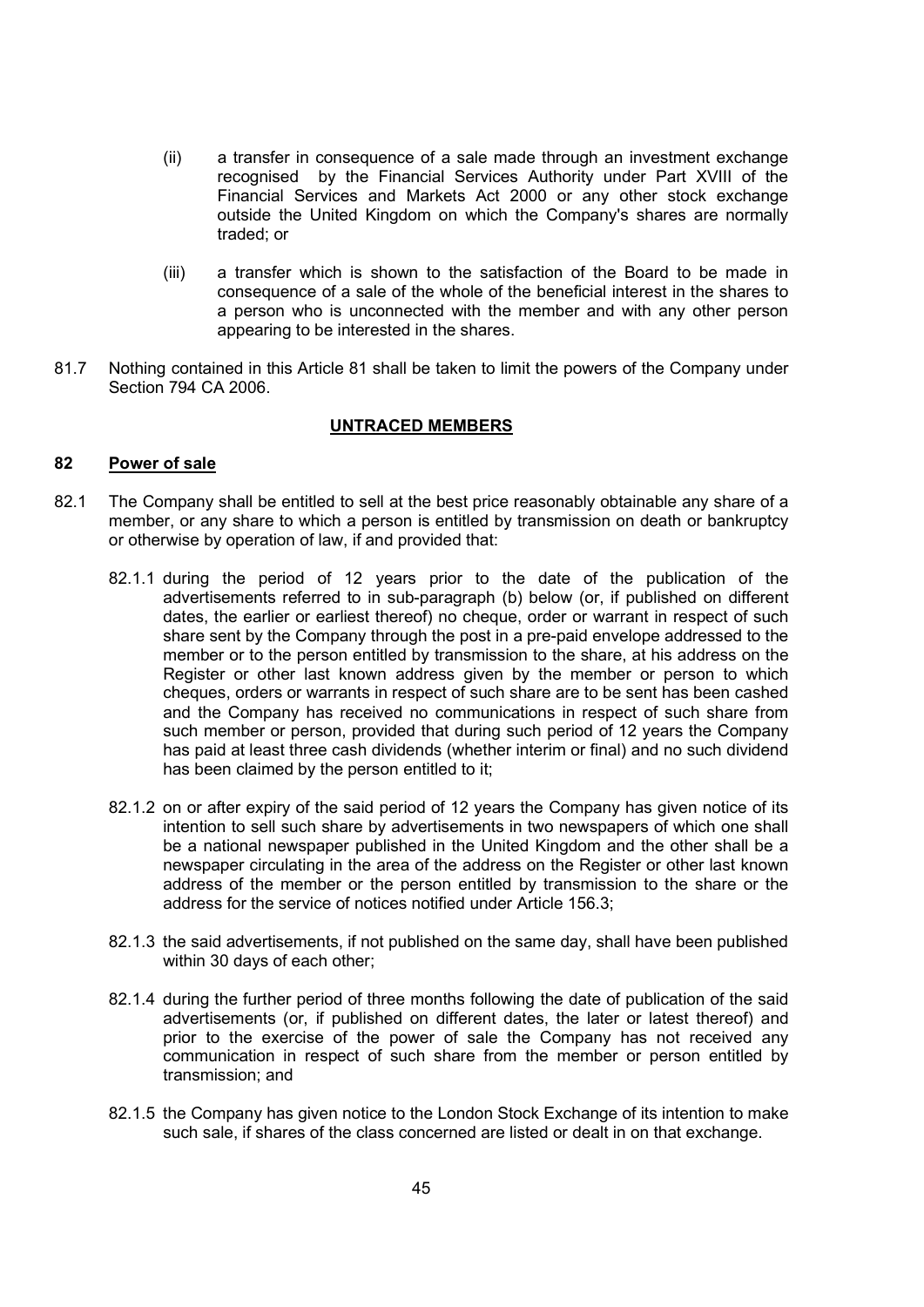- 82.2 To give effect to any sale of shares pursuant to this Article the Board may authorise some person to transfer the shares in question and may enter the name of the transferee in respect of the transferred shares in the Register notwithstanding the absence of any share certificate being lodged in respect thereof and may issue a new certificate to the transferee. An instrument of transfer executed by that person shall be as effective as if it had been executed by the holder of, or the person entitled by transmission to, the shares. The purchaser shall not be bound to see to the application of the purchase monies, nor shall his title to the shares be affected by any irregularity or invalidity in the proceedings relating to the sale.
- 82.3 If during the period of 12 years referred to in Article 82.1, or during any period ending on the date when all the requirements of paragraphs (a) to (d) of Article 82.1 have been satisfied, any additional shares have been issued in respect of those held at the beginning of, or previously so issued during, any such period and all the requirements of paragraphs (b) to (d) of Article 82.1 have been satisfied in regard to such additional shares, the Company shall also be entitled to sell the additional shares.
- 82.4 The Company shall account to the member or other person entitled to such share for the net proceeds of such sale by carrying all money in respect thereof to a separate account. The Company shall be deemed to be a debtor to, and not a trustee for, such member or other person in respect of such monies. Monies carried to such separate account may either be employed in the business of the Company or invested in such investments as the Board may from time to time think fit. No interest shall be payable to such member or other person in respect of such monies and the Company shall not be required to account for any money earned on them.
- 82.5 In the case of shares in uncertificated form, the foregoing provisions of this Article are subject to any restrictions applicable under the CREST Regulations.

### APPOINTMENT, RETIREMENT AND REMOVAL OF DIRECTORS

### 83. Number of Directors

83.1 Unless and until otherwise determined by the Company by ordinary resolution, the number of Directors (other than any alternate Directors) shall be not more than six or less than two.

#### 84. Power of Company to appoint Directors

84.1 Subject to the provisions of these Articles, the Company may by ordinary resolution appoint a person who is willing to act to be a Director, either to fill a vacancy or as an addition to the existing Board, but the total number of Directors shall not exceed any maximum number fixed in accordance with these Articles.

#### 85. Power of Board to appoint Directors

85.1 Without prejudice to the power of the Company to appoint any person to be a Director pursuant to these Articles, the Board shall have power at any time to appoint any person who is willing to act as a Director, either to fill a vacancy or as an addition to the existing Board, but the total number of Directors shall not exceed any maximum number fixed in accordance with these Articles. Any Director so appointed shall retire at the Annual General Meeting of the Company next following such appointment and shall not be taken into account in determining the number of Directors who are to retire by rotation at such meeting.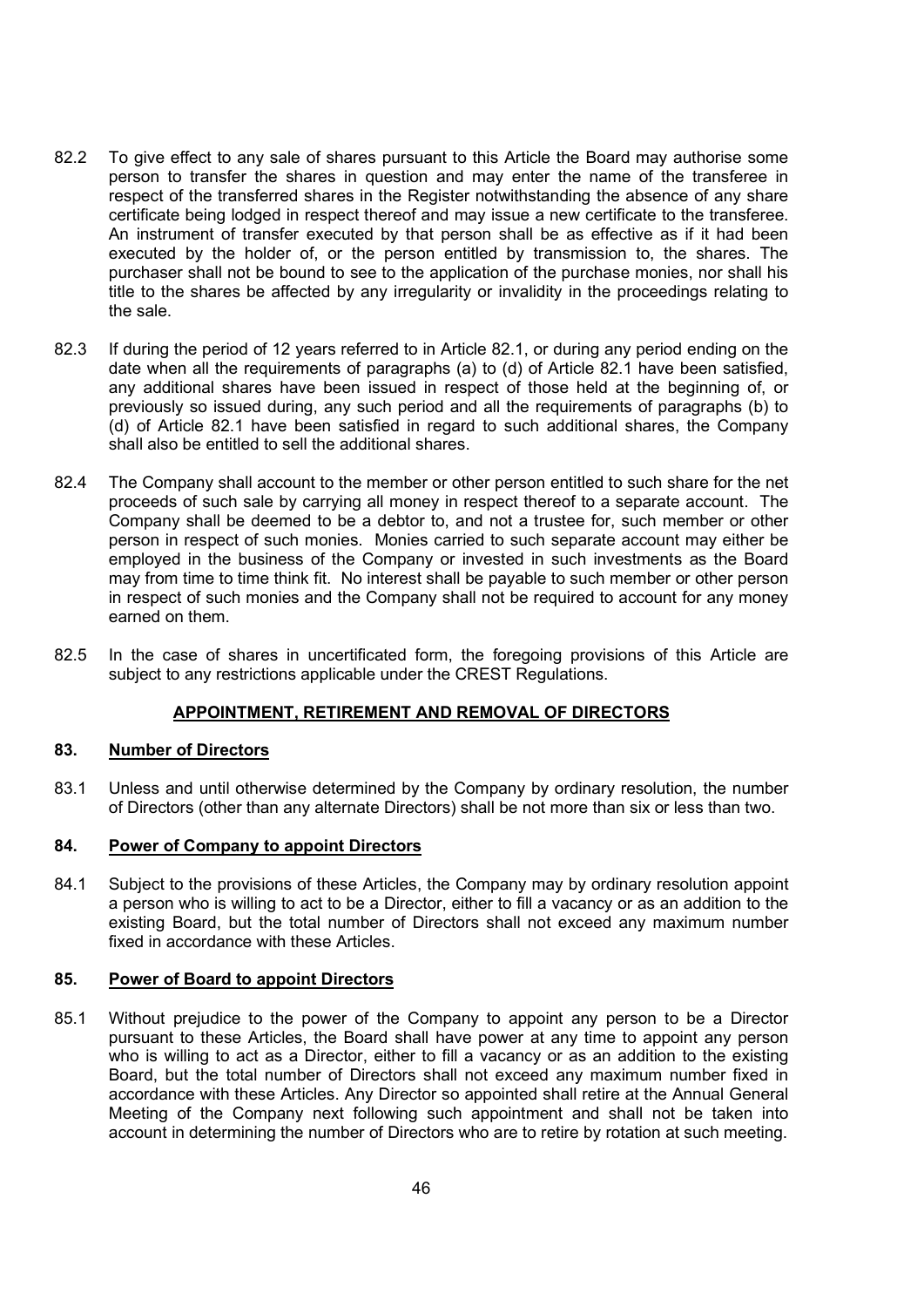# 86. Appointment of executive Directors

86.1 Subject to the provisions of the Acts, the Board may from time to time appoint one or more of its body to hold any employment or executive office (including that of Chief Executive or Managing Director) for such term (subject to the provisions of the Statutes) and subject to such other conditions as the Board thinks fit in accordance with Article 109. The Board may revoke or terminate any such appointment without prejudice to any claim for damages for breach of contract between the Director and the Company.

## 87. Eligibility of new Directors

- 87.1 No person, other than a Director retiring (by rotation or otherwise), shall be appointed or reappointed a Director at any general meeting unless:
	- 87.1.1 he is recommended by the Board; or
	- 87.1.2 not less than seven nor more than 42 dear days before the date appointed for the meeting, notice duly executed by a member (other than the person to be proposed) qualified to vote at the meeting has been given to the Company of the intention to propose that person for appointment or re-appointment, stating the particulars which would, if he were so appointed or re-appointed, be required to be included in the Company's register of directors, together with notice executed by that person of his willingness to be appointed, is lodged at the Office.

### 88. Share qualification

88.1 A Director shall not be required to hold any shares of the Company by way of qualification

# 89. Resolution for Appointment

89.1 A resolution for the appointment of two or more persons as Directors by a single resolution shall be void unless an ordinary resolution that it shall be so proposed has first been agreed to by the meeting without any vote given against it.

### 90. Retirement by rotation

- 90.1 At each Annual General Meeting of the Company one-third of the Directors who are subject to retirement by rotation or, if their number is not three or a multiple of three, the number nearest to but not exceeding one-third shall retire from office. If there are fewer than three Directors who are subject to retirement by rotation, one Director shall retire from office.
- 90.2 The Directors to retire by rotation shall include (so far as necessary to obtain the number required) any Director who wishes to retire and not to offer himself for re-election. Any further Directors so to retire shall be those of the other Directors subject to retirement by rotation who have been longest in office since their last re-election and so that as between persons who became or were last re-elected Directors on the same day those to retire shall (unless they otherwise agree among themselves) be determined by lot. A retiring Director may offer himself for re-appointment by the members and a Director that is so re-appointed will be treated as continuing in office without a break.

## 91. Deemed re-appointment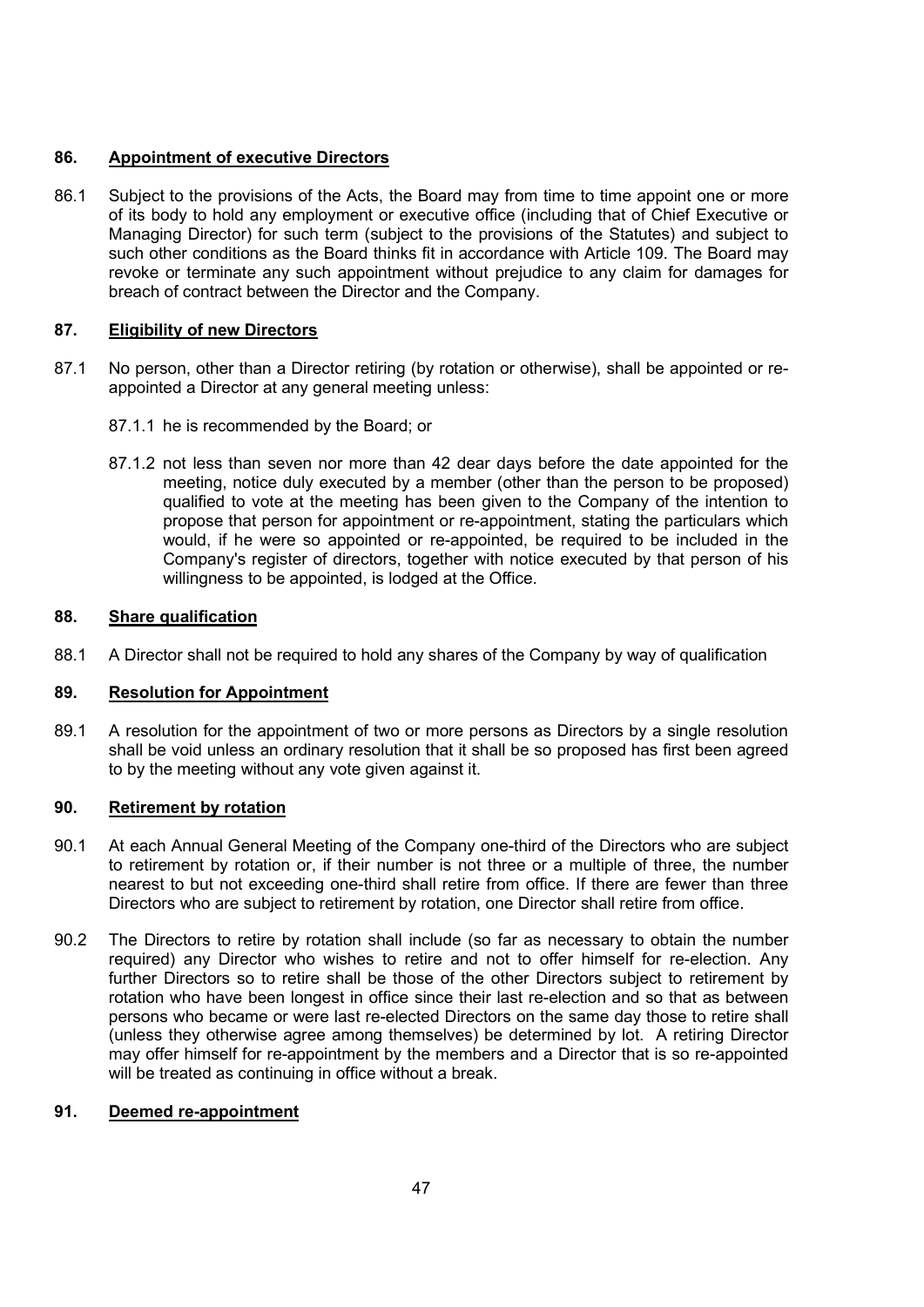- 91.1 A Director who retires at an Annual General Meeting shall (unless he is removed from office or his office is vacated in accordance with these Articles) retain office until the close of the meeting at which he retires or (if earlier) when a resolution is passed at that meeting not to fill the vacancy or to elect another person in his place or the resolution to re-appoint him is put to the meeting and lost.
- 91.2 If the Company, at any meeting at which a Director retires in accordance with these Articles, does not fill the office vacated by such Director, the retiring Director, if willing to act, shall be deemed to be re-appointed unless at that meeting a resolution is passed not to fill the vacancy or elect another person in his place or unless the resolution to re-appoint him is put to the meeting and lost.

## 92. Procedure if insufficient Directors Appointed

- 92.1 If:
	- 92.1.1 at the Annual General Meeting in any year any resolution or resolutions for the appointment or re-appointment of the persons eligible for appointment or reappointment as Directors are put to the meeting and lost; and
	- 92.1.2 at the end of that meeting the number of Directors is fewer than any minimum number of Directors required under Article 83.1.

all retiring Directors who stood for re-appointment at that meeting ("Retiring Directors") shall be deemed to have been re-appointed as Directors and shall remain in office but the Retiring Directors may only act for the purpose of filling vacancies, convening general meetings of the Company and performing such duties as are essential to maintain the Company as a going concern, and not for any other purpose.

92.2 The Retiring Directors shall convene a general meeting as soon as reasonably practicable following the meeting referred to in Article 92.1 and they shall retire from office at that meeting. If at the end of any meeting convened under this Article the number of Directors is fewer than any minimum number of Directors required under Article 83.1, the provisions of this Article shall also apply to that meeting.

## 93. No retirement on account of age

93.1 No person shall be or become incapable of being appointed a Director by reason of his having attained the age of 70 or any other age, nor shall any special notice be required in connection with the appointment or the approval of the appointment of such person. No Director shall vacate his office at any time by reason of the fact that he has attained the age of 70 or any other age. Where any general meeting of the Company is convened at which, to the knowledge of the Board, a Director will be proposed for appointment or reappointment who will at the date of the meeting be 70 or more, the Board shall give notice of his age in the notice convening the meeting or in any document accompanying the notice, but the accidental omission to do so shall not invalidate any proceedings or any appointment or re-appointment of that Director at that meeting.

### 94. Removal of Directors

94.1 In addition to any power of removal conferred by the Acts, the Company may by special resolution, or by ordinary resolution of which special notice has been given in accordance with section 312 of the CA 2006, remove a Director before the expiry of his period of office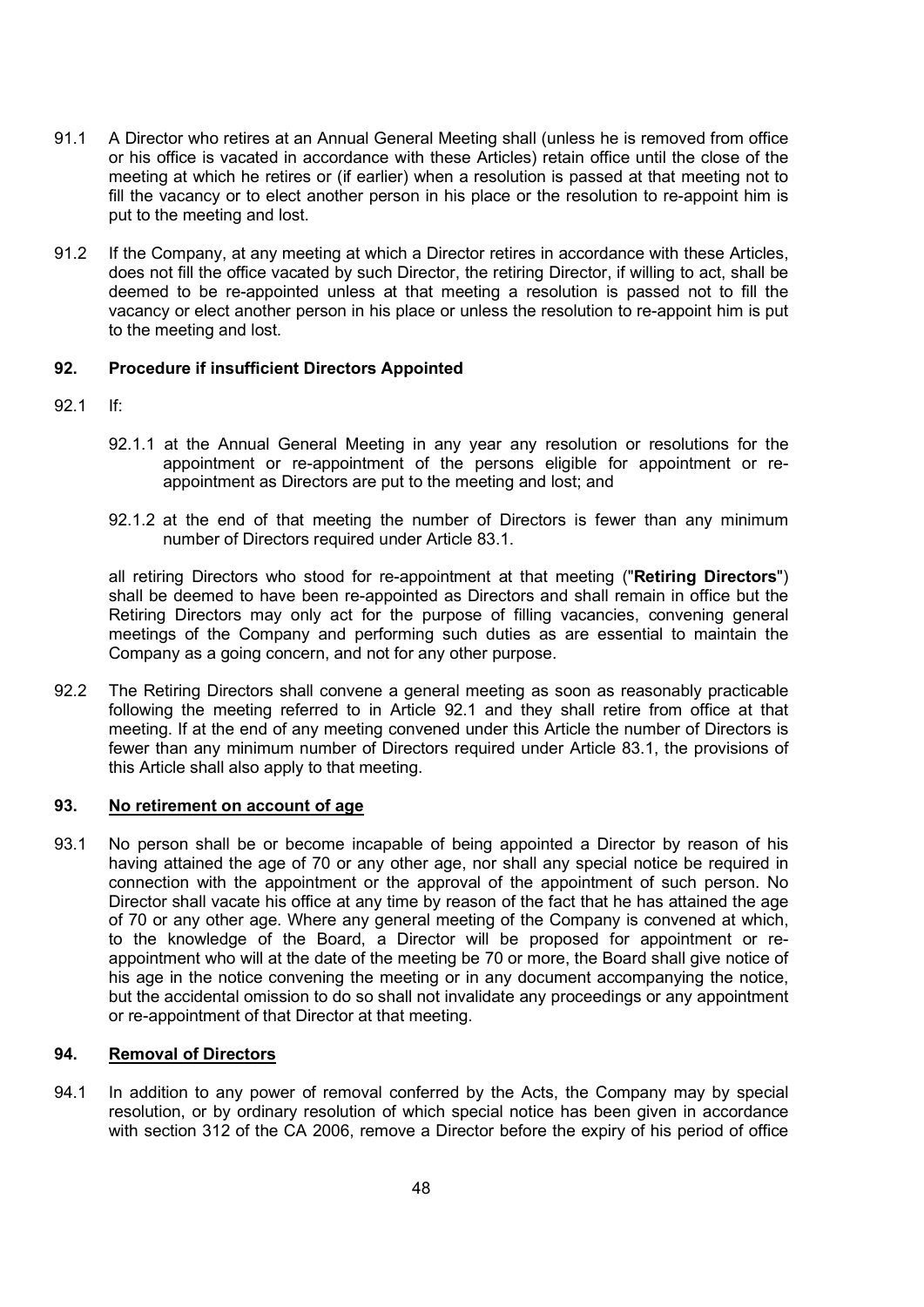(without prejudice to a claim for damages for breach of contract or otherwise) and may (subject to these Articles) by ordinary resolution appoint another person who is willing to act to be a director in his place.

#### 95. Vacation of office by Director

- 95.1 Without prejudice to the provisions for retirement (by rotation or otherwise) contained in these Articles, the office of a Director shall be vacated if:
	- 95.1.1 he resigns by notice in writing delivered to the Secretary at the Office or at an address specified by the Company for the purposes of communication by electronic means or tendered at a Board meeting;
	- 95.1.2 he offers to resign by notice in writing delivered to the Secretary at the Office or at an address specified by the Company for the purposes of communication by electronic means or tendered at a Board meeting and the Board resolves to accept such offer;
	- 95.1.3 he is requested to resign by all of the other Directors by notice in writing addressed to him at his address as shown in the register of Directors (without prejudice to any claim for damages which he may have for breach of any contract between him and the Company);
	- 95.1.4 he ceases to be a Director by virtue of any provision of the Acts, is removed from office pursuant to these Articles or the Acts or becomes prohibited by law from being a Director;
	- 95.1.5 he becomes bankrupt or makes any arrangement or composition with his creditors generally;
	- 95.1.6 a registered medical practitioner who is treating that person gives a written opinion to the Company stating that person has become physically or mentally incapable of acting as a director and may remain so for more than three months, or he is or has been suffering from mental or physical ill health and the Board resolves that his office be vacated; or
	- 95.1.7 he is absent (whether or not his alternate Director appointed by him attends), without the permission of the Board, from Board meetings for six consecutive months and a notice is served on him personally, or at his residential address provided to the Company under section 165 of the CA 2006 signed by all the other Directors stating that he shall cease to be a Director with immediate effect (and such notice may consist of several copies each signed by one or more Directors).
- 95.2 If the office of a Director is vacated for any reason, he shall cease to be a member of any committee or sub-committee of the Board.

#### 96. Resolution as to Vacancy Conclusive

96.1 A resolution of the Board declaring a Director to have vacated office under the terms of Article 95 shall be conclusive as to the fact and ground of vacation stated in the resolution.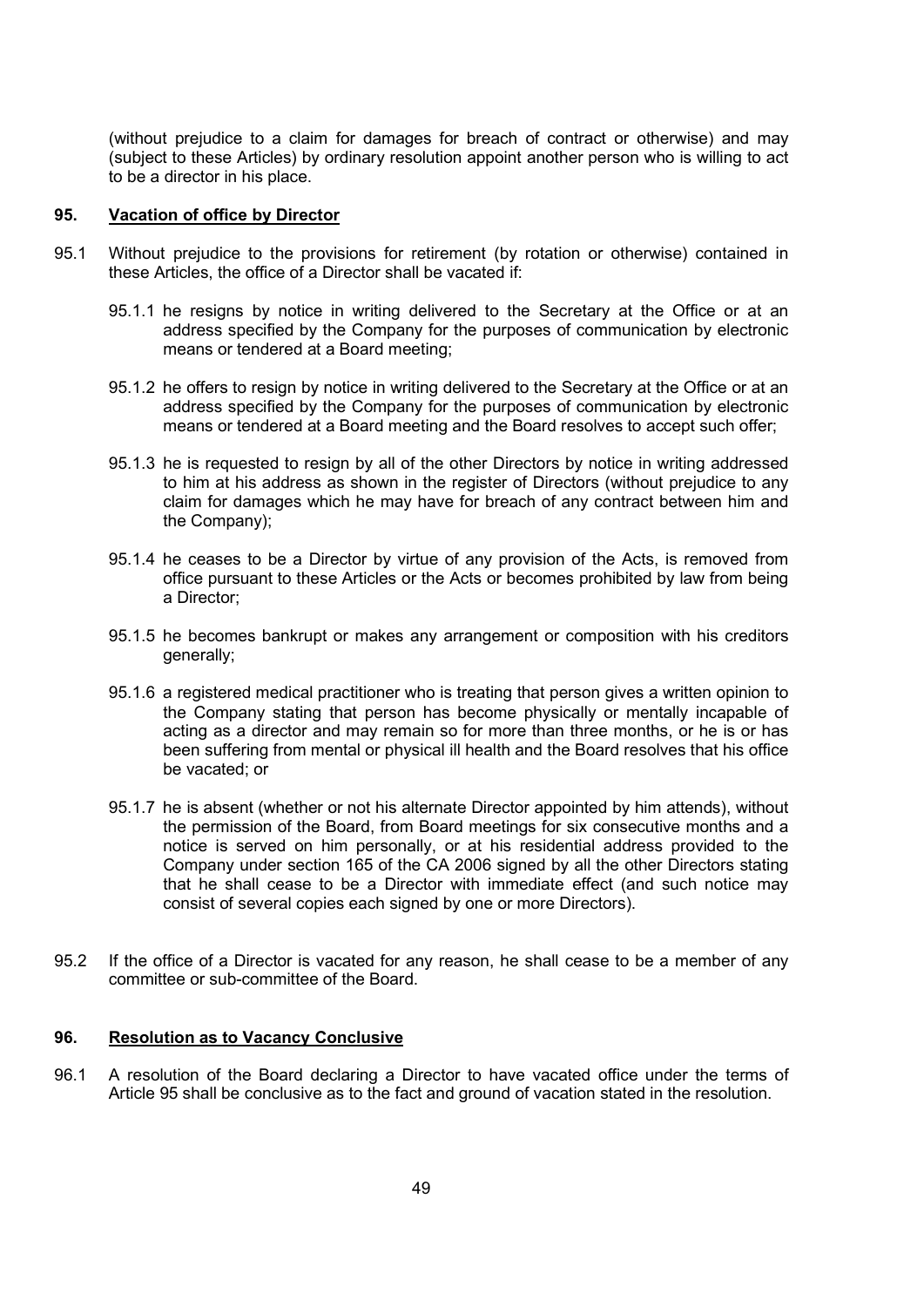# ALTERNATE DIRECTORS

### 97. Appointments

- 97.1 Each Director (other than an alternate Director) may, by notice in writing delivered to the Secretary at the Office, or in any other manner approved by the Board, appoint any other Director or any person approved for that purpose by the Board and willing to act, to be his alternate.
- 97.2 No appointment of an alternate Director who is not already a Director shall be effective until his consent to act as a Director in the form prescribed by the Acts has been received at the Office.

### 98. Participation in Board meetings

98.1 Every alternate Director shall (subject to his giving to the Company an address within the United Kingdom at which notices may be served on him) be entitled to receive notice of all meetings of the Board and all committees of the Board of which his appointor is a member and, in the absence from such meetings of the appointor, to attend and vote at such meetings and to exercise all the powers, rights, duties and authorities of his appointor. A Director acting as alternate Director shall have a separate vote at Board meetings for each Director for whom he acts as alternate Director, but he shall count as only one for the purpose of determining whether a quorum is present.

### 99. Alternate Director responsible for own acts

99.1 Every person acting as an alternate Director shall be an officer of the Company, shall alone be responsible to the Company for his own acts and defaults and shall not be deemed to be the agent of the Director appointing him.

## 100. Interests of alternate Director

100.1 An alternate Director shall be entitled to contract and be interested in and benefit from contracts or arrangements with the Company and to be repaid expenses and to be indemnified to the same extent mutatis mutandis as if he were a Director. However, he shall not be entitled to receive from the Company any fees for his services as alternate, except only such part (if any) of the fee payable to his appointor as such appointor may by notice in writing to the Company direct. Subject to this Article, the Company shall pay to an alternate Director such expenses as might properly have been paid to him if he had been a Director.

## 101. Revocation of appointment

- 101.1 An alternate Director shall cease to be an alternate Director:
	- 101.1.1 if his appointor revokes his appointment; or
	- 101.1.2 if his appointor ceases for any reason to be a Director, provided that if any Director retires but is re-appointed or deemed to be re-appointed at the same meeting, any valid appointment of an alternate Director which was in force immediately before his retirement shall remain in force; or
	- 101.1.3 if any event happens in relation to him which, if he were a Director otherwise appointed, would cause him to vacate office.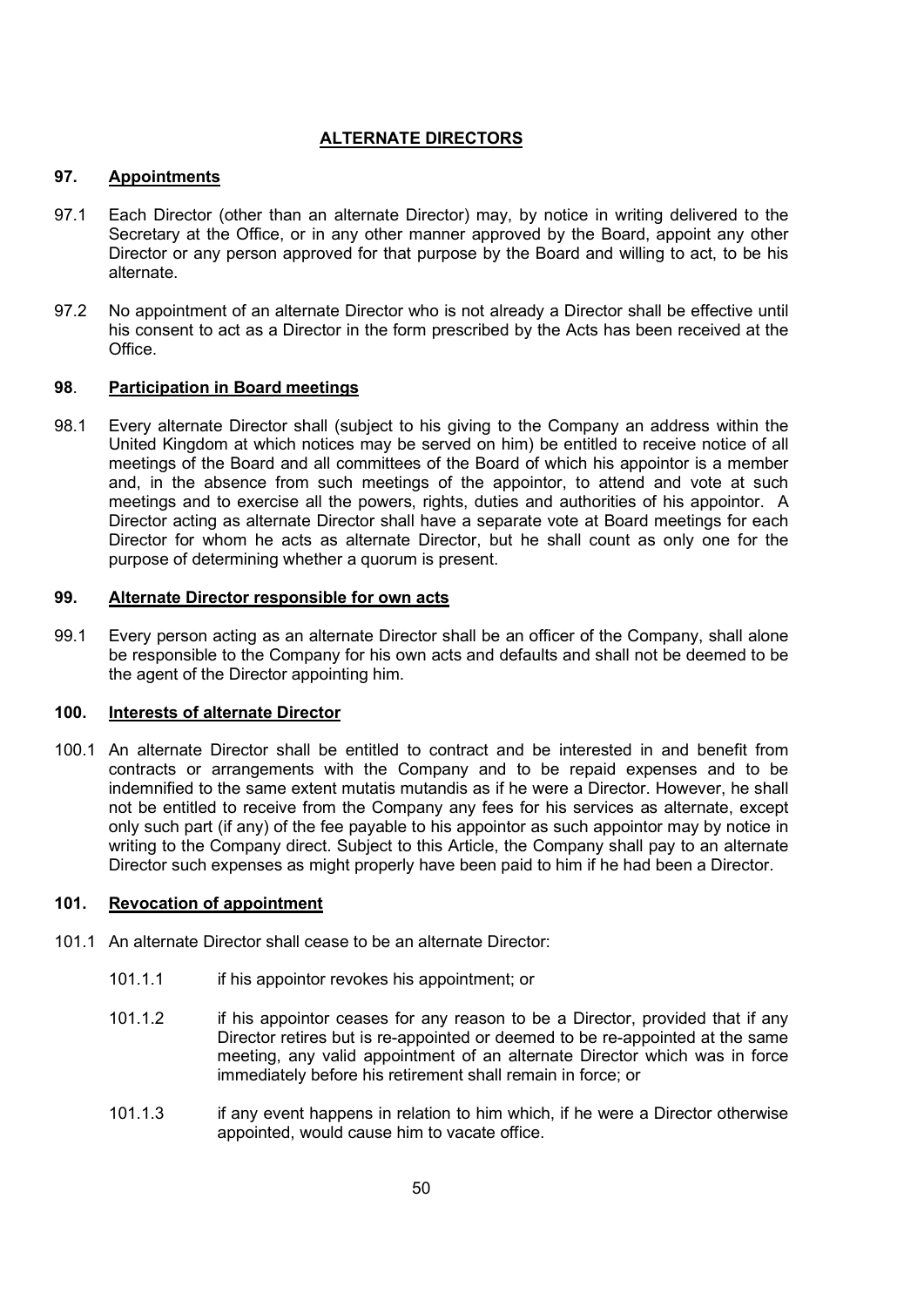## DIRECTORS' REMUNERATION, EXPENSES AND PENSIONS

## 102. Directors' fees

102.1 Subject to Article 106, the ordinary remuneration of the Directors shall from time to time be determined by the Directors except that such remuneration shall not exceed £100,000 per annum in aggregate or such higher amount as may from time to time be determined by Ordinary Resolution of the Company and shall (unless such resolution otherwise provides) be divisible among the Directors as they may agree, or, failing agreement, equally, except that any Director who shall be entitled only to rank in such division for a proportion of remuneration related to the period during which he has held office.

#### 103. Expenses

103.1 Each Director shall be entitled to be repaid all reasonable travelling, hotel and other expenses properly incurred by him in or about the performance of his duties as Director, including any expenses incurred in attending meetings of the Board or any committee of the Board or general meetings or separate meetings of the holders of any class of shares or of debentures of the Company.

#### 104. Additional remuneration

104.1 If by arrangement with the Board any Director shall perform or render any special duties or services outside his ordinary duties as a Director and not in his capacity as a holder of employment or executive office, he may be paid such reasonable additional remuneration (whether by way of salary, commission, participation in profits or otherwise) as the Board may from time to time determine).

#### 105. Remuneration of executive Directors

105.1 Subject to Article 106 the salary or remuneration of any Director appointed to hold any employment or executive office in accordance with the provisions of these Articles may be either a fixed sum of money, or may altogether or in part be governed by business done or profits made or otherwise determined by the Board, and may be in addition to or in lieu of any fee payable to him for his services as Director pursuant to these Articles.

#### 106. Pensions and other benefits

106.1 The Board may exercise all the powers of the Company to provide pensions or other retirement or superannuation benefits and to provide death or disability benefits or other allowances or gratuities (whether by insurance or otherwise) for, or to institute and maintain any institution, association, society, club, trust, other establishment or profit-sharing, share incentive, share purchase, employees' share scheme or Enterprise Management Incentive options calculated to advance the interests of the Company or to benefit, any person who is or has at any time been a Director or employee of the Company or any company which is a holding company or a subsidiary undertaking of or allied to or associated with the Company or any such holding company or subsidiary undertaking or any predecessor in business of the Company or of any such holding company or subsidiary undertaking, and for any member of his family (including a spouse or former spouse) and any person who is or was dependent on him. For such purpose the Board may establish, maintain, subscribe and contribute to any scheme, institution, association, club, trust or fund and pay premiums and, subject to the provisions of the Acts, lend money or make payments to, guarantee or give an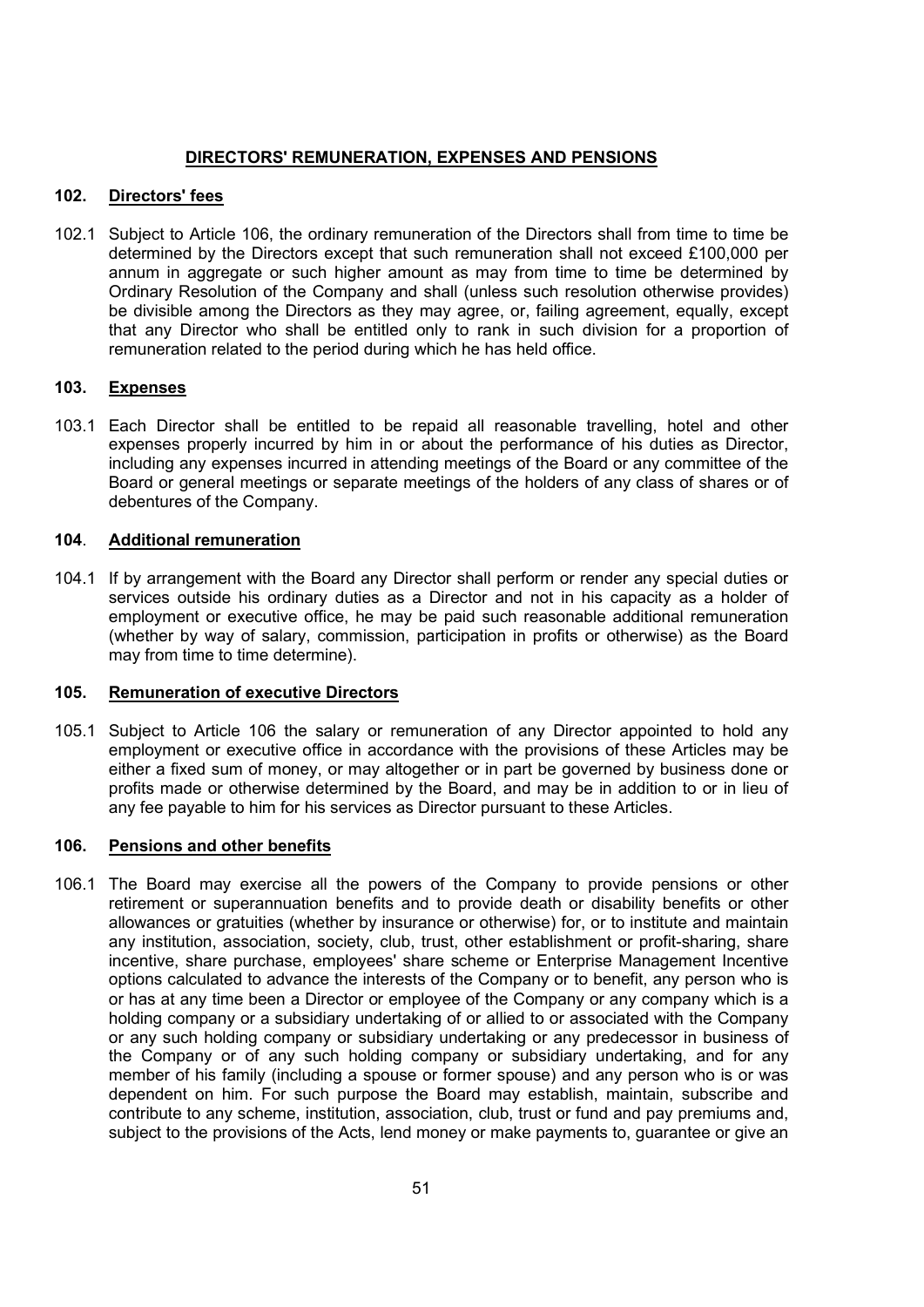indemnity in respect of, or give any financial or other assistance in connection with any of the aforesaid matters. The Board may procure any of such matters to be done by the Company either alone or in conjunction with any other person. Any Director or former Director shall be entitled to receive and retain for his own benefit any pension or other benefit provided under this Article and shall not be obliged to account for it to the Company.

#### POWERS AND DUTIES OF THE BOARD

#### 107. Powers and Duties of the Board

- 107.1 Subject to the provisions of the Acts and these Articles and to any directions given by special resolution of the Company, the business of the Company shall be managed by the Board, which may exercise all the powers of the Company, whether relating to the management of the business or not. No alteration of the Memorandum of Association or of these Articles and no such direction given by the Company shall invalidate any prior act of the Board which would have been valid if such alteration had not been made or such direction had not been given. Provisions contained elsewhere in these Articles as to any specific power of the Board shall not be deemed to limit the general powers given by this Article.
- 107.2 In the performance of their functions, the Directors shall comply with their duties (fiduciary or otherwise) including those as stated in the Acts.
- 107.3 Without prejudice to Article 107.2, and subject to the obligations of the Company under applicable laws, the Board shall procure that:
	- 107.3.1 the Company's records are operated so that the assets attributable to the Ordinary Shares and the "B" Shares can, at all times, be separately identified;
	- 107.3.2 the Company allocates to the assets attributable to the Ordinary Shares and the "B" Shares such proportion of the income, expenses and liabilities of the Company incurred or accrued as the Directors consider to be attributable to the Ordinary Shares and the "B" Shares (taking into account the other provisions in Article 6); and
	- 107.3.3 the proceeds from any realisation of, or any income derived from, an investment which is attributable to the Ordinary Shares, are utilised only for distribution by the Company by way of a dividend, or otherwise for a return of capital, to Ordinary Shareholders (with the exception of any follow on investment made by the Company from such proceeds or income in an investment which already forms part of the Ordinary Share Pool).
- 107.4 In accordance with Section 77(1)(b) of CA 2006, the Directors have the power to change the name of the Company by resolution passed at a duly convened meeting of the Board pursuant to these Articles.

#### 108. Powers of Directors being less than minimum number

108.1 If the number of Directors is less than the minimum for the time being prescribed by these Articles, the remaining Director or Directors shall act only for the purposes of appointing an additional Director or Directors to make up such minimum or of convening a general meeting of the Company for the purpose of making such appointment. If there is no Director or Directors able or willing to act any two members may summon a general meeting for the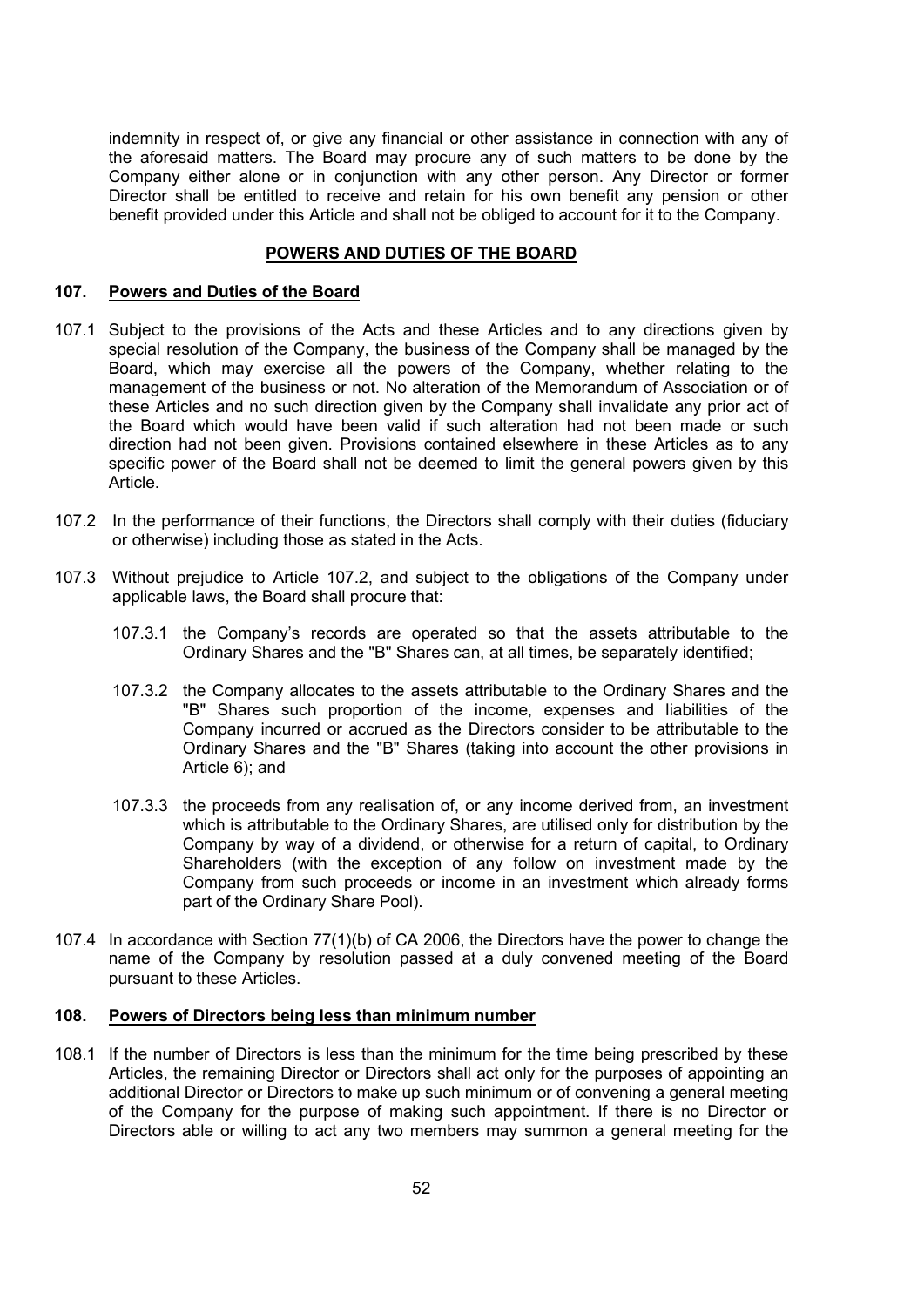purpose of appointing Directors. Subject to the provisions of these Articles, any additional Director so appointed shall hold office only until the dissolution of the Annual General Meeting of the Company next following such appointment unless he is re-elected during such meeting.

## 109. Powers of executive Directors

- 109.1 The Board may from time to time:
	- 109.1.1 delegate or entrust to and confer on any Director holding executive office (including a Chief Executive or Managing Director) such of its powers, authorities and discretions (with power to sub-delegate) for such time, on such terms and subject to such conditions as it thinks fit; and
	- 109.1.2 revoke, withdraw, alter or vary all or any of such powers.

#### 110. Delegation to committees

- 110.1 The Board may delegate any of its powers, authorities and discretions (with power to subdelegate) for such time on such terms and subject to such conditions as it thinks fit to any committee consisting of one or more Directors and (if thought fit) one or more other persons, provided that:
	- 110.1.1 a majority of the members of a committee shall be Directors; and
	- 110.1.2 no resolution of a committee shall be effective unless a majority of those present when it is passed are Directors or alternate Directors.
- 110.2 The Board may confer such powers either collaterally with, or to the exclusion of and in substitution for, all or any of the powers of the Board in that respect and may from time to time revoke, withdraw, alter or vary any of such powers and discharge any such committee in whole or in part. Insofar as any power, authority or discretion is so delegated, any reference in these Articles to the exercise by the Board of such power, authority or discretion shall be construed as if it were a reference to the exercise of such power, authority or discretion by such committee.
- 110.3 The Board shall establish a committee of the Board consisting of all the Directors, except those who have been appointed as executive Directors under Article 86, and this Committee shall be called "the Remuneration Committee". The Directors shall delegate the powers contained in this Article 110.3 to the Remuneration Committee not withstanding any other provisions of these Articles.
	- 110.3.1 The Remuneration Committee shall have the power:
		- (i) to determine the remuneration to be paid to any executive Director of the Company;
		- (ii) to determine and implement any best practice provisions in the London Stock Exchange's listing rules in relation to Directors' remuneration; and

have all powers, authorities and discretions incidental to the above powers or necessary for the purpose of performing them. The term "remuneration" in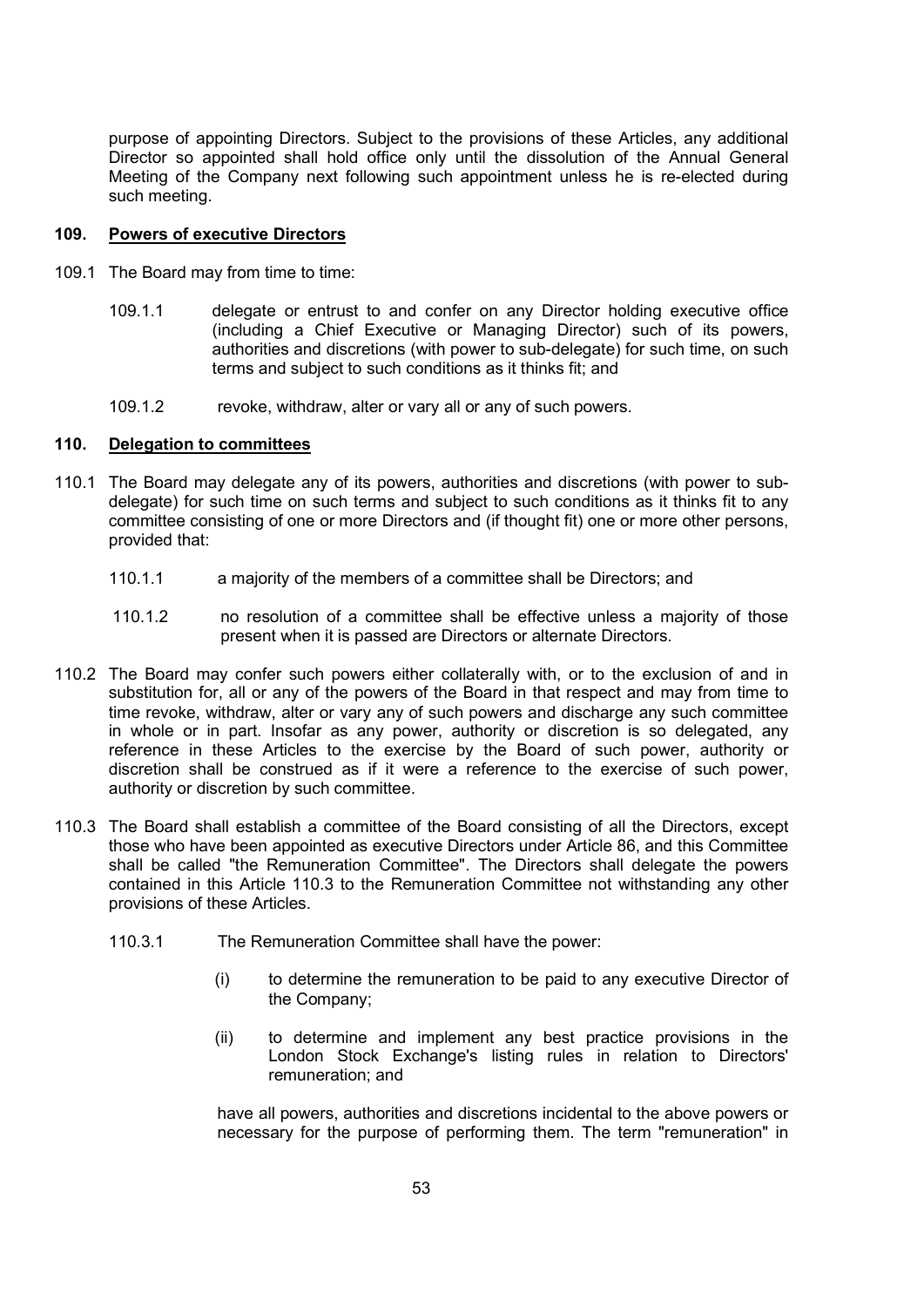this Article is deemed to include all other benefits including (without limitation) share options, Enterprise Management Incentive options, pensions, allowances, gratuities, life assurances, bonuses and compensation payments.

- 110.3.2 The Chairman of the Remuneration Committee shall be elected by the members of the Remuneration Committee.
- 110.3.3 The provisions of these Articles as to meetings and proceedings of Directors shall apply equally to meetings and proceedings of the Remuneration Committee except that the quorum necessary for the transaction of business is the nearest whole number to but not exceeding two-thirds of the members of the Remuneration Committee at the relevant time.
- 110.3.5 Every person appointed a non-executive Director of the Company shall automatically become a member of the Remuneration Committee and cease to be a member of the Remuneration Committee on his retirement or removal from office as a Director, or when he becomes an executive Director or a Director holding an executive office with a subsidiary or subsidiary undertaking of the Company.
- 110.3.6 The Board shall not amend or vary the powers of the Remuneration Committee as set out in this Article. Any amendment shall be made by a special resolution of the Company in general meeting.

### 111 Local management

111.1 The Board may establish any local or divisional boards or agencies for managing any of the affairs of the Company in any specified locality, either in the United Kingdom or elsewhere, and may appoint any persons to be members of such local or divisional board, or any managers or agents, and may fix their remuneration. The Board may delegate to any local or divisional board, manager or agent so appointed any of its powers, authorities and discretions (with power to sub-delegate) and may authorise the members for the time being of any such local or divisional board, or any of them, to fill any vacancies and to act notwithstanding vacancies; and any such appointment or delegation may be made for such time, on such terms and subject to such conditions as the Board may think fit. The Board may confer such powers either collaterally with, or to the exclusion of and in substitution for, all or any of the powers of the Board in that respect and may from time to time revoke, withdraw, alter or vary all or any of such powers. Subject to any terms and conditions expressly imposed by the Board, the proceedings of any local or divisional board or agency with two or more members shall be governed by such of these Articles as regulate the proceedings of the Board, so far as they are capable of applying.

## 112. Power of attorney

112.1 The Board may, by power of attorney or otherwise, appoint any person or persons to be the agent of the Company and may delegate to any such person or persons any of its powers, authorities and discretions (not exceeding those vested in or exercisable by the Board under these Articles or the Acts), in each case for such purposes and for such time, on such terms (including as to remuneration) and subject to such conditions as it thinks fit. The Board may confer such powers either collaterally with, or to the exclusion of and in substitution for, all or any of the powers of the Board in that respect and may from time to time revoke, withdraw, alter or vary any of such powers.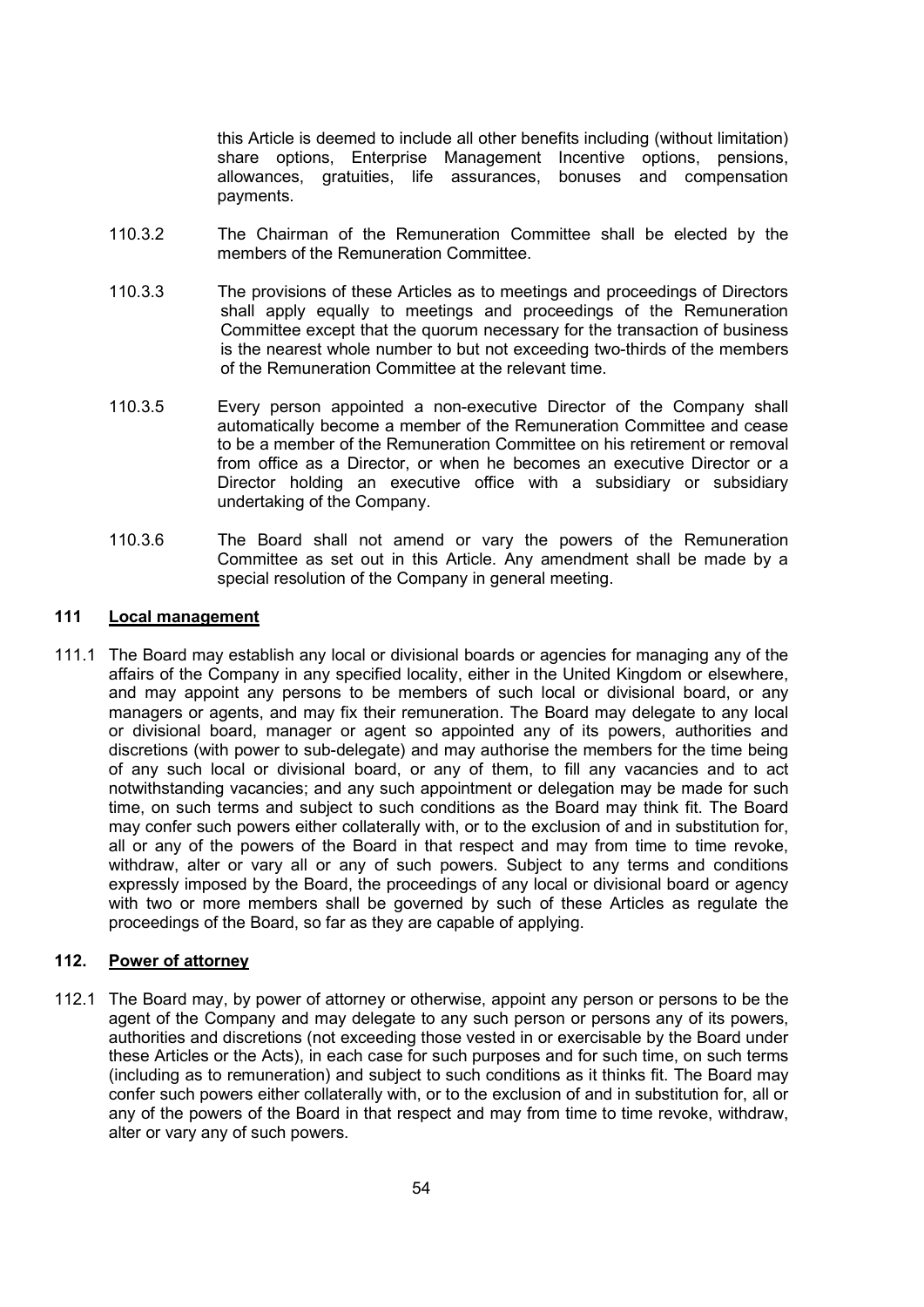## 113. Exercise of voting power

113.1 The Board may exercise or cause to be exercised the voting power conferred by the shares in any other company held or owned by the Company, or any power of appointment to be exercised by the Company, in such manner in all respects as it thinks fit (including the exercise of the voting power or power of appointment in favour of the appointment of any Director as a director or other officer or employee of such company or in favour of the payment of remuneration to the directors, officers or employees of such company).

### 114. Provision for employees

114.1 The Board may exercise any power conferred on the Company by the Acts to make provision for the benefit of persons employed or formerly employed by the Company or any of its subsidiary undertaking (or any member of his family or any person who is dependent on him) in connection with the cessation or the transfer to any person of the whole or part of the undertaking of the Company or that subsidiary undertaking.

## 115. Overseas registers

115.1 Subject to the provisions of the Acts, the Board may exercise the powers conferred on the Company with regard to the keeping of an overseas branch, local or other register and may make and vary such regulations as it things fir respecting the keeping of any such register.

## 116. Borrowing powers

- 116.1 Subject as provided in this Article 116, the Board may exercise all the powers of the Company to borrow money and to mortgage or charge all or any part of the undertaking, property and assets (present and future) and uncalled capital of the Company and, subject to the provisions of the Acts, to create and issue debenture and other loan stock and debentures and other securities, whether outright or as collateral security for any debt, liability or obligation of the Company or of any third party.
- 116.2 The Board shall restrict the borrowings of the Company and exercise all voting and other rights and powers of control exercisable by the Company in respect of its subsidiary undertakings so as to procure (as regards its subsidiary undertakings in so far as it can procure by such exercise) that the aggregate principal amount at anyone time outstanding in respect of monies borrowed by the Group (exclusive of monies borrowed by one Group company from another and after deducting cash deposited) shall not at any time, without the previous sanction of an ordinary resolution of the Company, exceed an amount equal to 25% of the Adjusted Capital and Reserves.
- 116.3 For the purposes only of this Article 116:
- 116.3.1 "Adjusted Capital and Reserves" means a sum equal to the aggregate from time to rime of:
	- (i) the amount paid up (or credited as paid up) on the allotted or issued share capital of the Company; and
	- (ii) the amount standing to the credit of the reserves, whether or not distributable (including, without limitation, share premium account or capital redemption reserve), after adding thereto or deducting therefrom any balance standing to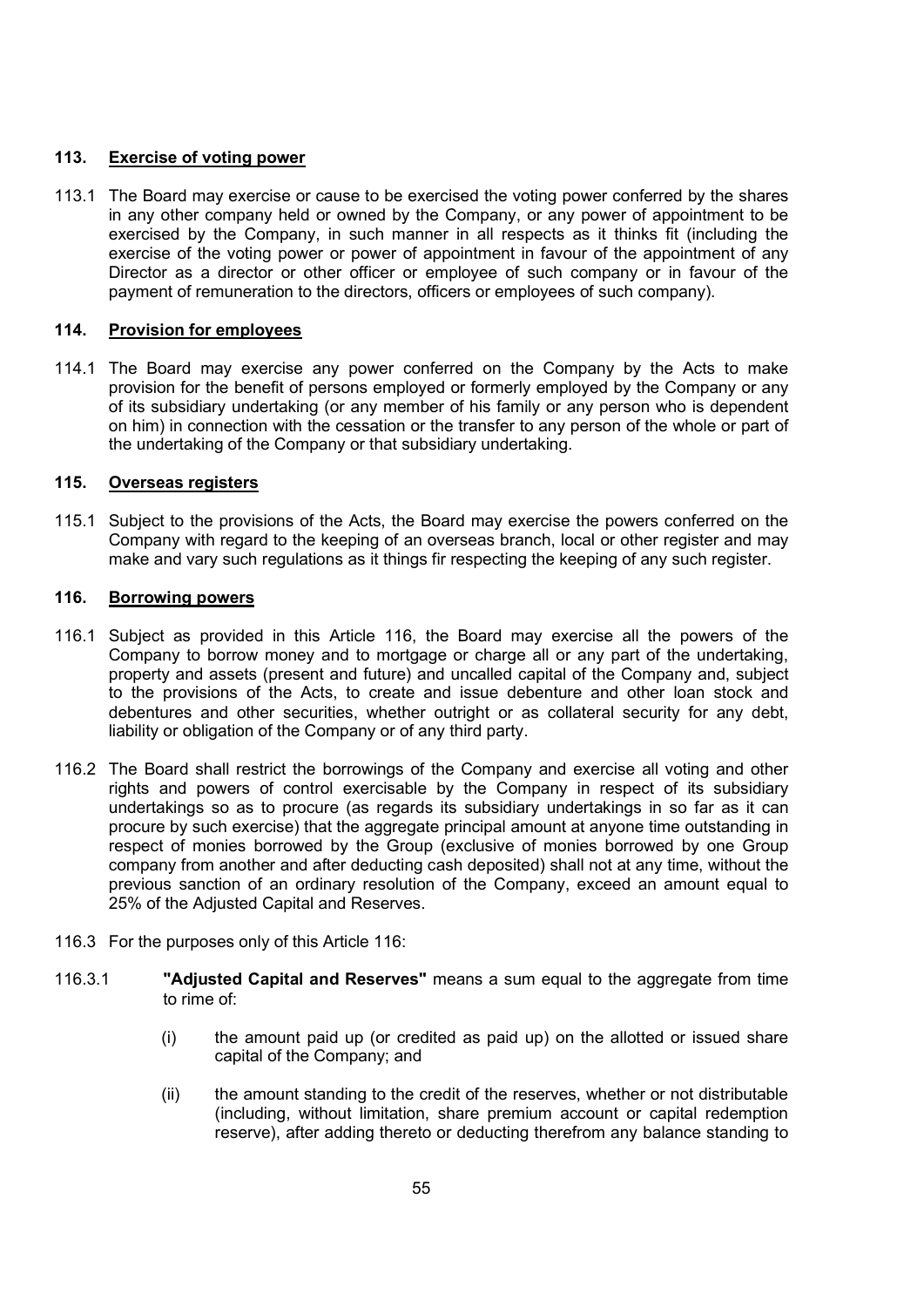the credit or debit of the profit and loss account;

all as shown in the relevant balance sheet, but after:

- (iii) making such adjustments as may be appropriate to reflect:
	- (A) any variation in the amount of the paid up share capital and the amount standing to the credit of any of such reserves since the date of the relevant balance sheet and so that for the purpose of making such adjustments, if any proposed allotment of shares by the Company for cash has been underwritten, then such shares shall be deemed to have been allotted and the amount (including the premium) of the subscription monies payable in respect thereof (not being monies payable later than six months after the date of allotment) shall be deemed to have been paid up to the extent so underwritten on the date when the issue of such shares was underwritten (or, if such underwriting was conditional, the date on which it become unconditional);
	- (B) any variation since the date of the relevant balance sheet of the companies comprising the Group;
- (iv) excluding (so far as not already excluded):
	- (A) amounts attributable to the proportion of the issued equity share capital of any subsidiary undertaking which is not attributable, directly or indirectly, to the Company;
	- (B) any sum set aside for taxation (other than deferred taxation);
- (v) deducting:
	- (A) sums equivalent to the book values of goodwill and other intangible assets shown in the relevant balance sheet; and
	- (B) the amount of any distribution declared, recommended or made by any Group company to a person other than a Group company out of profits accrued up to and including the date of (and not provided for in) the relevant balance sheet;
- 116.3.2 "cash deposited" means an amount equal to the aggregate of the amounts beneficially owned by Group companies which are deposited for the time being with any bank or other person (not being a Group company) and which are repayable to any Group company on demand or within three months of such demand, subject, in the case of amounts deposited by a partly-owned subsidiary undertaking, to the exclusion of a proportion thereof equal to the proportion of its issued equity share capital which is not attributable, directly or indirectly, to the Company;
- 116.3.3 "Group" means the Company and its subsidiary undertakings from time to time;
- 116.3.4 "Group company" means any company in the Group;
- 116.3.5 "monies borrowed" include not only monies borrowed but also the following except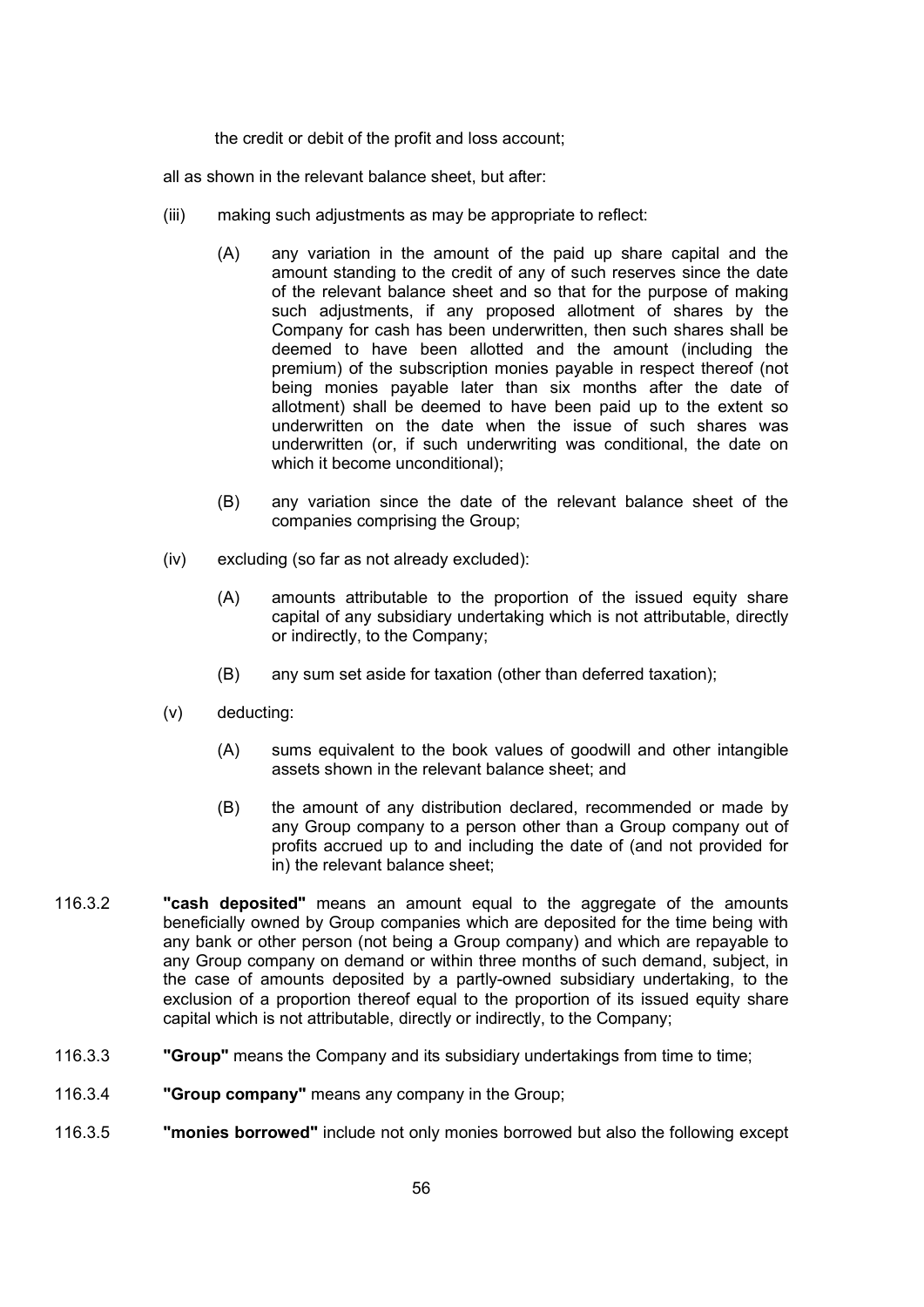in so far as otherwise taken into account:

- (i) the nominal amount of any issued share capital and the principal amount of any debenture or borrowings of any person, the beneficial interest in which or right to repayment to which is not for the time being owned by a Group company but the payment or repayment of which is the subject of a guarantee or indemnity by a Group company or is secured on the assets of a Group company;
- (ii) the principal amount raised by any Group company by acceptances or under any acceptance credit opened on its behalf by any bank or acceptance house (not being a Group company) other than acceptances and acceptance credits relating to the purchase of goods or services in the ordinary course of trading and outstanding for six months or less;
- (iii) the principal amount of any debenture (whether secured or unsecured) of any Group company owned otherwise than by a Group company;
- (iv) the principal amount of any preference share capital of any subsidiary undertaking owned otherwise than by a Group company;
- (v) any fixed or minimum premium payable on final repayment of any borrowing or deemed borrowing (but any premium payable on final repayment of an amount not to be taken into account as monies borrowed shall not be taken into account); and
- (vi) any fixed amount in respect of a hire-purchase agreement or of a finance lease payable in either case by a Group company which would be shown at the material time as an obligation in a balance sheet prepared in accordance with the accounting principles used in the preparation of the relevant balance sheet (and for the purpose of this sub-paragraph (vi) "finance lease" means a contract between a lessor and a Group company as lessee or sub-lessee where substantially all the risks and rewards of the ownership of the asset leased or sub-leased are to be borne by that company and "hire-purchase agreement" means a contract of hire-purchase between a hire-purchase lender and a Group company as hirer);

but do not include:

- (vii) monies borrowed by any Group company for the purpose of repaying, within six months of being first borrowed, the whole or any part of any monies borrowed and then outstanding (including any premium payable on final repayment) of that or any other Group company pending their application for such purpose within that period;
- (viii) monies borrowed by any Group company for the purpose of financing any contract in respect of which any part of the price receivable under the contract by that or any other Group company is guaranteed or insured up to an amount equal to that part of the price receivable under the contract which is so guaranteed or insured;
- (ix) an amount equal to the monies borrowed of any company outstanding immediately after it becomes a Group company, provided that it became a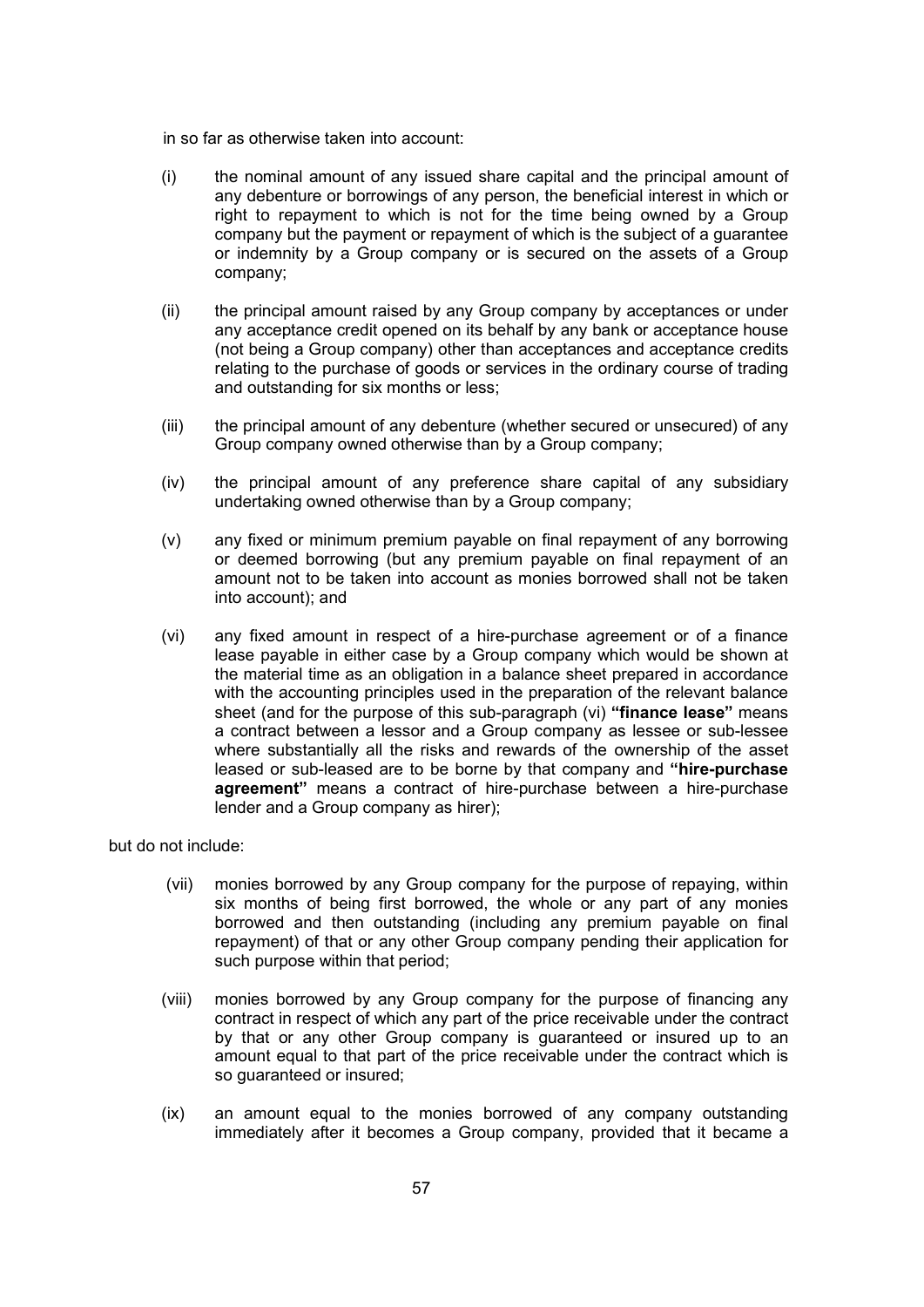Group company during the six months preceding the calculation;

- (x) an amount equal to the amount secured on an asset immediately after it was acquired by a Group company, provided that it was acquired during the six months preceding the calculation;
- (xi) notwithstanding sub-paragraph (i) to (vi) above, the proportion of monies borrowed by a Group company (and not owing to another Group company) which is equal to the proportion of its issued equity share capital not attributable, directly or indirectly, to the Company;
- (xii) the amount of any monies borrowed which are for the time being deposited with any governmental authority in any part of the world in connection with import deposits or any similar governmental scheme to the extent that the Group company making such deposit retains its interest in such deposit; and
- (xiii) any sum advanced or paid to any Group company (or its agents or nominees) by customers of any Group company as unexpended customer receipts or progress payments pursuant to any contract between such customer and a Group company;

and in sub-paragraphs (vii) to (xiii) above references to amounts of monies borrowed include references to amounts which, but for the exclusion under those sub-paragraphs, would fall to be included;

- 116.3.6 "relevant balance sheet" means the latest published audited consolidated balance sheet of the Group but, where the Company has no subsidiary undertakings, it means the balance sheet and profit and loss account of the Company and, where the Company has subsidiary undertakings but there are no consolidated accounts of the Group, it means the respective balance sheets and profit and loss accounts of the companies comprising the Group;
- 116.3.7 "subsidiary undertaking" means a subsidiary undertaking (within the meaning of the Acts) of the Company (except a subsidiary undertaking which is excluded from consolidation by virtue of the provisions of CA 2006); and "Group" and "Group company" and references to any company which becomes a Group company or to companies comprising the Group shall, in such a case, be construed so as to include subsidiary undertakings (except a subsidiary undertaking which is excluded from consolidation as aforesaid) and "equity share capital" shall be construed in relation to a subsidiary undertaking without a share capital in the same manner as "shares" are defined in relation to an undertaking without a share capital under Section 1161(2) CA 2006.
- 116.4 When the aggregate amount of monies borrowed required to be taken into account for the purposes of this Article 116 on any particular day is being ascertained, any of such monies denominated or repayable in a currency other than sterling shall be converted for the purpose of calculating the sterling equivalent either:
	- 116.4.1 at the rate of exchange used for the conversion of that currency in the relevant balance sheet; or
	- 116.4.2 if no rate was so used, at the middle market rate of exchange prevailing at the close of business in London on the date of that balance sheet; or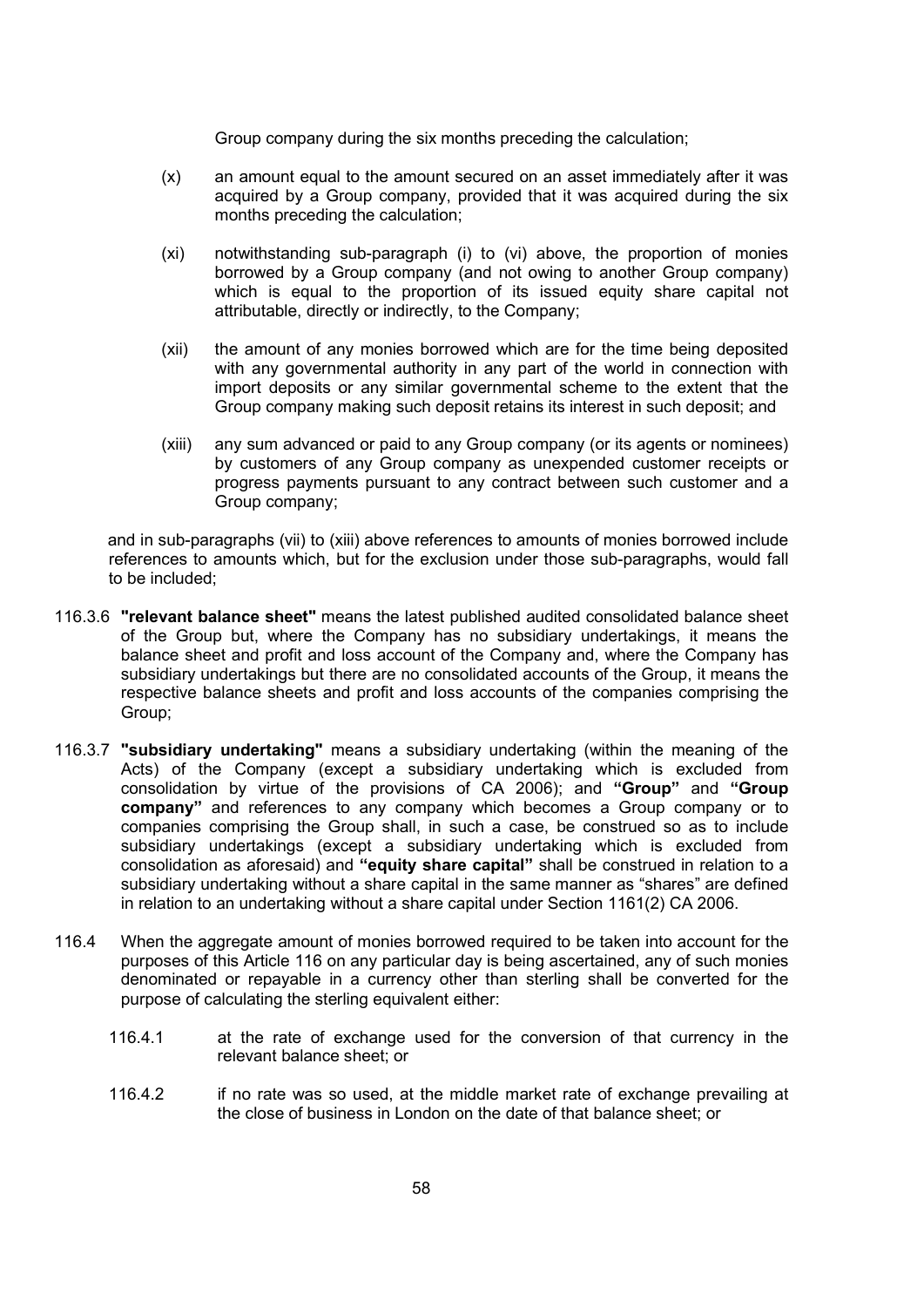116.4.3 where the repayment of such monies is expressly covered by a forward purchase contract, currency option, back-to-back loan, swap or other arrangements taken out and entered into to reduce the risk associated with fluctuations in exchange rates, at the rate of exchange specified in that document;

but if the amount in sterling resulting from conversion at that rate would be greater than that resulting from conversion at the middle market rate prevailing in London at the close of business on the Business Day immediately preceding the day on which the calculation falls to be made, the latter rate shall apply instead.

- 116.5 A report or certificate of the Auditors as to the amount of the Adjusted Capital and Reserves or the amount of monies borrowed falling to be taken into account for the purposes of this Article 116 or to the effect that the limit imposed by this Article 116 has not been or will not be exceeded at any particular time or times or as a result of any particular transaction or transactions shall be conclusive evidence of the amount or of that fact.
- 116.6 No debt incurred or security given in respect of monies borrowed in excess of the limit imposed by this Article 116 shall be invalid or ineffectual, except in the case of express notice to the lender or recipient of the security at the time when the debt was incurred or security given that the limit had been or would thereby by exceeded, but no lender or other person dealing with the Company shall be concerned to see or enquire whether such limit is observed.

## PROCEEDINGS OF DIRECTORS AND COMMITTEES

## 117. Board meetings

117.1 Subject to the provisions of these Articles, the Board may meet for the despatch of business, adjourn and otherwise regulate its proceedings as it thinks fit.

## 118. Notice of Board meetings

118.1 One Director may, and the Secretary at the request of a Director shall, summon a Board meeting at any time on reasonable notice. Notice of a Board meeting shall be deemed to be properly given to a Director if it is given to him personally or by word of mouth or sent in writing to him at his last known address or any other address given by him to the Company for that purpose or otherwise in accordance with Articles 155 -161. A Director may waive the requirement that notice be given to him of any Board meeting, either prospectively or retrospectively.

### 119. Quorum

119.1 The quorum necessary for the transaction of business may be determined by the Board and until otherwise determined shall be two persons, each being a Director or an alternate Director. A duly convened meeting of the Board at which a quorum is present shall be competent to exercise all or any of the authorities, powers, and discretions for the time being vested in or exercisable by the Board.

#### 120. Chairman of Board

120.1 The Board may appoint one or more of its body Chairman and one or more of its body Deputy Chairman of its meetings and may determine the period for which he is or they are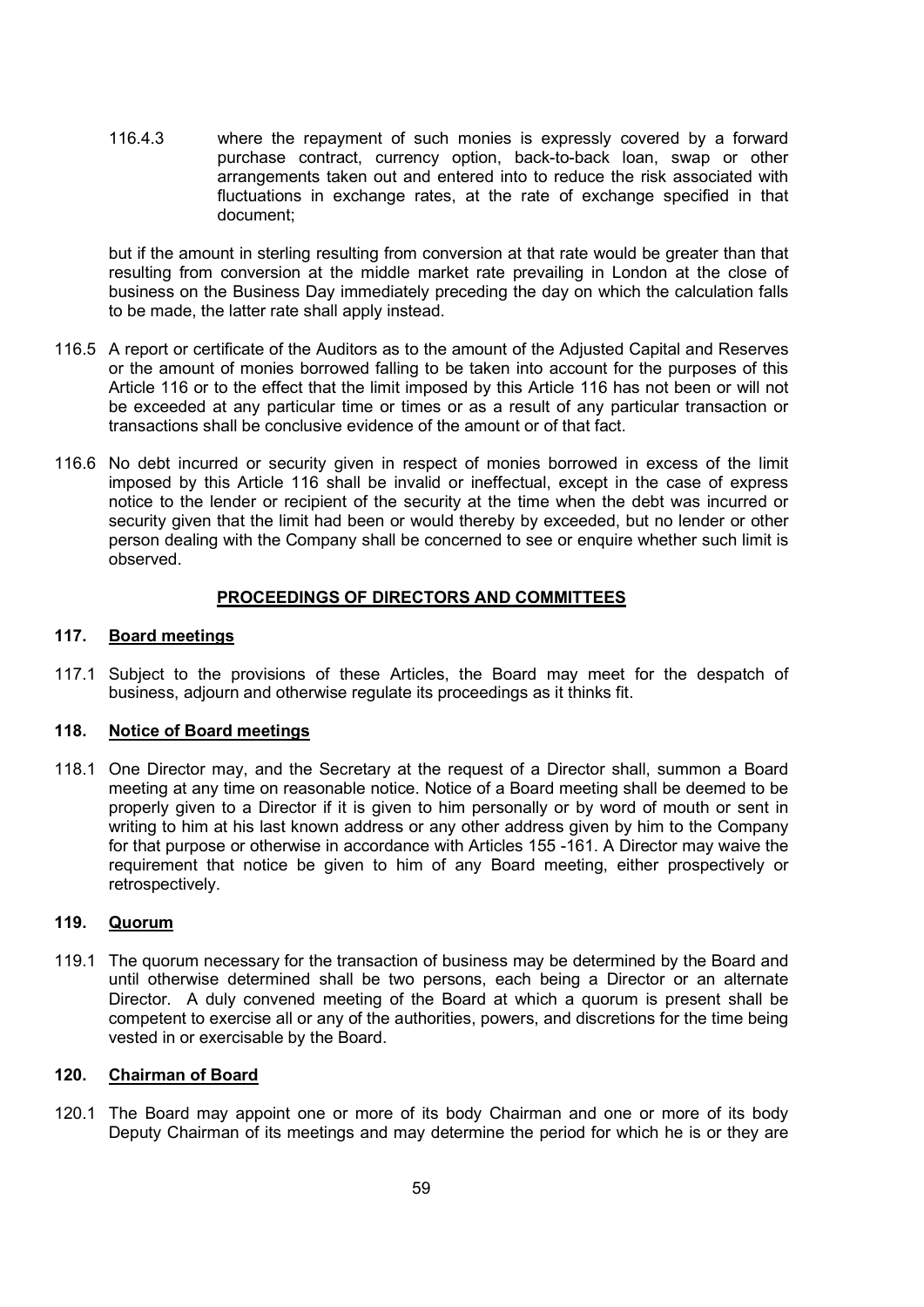to hold office and may at any time remove him or them from office. If no such Chairman or Deputy Chairman is elected, or if at any meeting neither a Chairman nor a Deputy Chairman is present within five minutes of the time appointed for holding the same, the Directors present shall choose one of their number to be Chairman of such meeting. Any Chairman or Deputy Chairman may also hold executive office under the Company.

# 121. Voting

121.1 Questions arising at any meeting shall be determined by a majority of votes. In the case of an equality of votes the Chairman of that meeting shall have a second or casting vote.

#### 122. Participation by telephone and electronic communication

- 122.1 Any Director or his alternate may validly participate in a meeting of the Board or a committee of the Board through the medium of conference telephone or electronic communications equipment, provided that all persons participating in the meeting are able to hear and speak to each other throughout such meeting, or by a series of telephone calls from the Chairman of the meeting.
- 122.2 A person so participating by being present or being in telephone or electronic communication with those in the meeting or with the Chairman of the meeting shall be deemed to be present in person at the meeting and shall accordingly be counted in a quorum and be entitled to vote. Such a meeting shall be deemed to take place where the largest group of those participating is assembled or, if there is no group which is larger than any other group, where the Chairman of the meeting then is.
- 122.3 A resolution passed at any meeting held in the above manner, and signed by the Chairman of the meeting, shall be as valid and effectual as if it had been passed at a meeting of the Board (or committee, as the case may be) duly convened and held.

## 123. Resolution in writing

- 123.1 A resolution in writing (or otherwise contained in an electronic communication inculding on a website) executed by all the Directors for the time being entitled to receive notice of a Board meeting and not being less than a quorum, or by all the members of a committee of the Board for the time entitled to receive notice of such committee meeting and not being less than a quorum of that committee, shall be as valid and effective for all purposes as a resolution duly passed at a meeting of the Board (or committee, as the case may be). Such a resolution:
	- 123.1.1 may consist of several documents (whether or not in the form of an electronic communication or on a website) each executed by one or more of the Directors or members of the relevant committee, including executions evidenced by means of facsimile transmission;
	- 123.1.2 need not be signed by an alternate Director if it is signed by the Director who appointed him;
	- 123.1.3 if signed by an alternate Director, need not also be signed by his appointor
	- 123.1.4 to be effective, need not be signed by a Director who is prohibited by these Articles from voting thereon, or by his alternate.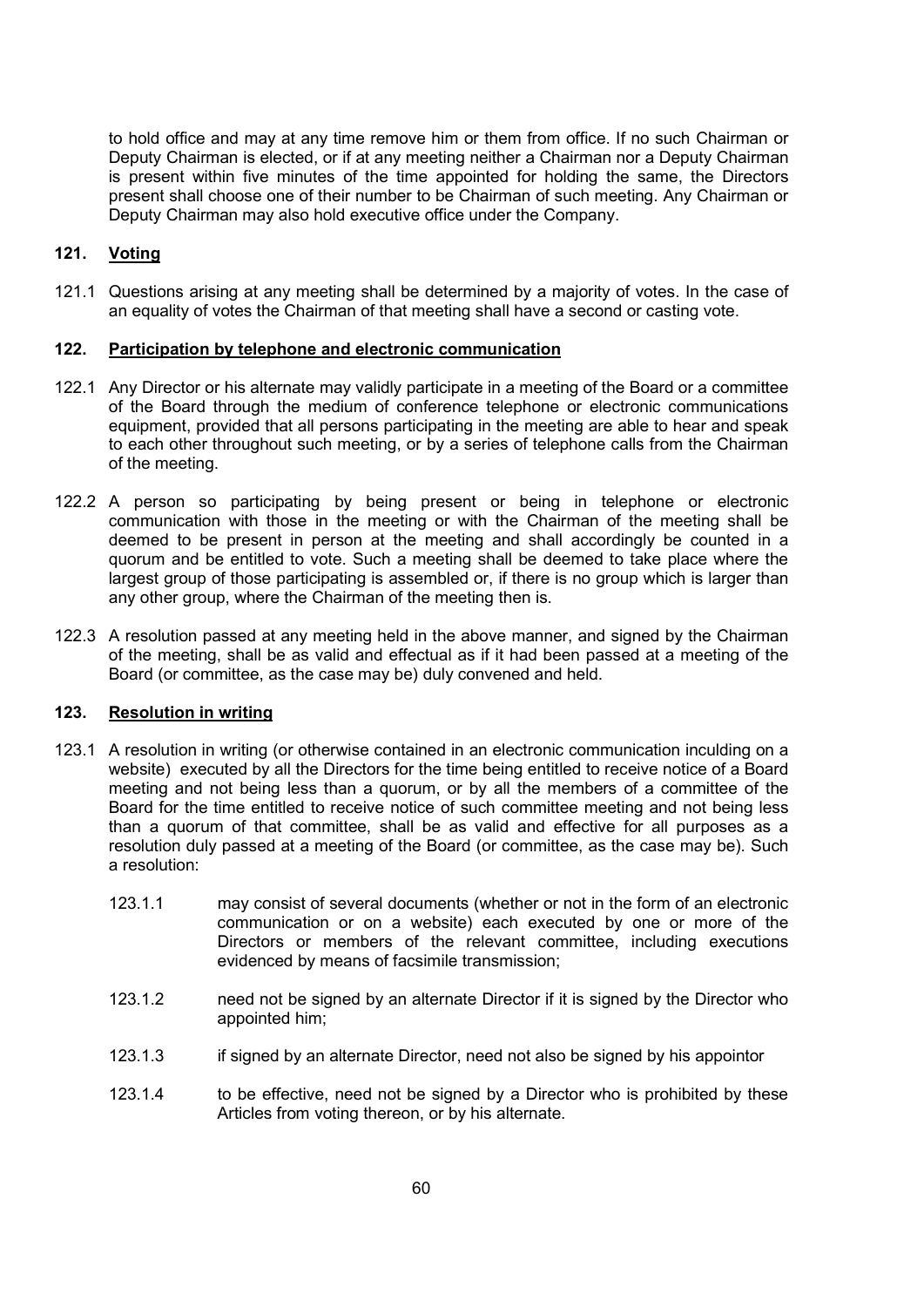## 124. Proceedings of committees

124.1 All committees of the Board shall, in the exercise of the powers delegated to them and in the transaction of business, conform with any mode of proceeding and regulations which the Board may prescribe and subject thereto shall be governed by such of these Articles as regulate the proceedings of the Board as are capable of applying.

## 125. Minutes of proceedings

- 125.1 The Board shall cause minutes to be made in books kept for the purpose of recording:
	- 125.1.1 all appointments of officers and committees made by the Board and of any such officer's salary or remuneration; and
	- 125.1.2 the names of Directors present at every meeting of the Board, of a committee of the Board, of the Company or of the holders of any class of shares or debentures of the Company, and all orders, resolutions and proceedings of such meetings.
- 125.2 Any such minutes, if purporting to be signed by the Chairman of the meeting at which the proceedings were held or by the Chairman of the next succeeding meeting or the Secretary, shall be prima facie evidence of the matters stated in such minutes without any further proof.

# 126. Validity of proceedings

126.1 All acts done by a meeting of the Board, or of a committee of the Board, or by any person acting as a Director, alternate Director or member of a committee shall as regards all persons dealing in good faith with the Company, notwithstanding that it is afterwards discovered that there was some defect in the appointment of any person or persons acting as aforesaid, or that they or any of them were or was disqualified from holding office or not entitled to vote, or had in any way vacated their or his office, be as valid as if every such person had been duly appointed, and was duly qualified and had continued to be a Director, alternate Director or member of a committee and entitled to vote.

### DIRECTORS' INTERESTS

### 127. Director may have interests

- 127.1 Subject to the provisions of the Statutes and provided that this Article 127 is complied with, a Director, notwithstanding his office:
	- 127.1.1 may enter into or otherwise be interested in any contract, arrangement, transaction or proposal with the Company or in which the Company is otherwise interested, either in regard to his tenure of any office or place of profit or as vendor, purchaser or otherwise;
	- 127.1.2 may hold any other office or place of profit under the Company (except that of Auditor or of auditor of a subsidiary of the Company) in conjunction with the office of Director and may act by himself or through his firm in a professional capacity for the Company, and in any such case on such terms as to remuneration and otherwise as the Board may approve, either in addition to or in lieu of any remuneration provided for by any other Article;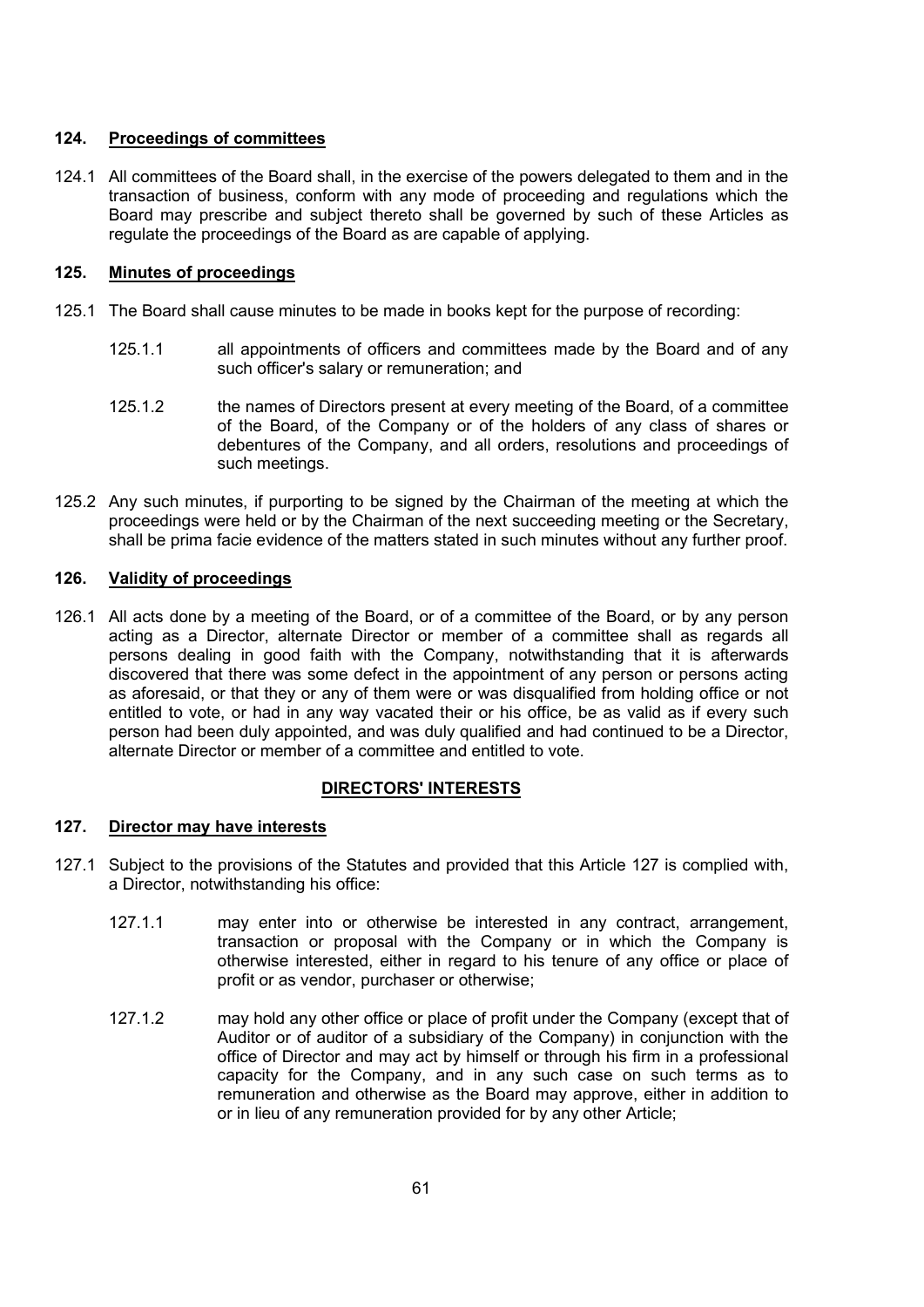- 127.1.3 may be a director or other officer of, or employed by, or a party to any transaction or arrangement with or otherwise interested in, any company promoted by the Company or in which the Company is otherwise interested or as regards which the Company has any powers of appointment; and
- 127.1.4 shall not be liable to account to the Company for any profit, remuneration or other benefit realised by any such office, employment, contract, arrangement, transaction or proposal;

and no such contract arrangement, transaction or proposal shall be avoided on the grounds of any such interest or benefit.

### 128. Disclosure of interests to Board

- 128.1 Without prejudice to the provisions of the Acts a Director who, to his knowledge, is in any way (directly or indirectly) interested in any contract, arrangement, transaction or proposal with the Company shall declare the nature of his interest at the meeting of the Board at which the question of entering into the contract, arrangement, transaction or proposal is first considered, if he knows his interest then exists or, in any other case, at the first meeting of the Board after he knows that he is or has become so interested.
- 128.2 For the purposes of this Article:
	- 128.2.1 a general notice given to the Board by a Director that he is to be regarded as having an interest (of the nature and extent specified in the notice) in any contract, transaction, arrangement or proposal in which a specified person or class of persons is interested shall be deemed to be a sufficient disclosure under this Article in relation to such contract, transaction, arrangement or proposal; and
	- 128.2.2 an interest of which a Director has no knowledge and of which it is unreasonable to expect him to have knowledge shall not be treated as an interest of his.

#### 129. Interested Director not to vote or count for quorum

- 129.1 Save as provided in this Article, a Director shall not vote on, or be counted in the quorum in relation to, any resolution of the Board or of a committee of the Board concerning any contract, arrangement, transaction or any other proposal whatsoever to which the Company is or is to be a party and in which he has an interest which (together with any interest of any person connected with him within the meaning of Section 252 CA 2006) is to his knowledge a material interest otherwise than by virtue of his interests in shares or debentures or other securities of or otherwise in or through the Company, unless the resolution concerns any of the following matters:
	- 129.1.1 the giving of any guarantee, security or indemnity in respect of money lent or obligations incurred by him or any other person at the request of or for the benefit of the Company or any of its subsidiary undertakings;
	- 129.1.2 the giving of any guarantee, security or indemnity in respect of a debt or obligation of the Company or any of its subsidiary undertakings for which he himself has assumed responsibility in whole or in part under a guarantee or indemnity or by the giving of security;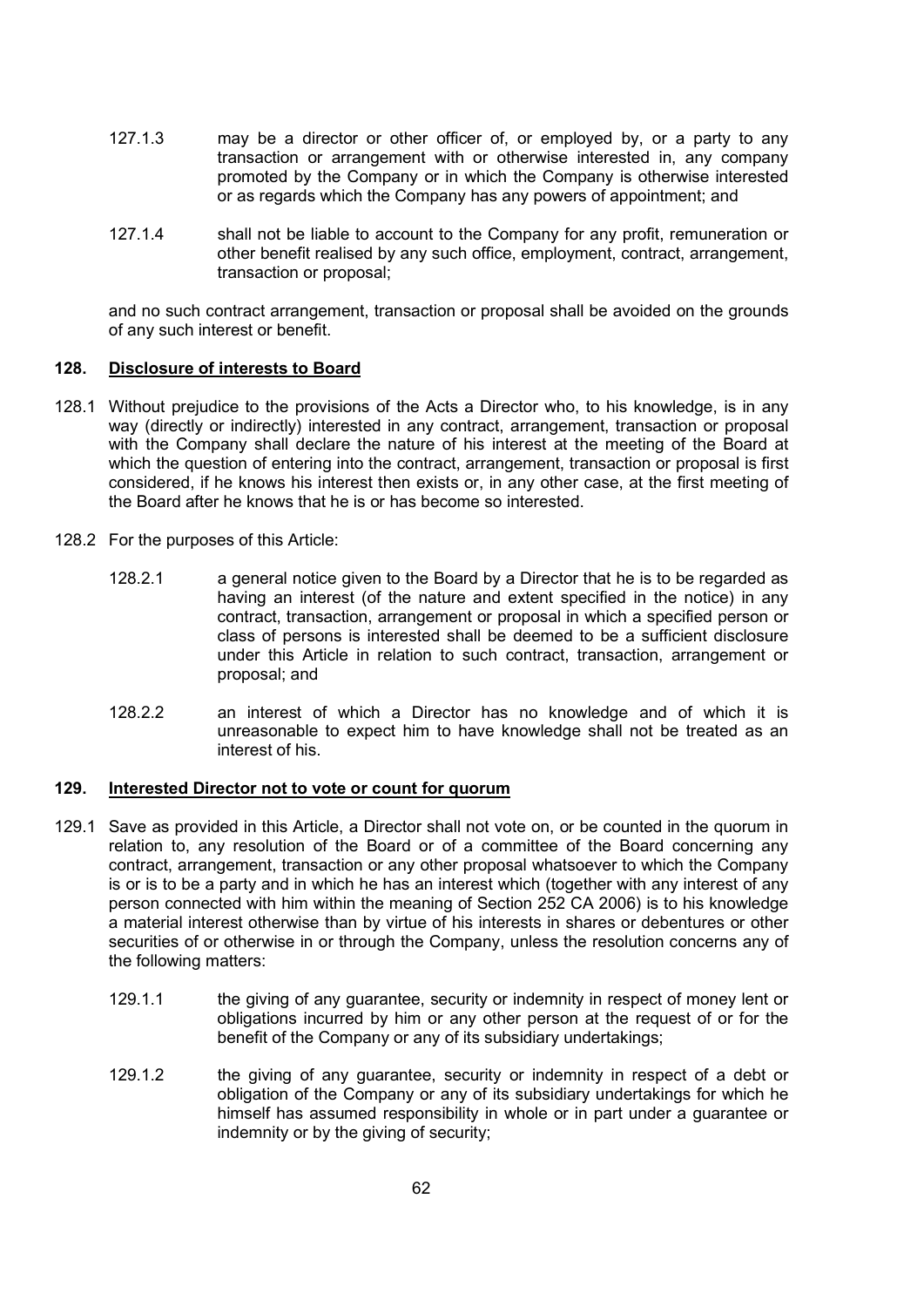- 129.1.3 any proposal concerning an offer of shares or debentures or other securities of or by the Company or any of its subsidiary undertakings in which offer he is or may be entitled to participate as a holder of securities or in the underwriting or sub-underwriting of which he is to participate:
- 129.1.4 any proposal concerning any other body corporate in which he (together with persons connected with him within the meaning of Sections 252 and 254 CA 2006) does not to his knowledge have an interest in one per cent or more of the issued equity share capital of any class of such body corporate or of the voting rights available to member of such body corporate;
- 129.1.5 any proposal relating to an arrangement for the benefit of the employees of the Company or any of its subsidiary undertakings which does not award him any privilege or benefit not generally awarded to the employees to whom such arrangement relates; or
- 129.1.6 any proposal concerning insurance which the Company proposes to maintain or purchase for the benefit of Directors of for the benefit of persons who include Directors.

# 130. Director's interest in own appointment

130.1 A Director shall not vote or be counted in the quorum on any resolution of the Board or committee of the Board concerning his own appointment (including fixing or varying the terms of his appointment or its termination) as the holder of any office or place of profit with the Company or any company in which the Company is interested. Where proposals are under consideration concerning the appointment (including fixing or varying the terms of appointment or its termination) of two or more Directors to offices or places of profit with the Company or any company in which the Company is interested, such proposals may be divided and a separate resolution considered in relation to each Director. In such case each of the Directors concerned (if not otherwise debarred from voting under these Articles) shall be entitled to vote (and be counted in the quorum) in respect of each resolution except that concerning his own appointment.

### 131. Chairman's ruling conclusive on Director's interest

131.1 If any question arises at any meeting as to the materiality of a Director's interest (other than the Chairman's interest) or as to the entitlement of any Director (other than the Chairman) to vote or be counted in a quorum, and such question is not resolved by his voluntarily agreeing to abstain from voting or being counted in the quorum, such question shall be referred to the Chairman of the meeting. The Chairman's ruling in relation to the Director concerned shall be final and conclusive except in a case where the nature or extent of the interest of such Director has not been fairly disclosed.

### 132. Directors' resolution conclusive on Chairman's interest

132.1 If any question arises at any meeting as to the materiality of the Chairman's interest or as to the entitlement of the Chairman to vote or be counted in a quorum, and such question is not resolved by his voluntarily agreeing to abstain from voting or being counted in the quorum, such question shall be decided by resolution of the Directors or committee members present at the meeting (excluding the Chairman), whose majority vote shall be final and conclusive except in a case where the nature or extent of the interest of such Director has not been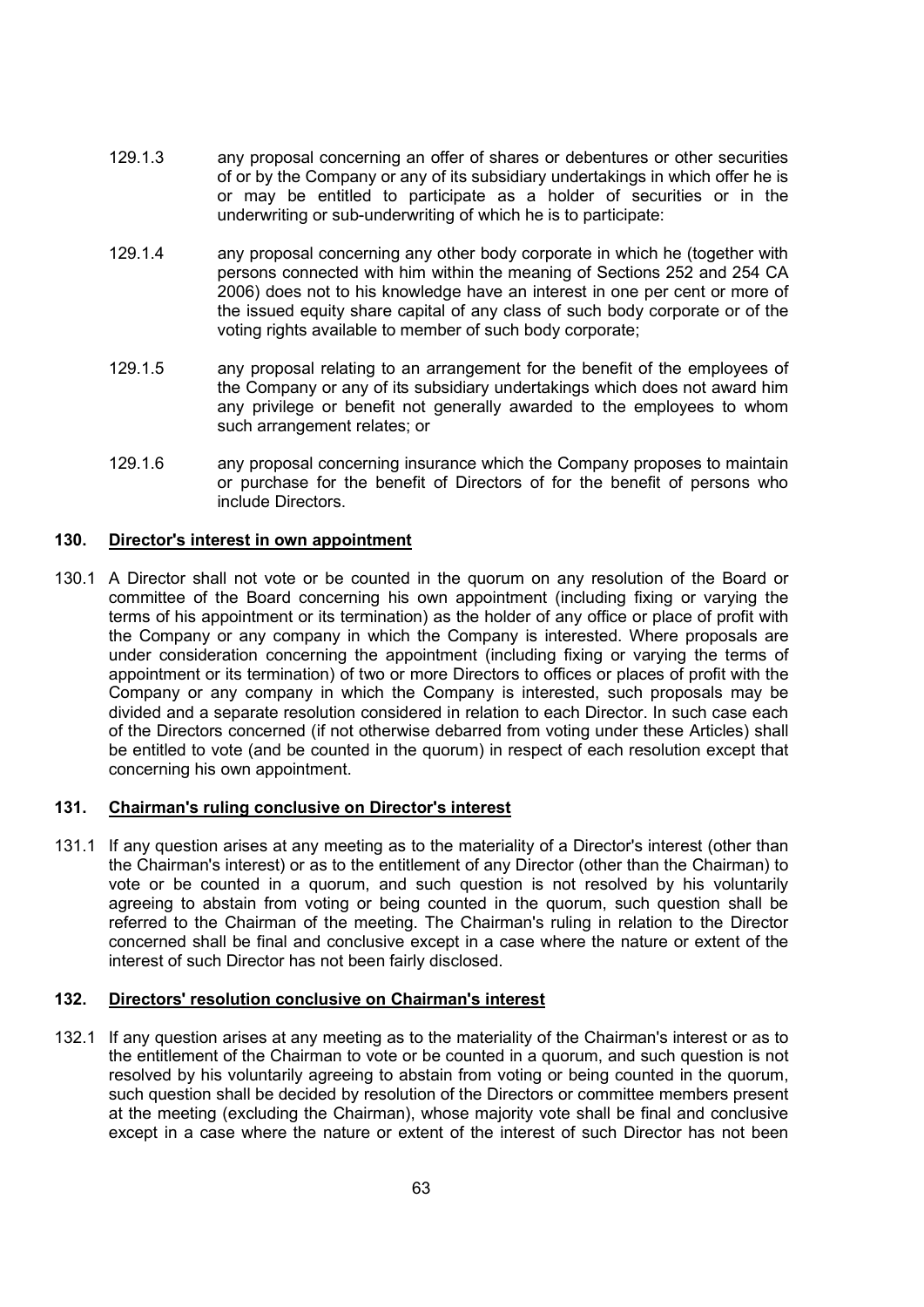fairly disclosed.

# 132A. Directors' duty to avoid conflicts of interest

- 132A(i) Subject to the provisions of the Acts and for the purposes of section 175 CA 2006, the Directors may authorise in such manner and on such terms as they think fit any matter proposed to it in which a Director and/or any connected persons of a Director has or can have, a direct or indirect interest which conflicts, or possibly may conflict, with the interests of the Company. Where such authorisation has been given, the duty of the Director in question to avoid a conflict of interest shall not be infringed in relation to that matter.
- 132A(ii) Any such authorisation as described in Article 132A(i) will be effective only if:
	- (a) any requirement as to quorum at the meeting at which the matter is considered is met without counting the director in question or any other interested director; and
	- (b) the matter was authorised without their voting or would have been authorised if their votes had not been counted.
- 132A(iii) The board may (whether at the time of the giving of the authorisation or subsequently) make any such authorisation subject to any limits or conditions it expressly imposes but such authorisation is otherwise given to the fullest extent permitted.
- 132A(iv) The board may vary or terminate any such authorisation at any time.
- 132A(v) For the purposes of this Article 132A, a conflict of interest includes a conflict of interest and duty and a conflict of duties, and interest includes both direct and indirect interests.
- 132A(vi) Where a Director has or can have, a direct or indirect interest which conflicts, or possibly may conflict, with the interests of the Company and that conflict or possible conflict of interest has been authorised by the Company or by the Directors in accordance with Article 132A, subject to the terms on which any authorisation has been given:
	- (a) The Director in question may absent himself from meetings of the board at which any matter relating to the conflict of interest or possible conflict of interest will or may be discussed, or from the discussion of any such matter at a meeting or otherwise;
	- (b) The Director in question may make arrangements not to receive or read documents and information relating to any matter which gives rise to the conflict of interest or possible conflict of interest sent or supplied by the Company; and/or
	- (c) the Director in question may act in any way authorised by any guidance for dealing with conflicts of interest issued by the Directors from time to time

 for so long as he reasonably believes such conflict of interest (or possible conflict of interest) subsists and by so doing, the Director in question shall not be in breach of the general duties he owes to the Company by virtue of sections 171 to 177 CA 2006.

# AUTHENTICATION OF DOCUMENTS

## 133. Power to authenticate documents

133.1 Any Director, the Secretary or any person appointed by the Board for the purpose shall have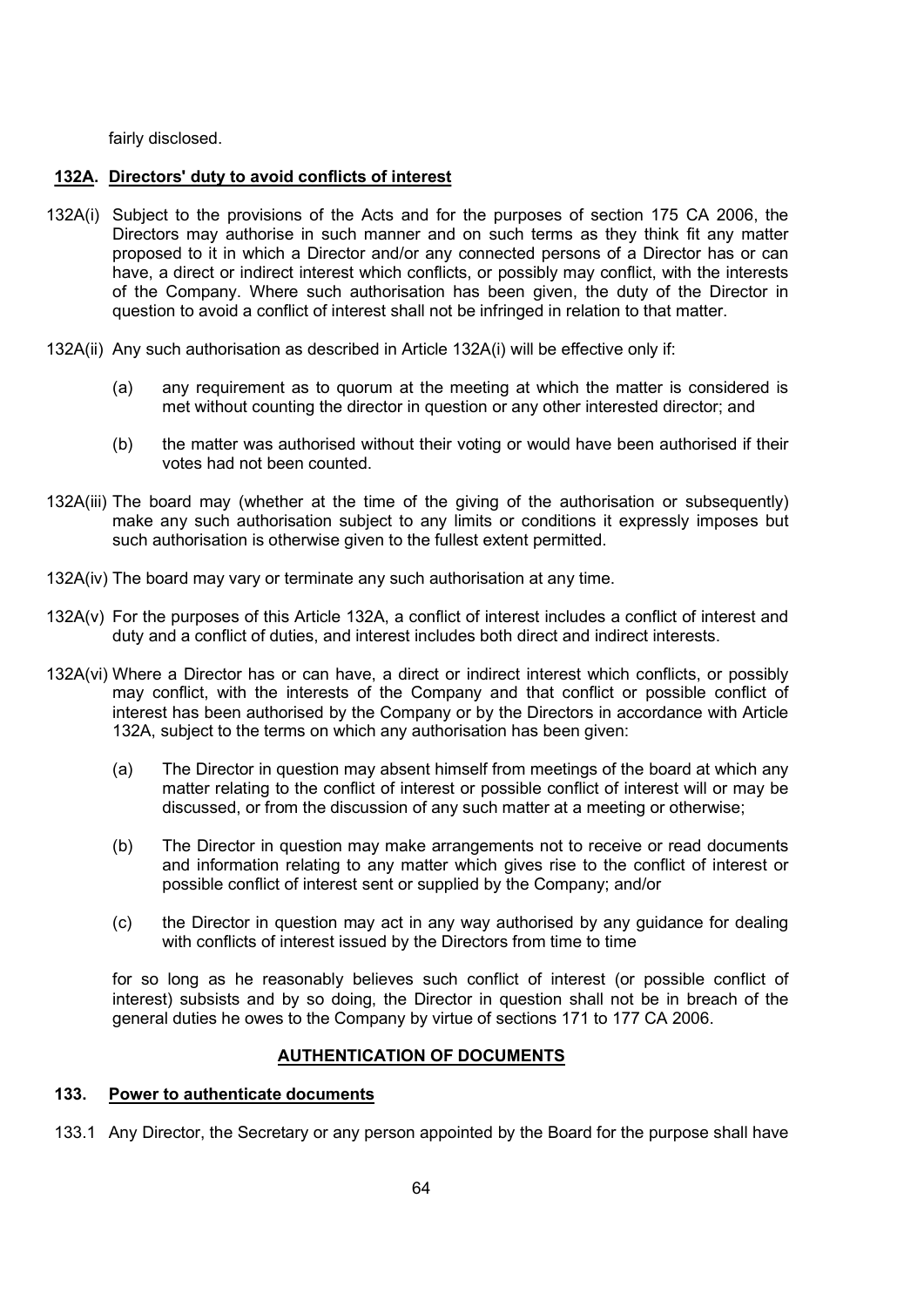power to authenticate any documents affecting the constitution of the Company and any resolution passed by the Company or the Board or any committee, and any books, records, documents and accounts relating to the business of the Company, and to certify copies thereof or extracts therefrom as true copies or extracts; and where any books, records, documents or accounts are elsewhere than at the Office the local manager or other officer of the Company having their custody shall be deemed to be a person appointed by the Board for this purpose. A document purporting to be a copy of a resolution, or an extract from the minutes of a meeting, of the Company or of the Board or any committee which is so certified shall be conclusive evidence in favour of all persons dealing with the Company that such resolution has been duly passed or, as the case may be, that any minute so extracted is a true and accurate record of proceedings at a duly constituted meeting.

### SEALS

## 134. Safe custody

134.1 The Board shall provide for the safe custody of the Seal and of any other seal of the Company.

#### 135. Application of seals

- 135.1 The Seal shall be used only by the authority of a resolution of the Board or of a committee of the Board so authorised. The Board may determine whether any instrument to which the Seal is affixed shall be signed and, if it is to be signed, who shall sigh it and by what means. The Board may also determine, either generally or in a particular case, that a signature may be dispensed with or affixed by mechanical or other means. Unless otherwise so determined:
	- 135.1.1 share certificates and, subject to the provisions of any instrument constituting the same, certificates issued under the Seal in respect of any debentures or other securities need not be signed and any signature may be affixed to or printed on any such certificate by any means approved by the Board; and
	- 135.1.2 every other instrument to which the Seal is affixed shall be signed by one Director and by the Secretary or by two Directors.
- 135.2 Every certificate or share warrant shall be issued either under the Seal (which may be affixed to it or printed on it by mechanical or other means) or in such other manner as the Board, having regard to the terms of issue, the Acts and the regulations of the London Stock Exchange, may authorise; all references in these Articles to the Seal shall be construed accordingly.

## 136. Official seal for use abroad

136.1 Subject to the provisions of the Acts, the Company may have an official seal for use in any place abroad.

### THE SECRETARY

#### 137. The Secretary

137.1 Subject to the provisions of the Acts, the Board shall appoint a Secretary or Joint Secretaries and shall have power to appoint one or more persons to be an Assistant or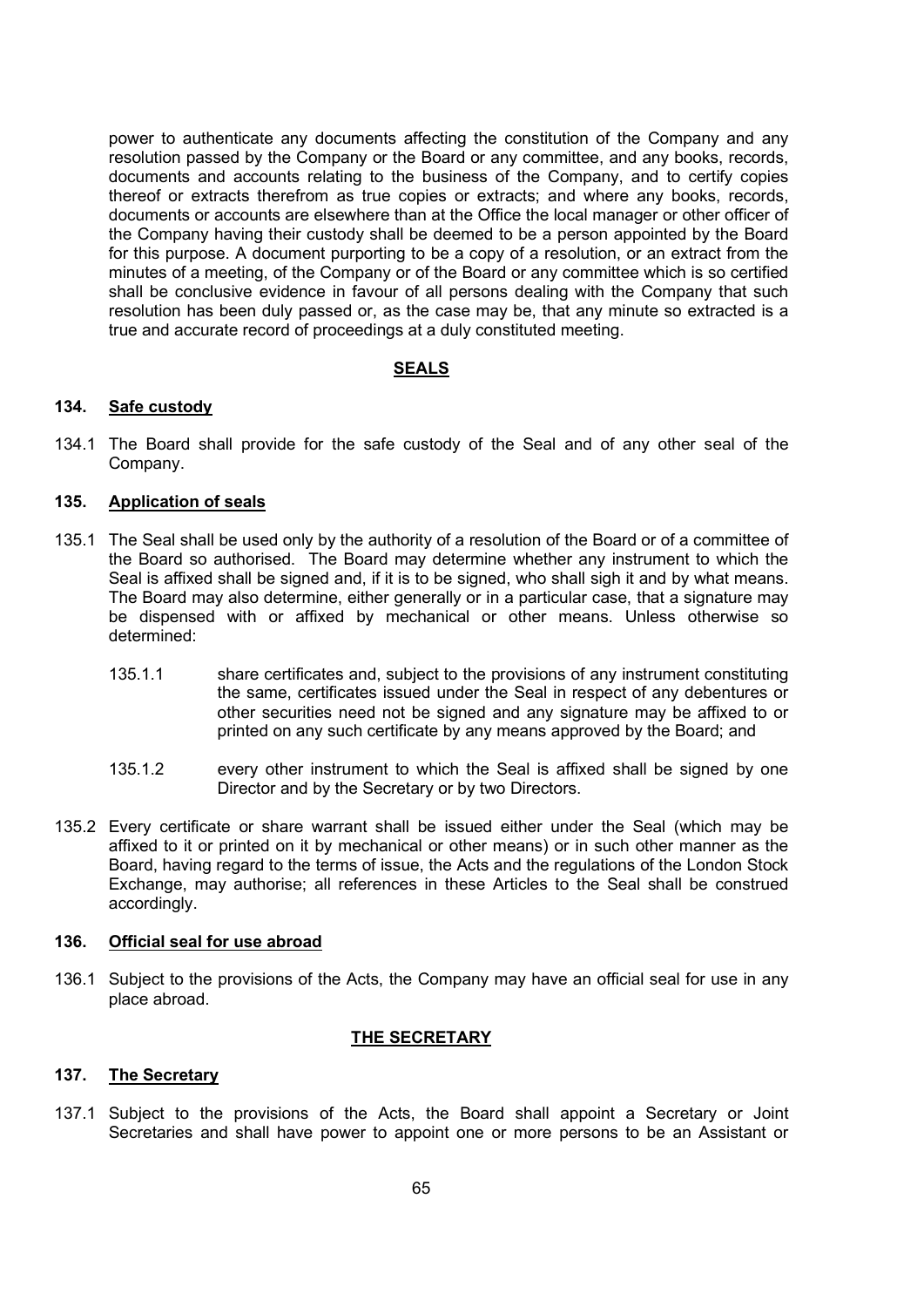Deputy Secretary at such remuneration and on such terms and conditions as it thinks fit and any such person so appointed may be removed by the Board.

137.2 Any provision of the Acts or of these Articles requiring or authorising a thing to be done by or to a Director and the Secretary shall not be satisfied by its being done by or to the same person acting both as Director and as, or in place of, the Secretary.

## DIVIDENDS AND OTHER PAYMENTS

#### 138. Declaration of dividends

138.1 Subject to the provisions of the Acts and of these Articles, the Company may by ordinary resolution declare dividends to be paid to members according to their respective rights and interests in the profits of the Company. However, no dividend shall exceed the amount recommended by the Board.

#### 139. Interim dividends

139.1 Subject to the provisions of the Acts, the Board may declare and pay such interim dividends (including any dividend payable at a fixed rate) as appears to the Board to be justified by the profits of the Company available for distribution. If at any time the share capital of the Company is divided into different classes, the Board may pay such interim dividends on shares which rank after shares conferring preferential rights with regard to dividend as well as on shares conferring preferential rights unless at the time of payment any preferential dividend is in arrears. Provided that the Board acts in good faith, it shall not incur any liability to the holders of shares conferring preferential rights for any less that they may suffer by the lawful payment of any interim dividend on any shares ranking after those with preferential rights.

## 140. Entitlement to dividends

140.1 Except as otherwise provided by the rights attached to shares, all dividends shall be declared and paid according to the amounts paid up (otherwise than in advance of calls) on the shares on which the dividend is paid. Subject as aforesaid, all dividends shall be apportioned and paid proportionately to the amounts paid up on the shares during any portion or portions of the period in respect of which the dividend is paid, but if any share is issued on terms providing that it shall rank for dividend as from a particular date, it shall rank for dividend accordingly.

#### 141. Calls or debts may be deducted from dividends

141.1 The Board may deduct from any dividend or other money payable to any person on or in respect of a share all such sums as may be due from him to the Company on account of calls or otherwise in relation to the shares of the Company.

### 142. Distribution in specie

142.1 The Board may, with the authority of an ordinary resolution of the Company, direct that payment of any dividend declared may be satisfied wholly or partly by the distribution of assets, and in particular of paid up shares or debentures of any other company, or in anyone or more of such ways. Where any difficulty arises in regard to such distribution, the Board may settle it as it thinks fit. In particular, the Board may: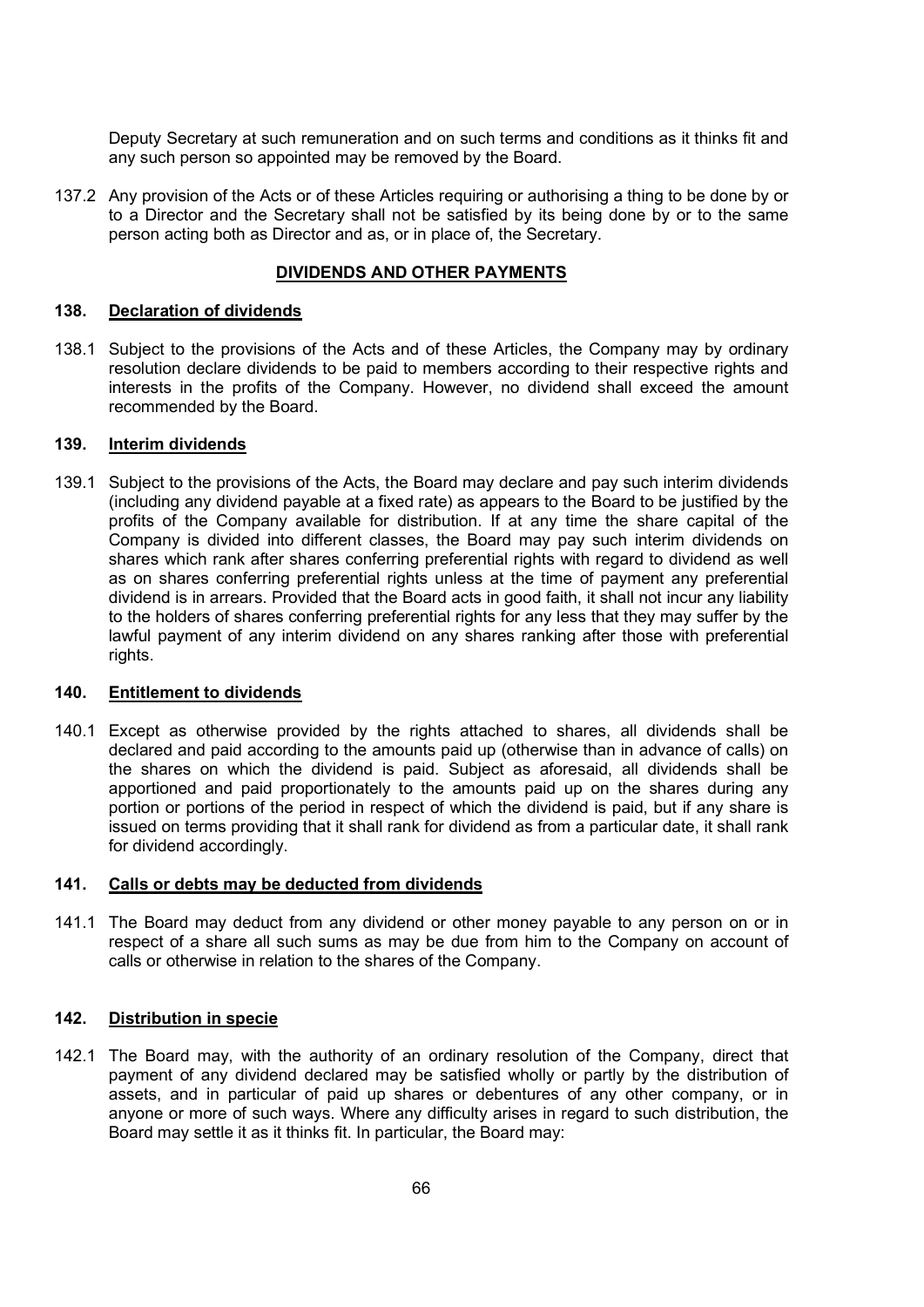- 142.1.1 issue fractional certificates (or ignore fractions);
- 142.1.2 fix the value for distribution of such assets or any part thereof and determine that cash payments may be made to any members on the footing of the value so fixed, in order to adjust the rights of members; and
- 142.1.3 vest any such assets in trustees on trust for the persons entitled to the dividend.

#### 143. Dividends not to bear interest

143.1 Unless otherwise provided by the rights attached to the share, no dividend or other monies payable by the Company or in respect of a share shall bear interest as against the Company.

# 144. Method of payment

- 144.1 The Company may pay any dividend, interest or other sum payable in respect of a share in cash or by direct debit, bank transfer, cheque, dividend warrant, or money order or by any other method (including by electronic media) as the Board may consider appropriate and may send the same by post or other delivery service (or by such other means offered by the Company as the member or persons entitled to it may agree in writing) to the registered address (or in the case of a Depositary, subject to the approval of the Board, such persons and addresses as the Depositary may require) of the member or person entitled to it (or, if two or more persons are holders of the share or are jointly entitled to it by reason of the death or bankruptcy of the member or otherwise by operation of law, to the registered address of such of those persons as is first named in the Register) or to such person and such address as such member or person or persons may direct in writing.
- 144.2 Every cheque, warrant, order or other form of payment is sent at the risk of the person entitled to the money represented by it, shall (where relevant) be crossed in accordance with the Cheques Act 1992 and shall be made payable to the person or persons entitled, or to such other person as the person or persons entitled may direct in writing. Payment of the cheque, warrant, order or other form of payment shall be a good discharge to the Company. If any such cheque, warrant, order or other form of payment has or shall be alleged to have been lost, stolen or destroyed, the Board may, at the request of the person entitled thereto, issue a replacement cheque or warrant or order or make payment in some other form, subject to compliance with such conditions as to evidence and indemnity and the payment of out of pocket expenses of the Company in connection with the request as the Board may think fit.
- 144.3 Any joint holder or other person jointly entitled to a share may give an effective receipt for any dividend or other monies payable in respect of such share.
- 144.4 The Board may, at its discretion, make provisions to enable a Depositary and/or any member as the Board shall from time to time determine to receive duly declared dividends in a currency or currencies other than sterling. For the purposes of the calculation of the amount receivable in respect of any dividend, the rate of exchange to be used to determine the foreign currency equivalent of any sum payable as a dividend shall be such rate or rates and the payment thereof shall be on such terms and conditions as the Board may in its absolute discretion determine.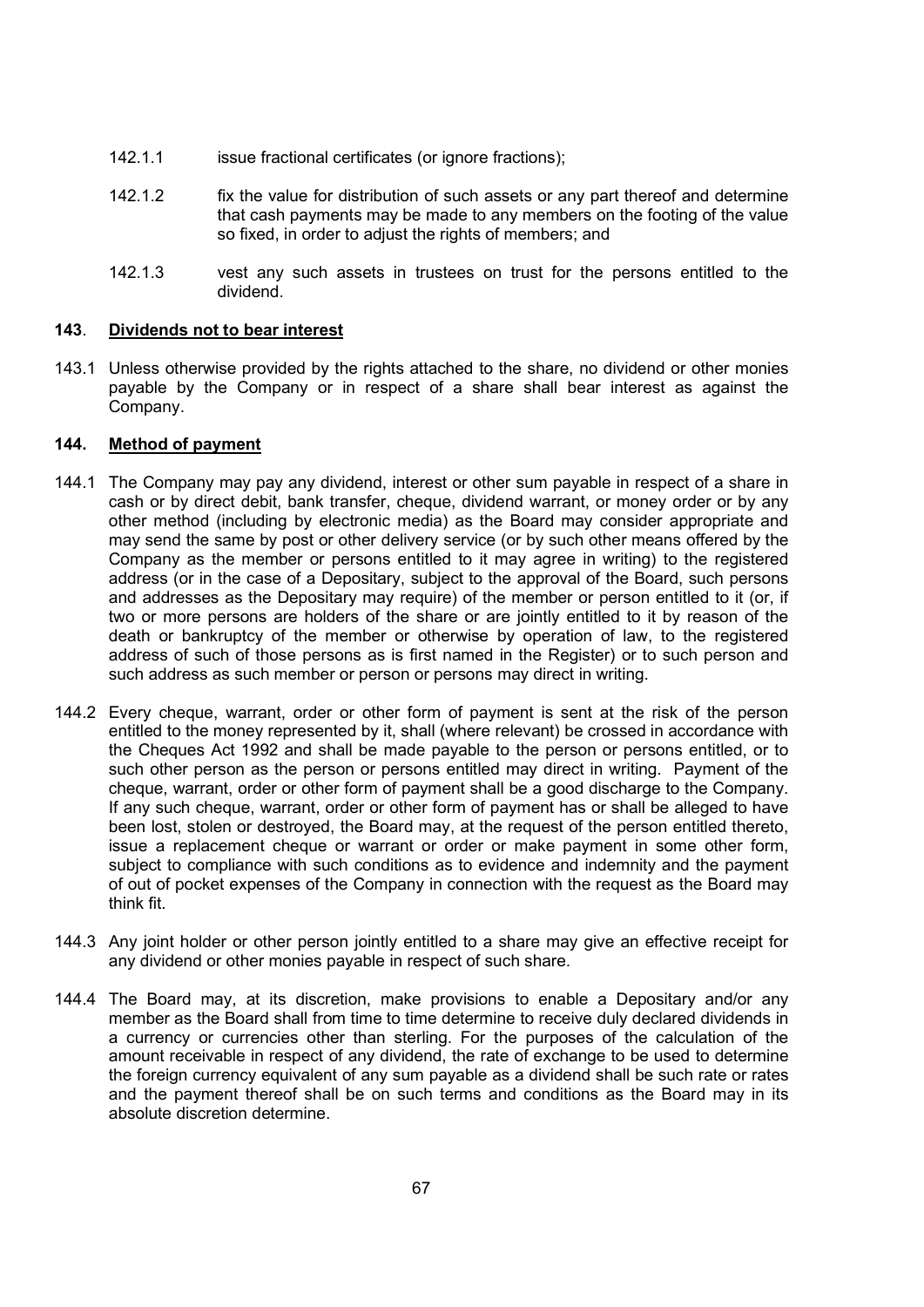## 145. Uncashed dividends

145.1 If cheques, warrants or orders for dividends or other sums payable in respect of a share sent by the Company to the person entitled thereto are returned to the Company or left uncashed on two consecutive occasions or, following one occasion, reasonable enquiries have failed to establish any new address to be used for the purpose, the Company shall not be obliged to send any dividends or other monies payable in respect of that share due to that person until he notifies the Company of an address to be used for the purpose.

## 146. Unclaimed dividends

146.1 All dividends, interest or other sum payable and unclaimed for 12 months after having become payable may be invested or otherwise made use of by the Board for the benefit of the Company until claimed and the Company shall not be constituted a trustee in respect thereof. All dividends unclaimed for a period of six years after having been declared or become due for payment shall (if the Board so resolves) be forfeited and shall cease to remain owing by the Company.

## 147. Payment of scrip dividends

- 147.1 The Board may, with the prior authority of an ordinary resolution of the Company and subject to such terms and conditions as the Board may determine, offer to any holders of Ordinary Shares and "B" Shares the right to elect to receive Shares of the same class, credited as fully paid, instead of the whole (or some part, to be determined by the Board) of any dividend specified by the ordinary resolution. The following provisions shall apply:
	- 147.1.1 the said resolution may specify a particular dividend, or may specify all or any dividends declared within a specified period or periods;
	- 147.1.2 the entitlement of each Ordinary Shareholder to new Ordinary Shares and each "B" Shareholder to new "B" Shares shall be such that the relevant value of the entitlement shall be as nearly as possible equal to (but not greater than) the cash amount (disregarding any tax credit) of the dividend that such holder would have received by way of dividend. For this purpose "relevant value" shall be calculated by reference to the average of the middle market quotations for the Ordinary Shares or the "B" Shares (as applicable) on the London Stock Exchange, as derived from the Daily Official List or on any other recognised exchange, for the day on which the relevant Shares are first quoted "ex" the relevant dividend and the four subsequent dealing days, or in such other manner as the Board may determine on such basis as it considers to be fair and reasonable. A certificate or report by the Auditors as to the amount of the relevant value in respect of any dividend shall be conclusive evidence of that amount;
	- 147.1.3 no fractions of a share shall be allotted. The Board may make such provisions as it thinks fit for any fractional entitlements including provisions whereby, in whole in part, the benefit thereof accrues to the Company and/or under which fractional entitlements are accrues and/or retained and in each case accumulated on behalf of any member and such accruals or retentions are applied to the allotment by way of bonus to or cash subscription on behalf of such member of fully paid Shares and/or provisions whereby cash payments may be made to members in respect of their fractional entitlements;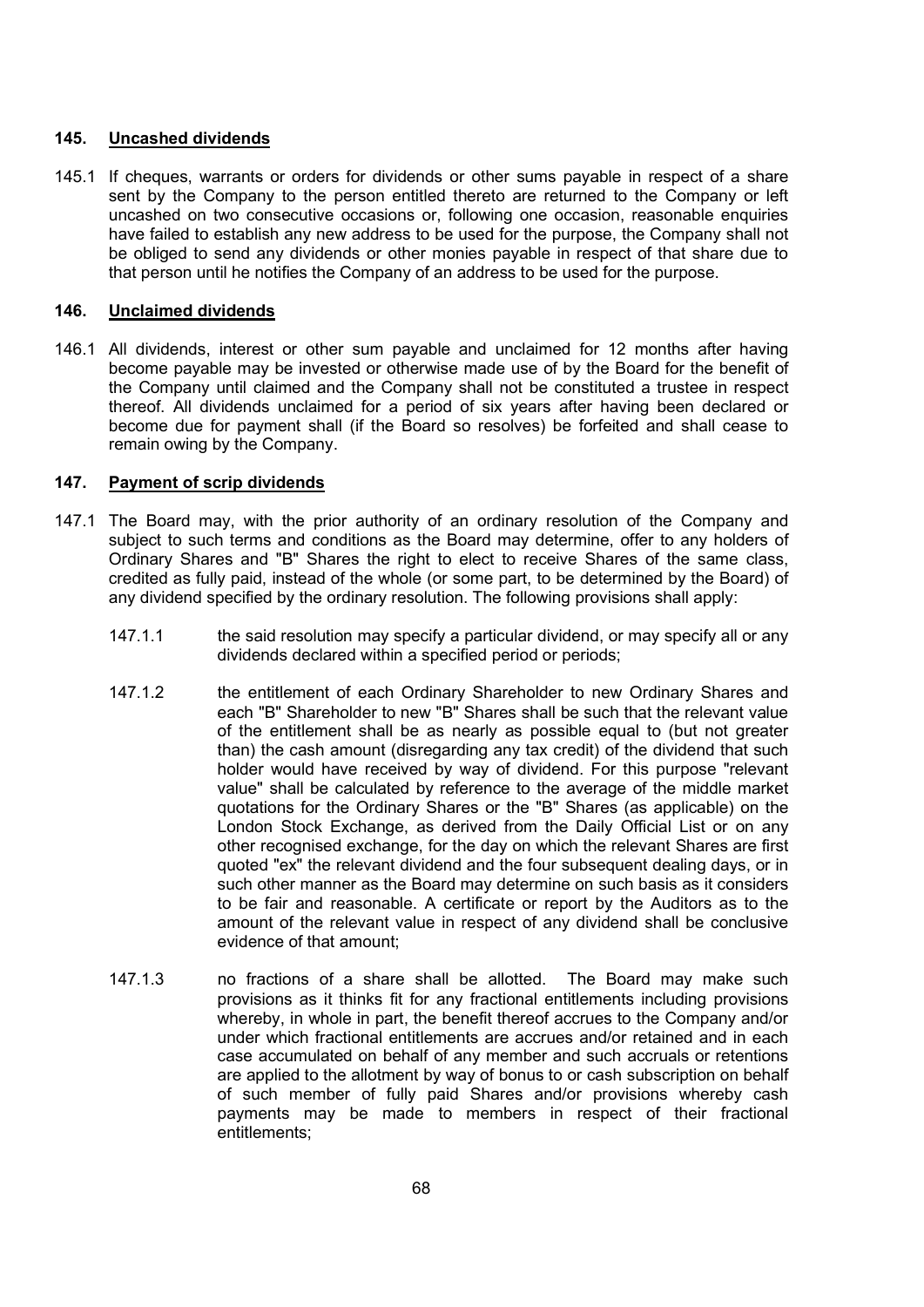- 147.1.4 the Board shall, after determining the basis of allotment, notify the Ordinary Shareholders or the "B" Shareholders in writing of the right of election offered to them, and specify the procedure to be followed and place at which, and the latest time by which, elections must be lodged in order to be effective;
- 147.1.5 the Board may exclude from any offer any Ordinary Shareholders, or B Shareholders (or any Ordinary Shares or "B" Shares" held by a Depositary or any Ordinary Shares or "B" Shares" on which dividends are payable in foreign currency) where the Board considers that the making of the offer to them or in respect of such shares would or might involve the contravention of the laws of any territory or that for any other reason the offer should not be made to them or in respect of such shares;
- 147.1.6 the Board may establish or vary from time to time a procedure for election mandates in respect of future rights of election and may determine that every dulv effected election in respect of any Ordinary Shares or any "B" Shares" shall be binding on every successor in title to the holder thereof;
- 147.1.7 the dividend (or that part of the dividend in respect of which a right of election has been offered) shall not be payable on Ordinary Shares or "B" Shares" in respect of which an election has been duly made (the "elected Shares") and instead additional Ordinary Shares or "B" Shares" shall be allotted to the holders of the elected Shares on the basis of allotment determined as aforesaid. For such purpose the Board may capitalise, out of any amount for the time being standing to the credit of any reserve or fund (including any share premium account or capital redemption reserve) or of any of the profits which could otherwise have been applied in paying dividends in cash as the Board may determine, a sum equal to the aggregate nominal amount of the additional Ordinary Shares (or the additional "B" Shares" as relevant) to be allotted on that basis and apply it in paying up in full the appropriate number of unissued Shares for allotment and distribution to the holders of the elected Shares on that basis. A Board resolution capitalising any part of such reserve or fund or profits shall have the same effect as if such capitalisation had been declared by ordinary resolution of the Company in accordance with Article 149 and in relation to any such capitalisation the Board may exercise all the powers conferred on them by Article 149 without need of such ordinary resolution;
- 147.1.8 the additional Shares so allotted shall rank pari passu in all respects with each other in the same share class and with the other fully paid Shares of that class in issue on the record date for the dividend in respect of which the right of election has been offered, except that they will not rank for any dividend or other distribution or other entitlement which has been declared, paid or made by reference to such record date; and
- 147.1.9 the Board may terminate, suspend or amend any offer of the right to elect to receive Shares in lieu of any cash dividend on the Ordinary Shares or the "B" Shares at any time and generally may implement any scrip dividend scheme on such terms and conditions as the Board may from time to time determine and take such other action as the Board may deem necessary or desirable from time to time in respect of any such scheme.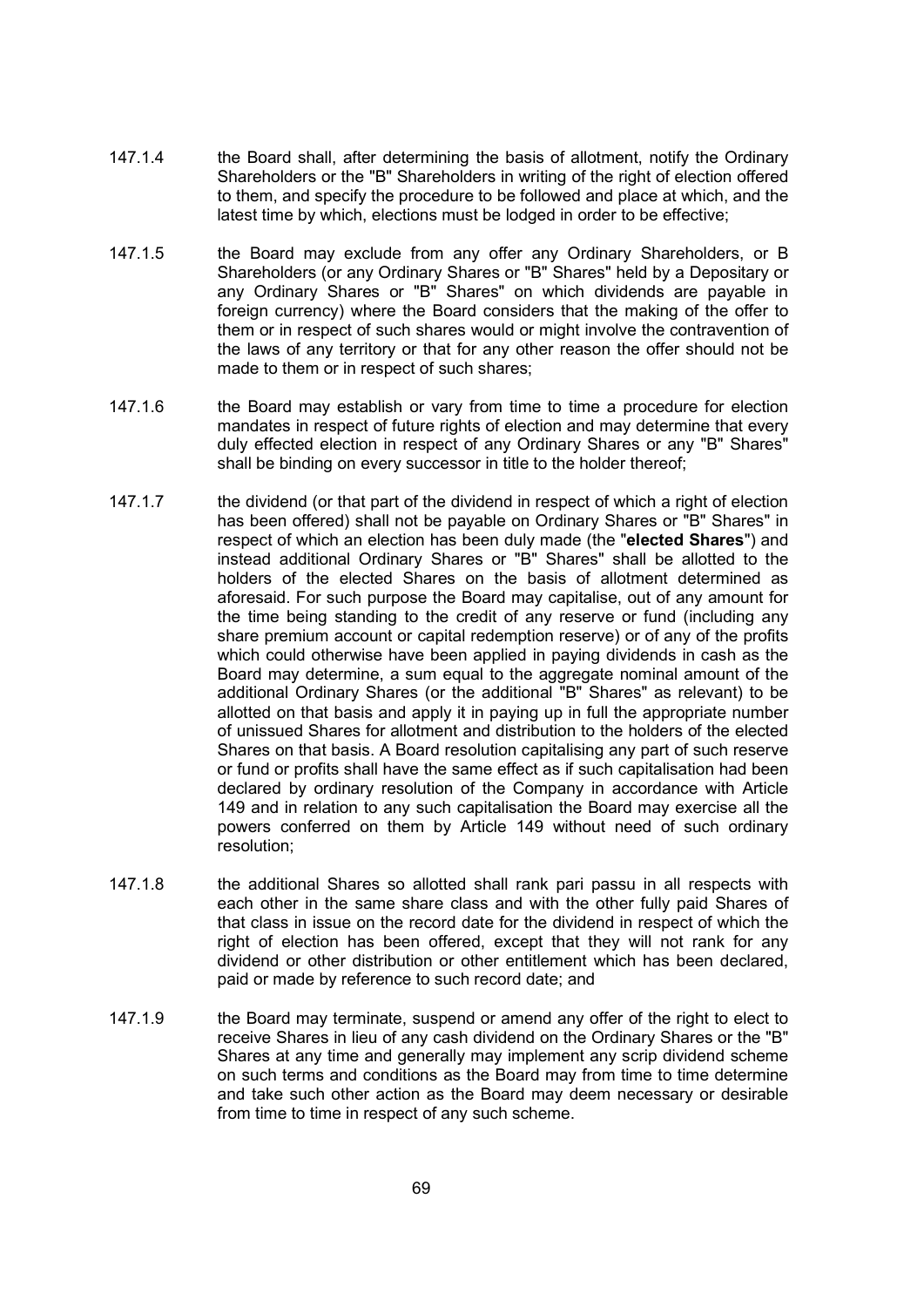### 148. Reserves

- 148.1 Subject to the Statutes the Board may, before recommending any dividends whether preferential or otherwise, carry to reserve out of the profits of the Company such sums as they think proper. All sums standing to reserve may be applied from time to time in the discretion of the Board for meeting depreciation or contingencies or for special dividends or bonuses or for equalising dividends or for repairing, improving or maintaining any of the property of the Company or for such other purposes as the Board may think conducive to the objects of the Company or any of them and pending such application may at the like discretion either be employed in the business of the Company or be invested in such investments as the Board think fit. The Board may divide the reserve into such special funds as they think fit, and may consolidate into one fund any special funds or any parts of any special funds into which the reserve may have been divided as they think fit. Any sum which the Board may carry to reserve out of the unrealised profits of the Company shall not be mixed with any reserve to which profits available for distribution have been earned. The Board may also without placing the same to reserve carry forward any profits which they may think it not prudent to distribute.
- 148.2 The profits available for distribution of the Company, from whatever source and howsoever arising (including for the avoidance of doubt from any special reserve created upon the cancellation of any part of the Company's share premium account or capital redemption reserve) shall be available for the benefit of all share classes of the Company to facilitate the payment of dividends, distributions or the making of share purchases, and notwithstanding any other provision of these Articles in relation to the keeping of separate accounts or otherwise, and shall be accounted for on a Company-wide basis. For the avoidance of doubt, and without limitation, this Article 148.2 shall enable the use of profits available for distribution of the Company from whatever source and howsoever arising for the purposes of payment of dividends or distributions on, or purchases of, the Ordinary Shares and the "B" Shares and any other class of share of the Company from time to time. Any such dividend or distribution on or purchase of an Ordinary Share shall result in a corresponding deduction in the assets attributable to the Ordinary Shares and any such dividend or distribution on or purchase of a "B" Share shall result in a corresponding deduction in the assets attributable to the "B" Shares.

### 149. Capitalisation of reserves

- 149.1 The Board may, with the authority of an ordinary resolution of the Company:
	- 149.1.1 subject as provided in this Article, resolve to capitalise any sum standing to the credit of any reserve or fund of the Company which is available for distribution or standing to the credit of share premium account or capital redemption reserve or other undistributable reserve;
	- 149.1.2 appropriate the sum resolved to be capitalised to the Ordinary Shareholders or the "B" Shareholders (as relevant) in proportion to the nominal amounts of their shares (whether or not fully paid) held by them respectively of the relevant class which would entitle them to participate in a distribution of that sum if the shares were fully paid and the sum were then distributable and were distributed by way of dividend and apply such sum on their behalf either in or towards paying up the amounts, if any, for the time being unpaid on any shares held by them respectively, or in paying up in full unissued shares or debentures of the Company of a nominal amount equal to that sum, and allot the shares or debentures credited as fully paid to those Ordinary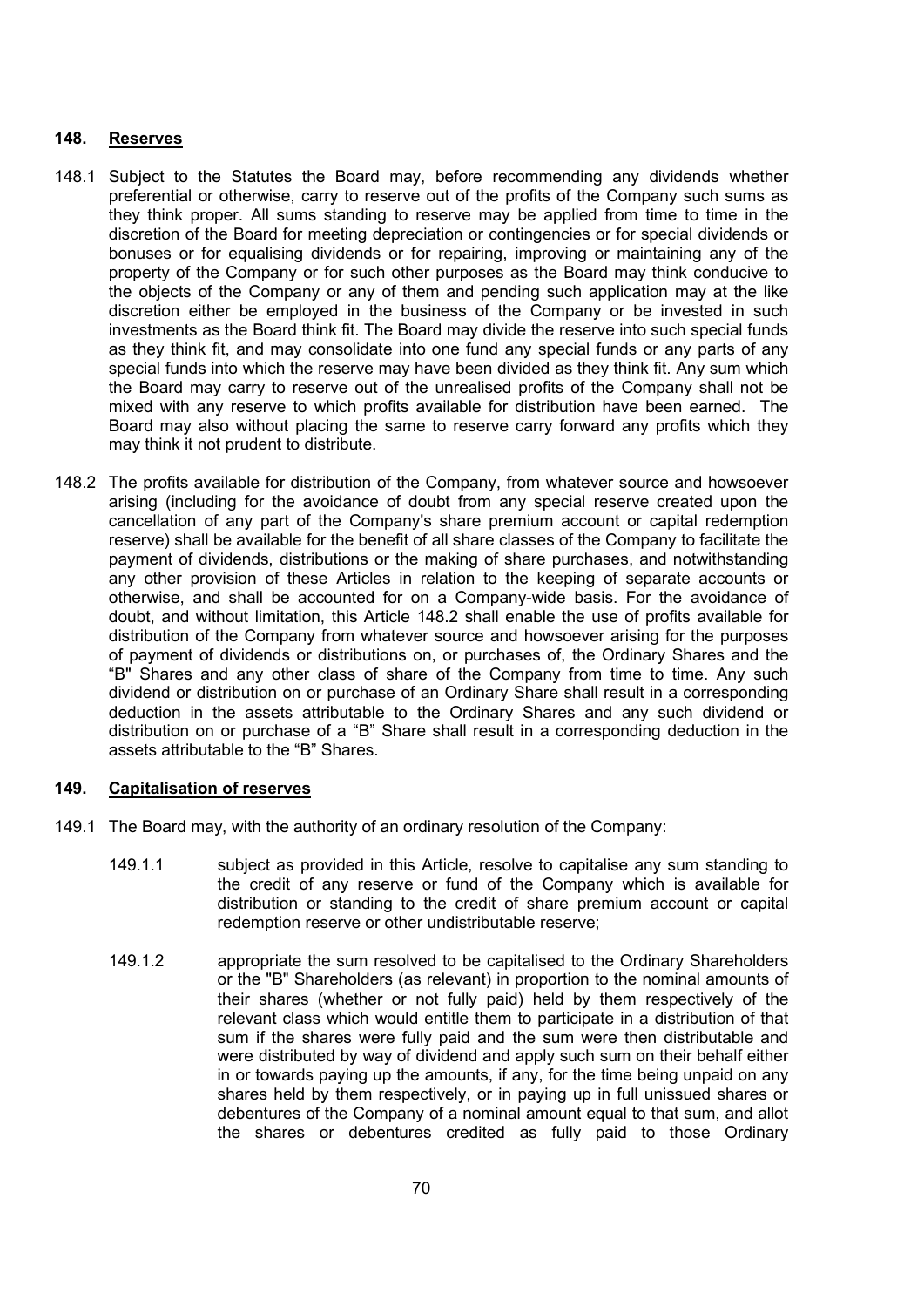Shareholders or "B" Shareholders respectively or as they may direct, in those proportions, or partly in one way and partly in the other, provided that:

- (i) the share premium account the capital redemption reserve, any other undistributable reserve and any profits which are not available for distribution may, for the purposes of this Article, only be applied in paying up unissued shares to be allotted to holders of the relevant class of Shares credited as fully paid; and
- (ii) in a case where any sum is applied in paying amounts for the time being unpaid on any shares of the Company or in paying up full debentures of the Company, the amount of the net assets of the Company at that time is not less than the aggregate of the called up share capital of the Company and its undistributable reserves shown in the latest audited accounts of the Company or such other accounts as may be relevant and would not be reduced below that aggregate of the payment thereof.
- 149.1.3 resolve that any shares so allotted to any member in respect of a holding by him of any partly paid shares shall, so long as such shares remain partly paid, rank for dividends only to the extent that such partly paid shares rank for dividends;
- 149.1.4 make such provision by the issue of fractional certificates (or by ignoring fractions or by accruing the benefit thereof to the Company rather than to the Ordinary Shareholders or "B" Shareholders (respectively) concerned) or by payment in cash or otherwise as it thinks fit in the case of shares or debentures becoming distributable in fractions;
- 149.1.5 authorise any person to enter on behalf of all the Ordinary Shareholders or the "B" Shareholders (as relevant) concerned into an agreement with the Company providing for either:
	- (i) the allotment to them respectively, credited as fully paid up, of any shares or debentures to which they may be entitled on such capitalisation; or
	- (ii) the payment up by the Company on behalf of such holders by the application thereto of their respective proportions of the reserves or profits resolved to be capitalised, of the amounts or any part of the amounts remaining unpaid on their existing shares

(any agreement made under such authority being effective and binding on all such holders); and

149.1.6 generally do all acts and things required to give effect to such resolution.

### 150. Record dates

150.1 The Acts the Company or the Board may by resolution specify any date (the "record date") as the date at the close of business (or such other time as the Board may determine) on which persons registered as the holders of shares or other securities shall be entitled to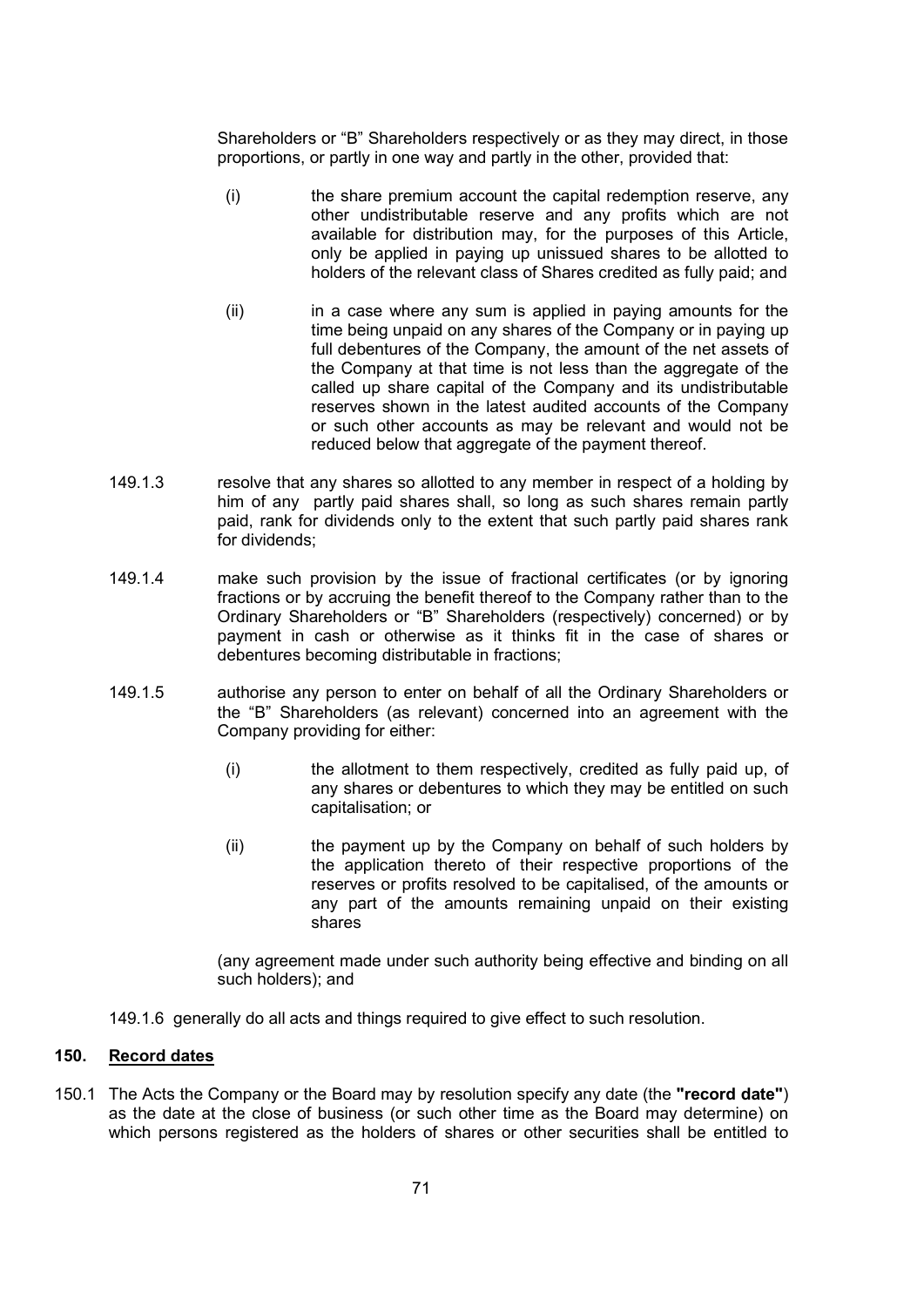receipt of any dividend, distribution, interest, allotment, issue, notice, information, document or circular and such record date may be on or at any time before the date on which the same is paid, made, given or served or (in the case of any dividend, distribution, interest, allotment or issue) at any time after the same is recommended, resolved, declared or announced but without prejudice to the rights inter se in respect of the same of transferors and transferees of any such shares or other securities. No change in the register of such holders after the record date shall invalidate the same.

### ACCOUNTS

#### 151. Accounting records

151.1 The Board shall cause accounting records to be kept in accordance with the Acts.

#### 152. Inspection of records

152.1 No other member (other than a Director) shall have any right to inspect any accounting record or other document of the Company unless he is authorised to do so by the Statutes, by order of the court, by the Board or by ordinary resolution of the Company.

#### 153. Accounts to be sent to members

153.1 Except as provided in this Article 153, a printed copy of the Directors' and Auditors' reports accompanied by printed copies of the annual accounts shall, not less than 21 clear days before the Annual General Meeting before which they are to be laid, be delivered or sent by post to every member and holder of debentures of the Company and to the Auditors and to every other person who is entitled to receive notice of general meetings. However, this article shall not require a copy of those documents to be sent to any person who under the provisions of the Articles is not entitled to receive notices from the Company or of whose address the Company is unaware or to any holder of debentures of whose address the Company is unaware or to more than one of the joint holders of any shares or debentures. If all or any of the shares in or debentures of the Company are listed or dealt in on any stock exchange, there shall at the same time be forwarded to the secretary of that stock exchange such number of copies of each of those documents as the regulations of that stock exchange may require.

#### 154. Summary financial statements

154.1 The Company may, in accordance with Section 897 CA 2006 and any regulations made under it, send a summary financial statement to any member instead of or in addition to the documents referred to in Article 153. Where it does so, the statement shall be delivered or sent by post to the member not less than 21 clear days before the Annual General Meeting before which those documents are to be laid.

### NOTICES, DOCUMENTS AND INFORMATION

## 155. Form of Notices

155.1 Any notice, document or information to be given to or by any person pursuant to these Articles (other than a notice calling a meeting of the Directors) shall be in writing, or shall be given using electronic / website communications to an address for the time being notified for that purpose to the person giving the notice. In this Article 155 and in Article 156 "address" in relation to electronic communication includes any number or address used for the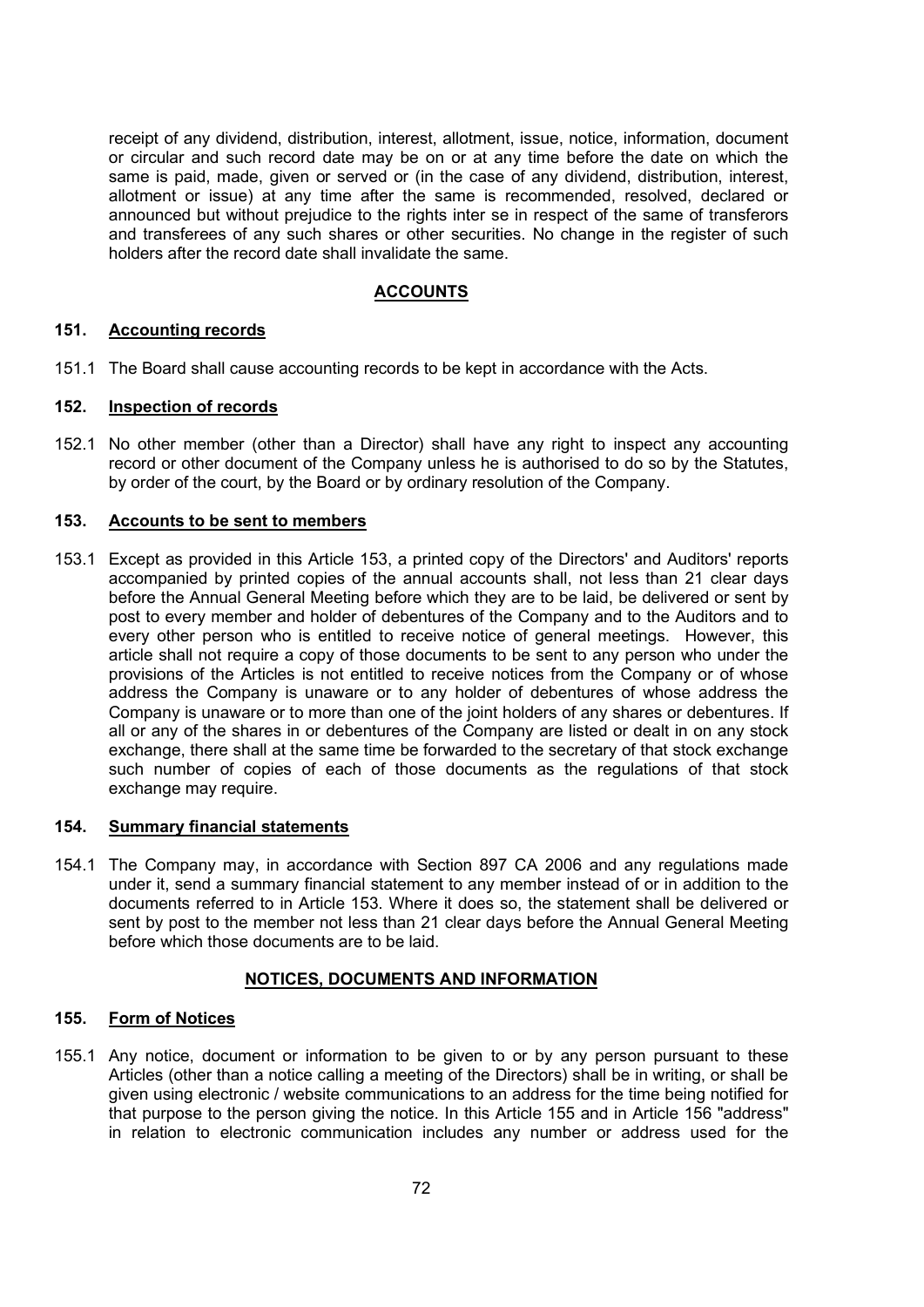purposes of such communication.

#### 156. Service of notice, document or information on members

- 156.1 Any notice, document or information (including a share certificate) may be given or delivered by the Company to any member entitled to receive the same by the Company either:
	- 156.1.1 personally;
	- 156.1.2 by sending it through the post in a prepaid envelope addressed to that member at his registered address or (if he has no registered address within the United Kingdom) to the address, if any, within the United Kingdom supplied by him to the Company as his address for the service of notices, documents or information or by delivering it to such address addressed to that member;
	- 156.1.3 subject to the member consenting to the giving or delivery of that notice, document or information, using electronic communications, by giving it using electronic communications to an address for the time being notified to the Company by that member for general or specific purposes; or
	- 156.1.4 Subject to the provisions of the Acts, by making it available on a website provided that the requirements in Article 156.2 are satisfied.
- 156.2 The requirements referred to in Article 156.1.4 are:
	- 156.2.1 The member has agreed (generally or specifically) that the notice, document or information may be sent or supplied to him by being made available on a website (and has not revoked that agreement), or the member has been asked by the Company to agree that the Company may send or supply notices, documents and information generally, or the notice, document or information in question, to him by making it available on a website and the Company has not received a response within the period of 28 days beginning on the date on which the Company's request was sent and the member is therefore taken to have so agreed (and has not revoked that agreement);
	- 156.2.2 The member is sent notification of the presence of the notice, document or information on a website, the address of that website, the place on that website where it may be accessed, and how it may be accessed ('notification of availability'),
	- 156.2.3 In the case of a notice of meeting, the notification of availability states that it concerns a notice of a company meeting, specifies the place, time and date of the meeting, and states whether it will be an Annual General Meeting;
	- 156.2.4 The notice, document or information continues to be published on that website, in the case of a notice of the meeting, throughout the period beginning with a date of the notification of availability and ending with the conclusion of the meeting and in all the cases throughout the period specified by any applicable conclusion of the Acts, or, if no such period is specified, throughout the period of 28 days beginning with the date on which the notification of availability is sent to the member, save that if the notice,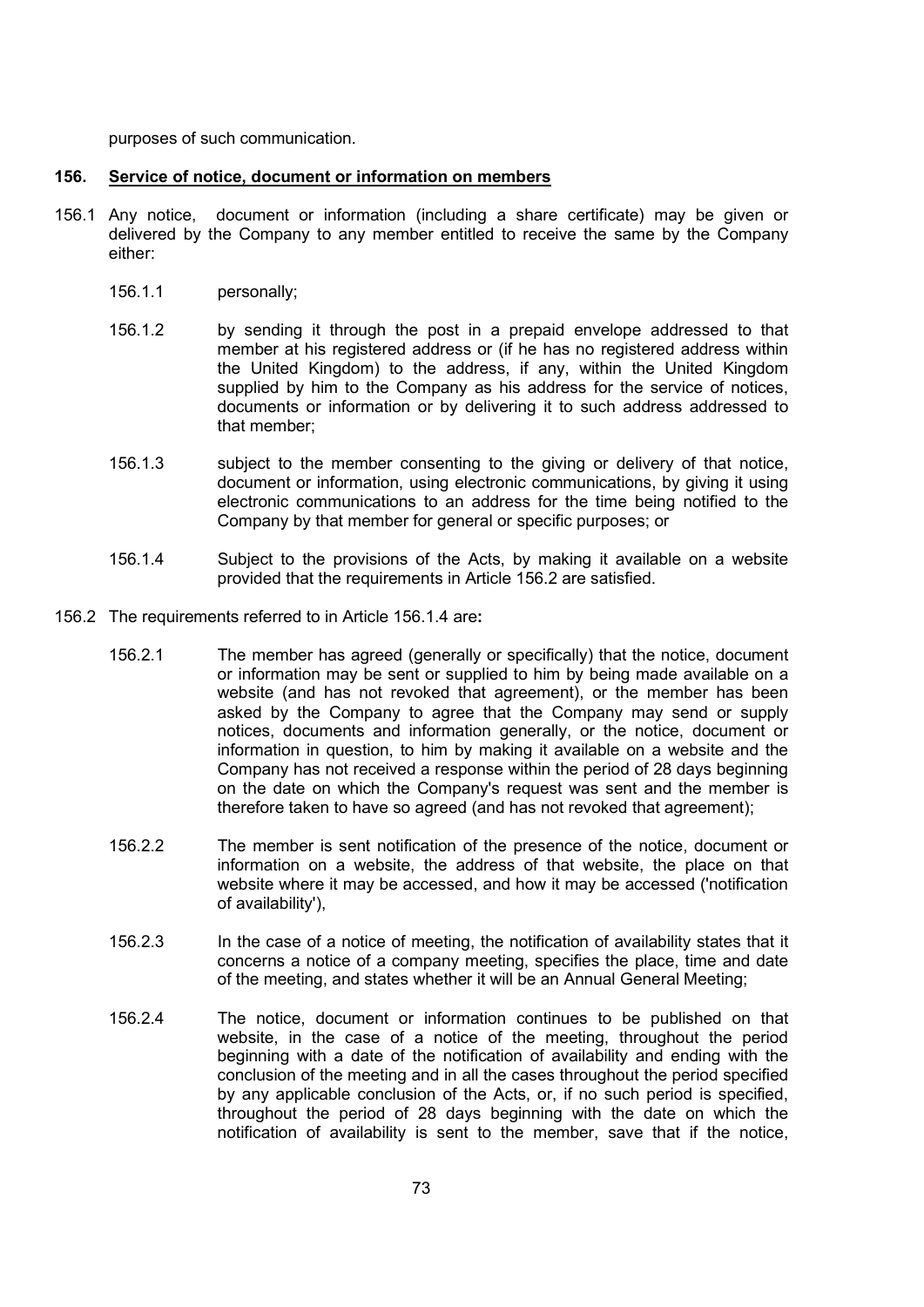document or information is made available for part only of that period then failure to make it available throughout that period shall be disregarded where such failure is wholly attributable to circumstances which it would not be reasonable to have expected the Company to prevent or avoid.

- 156.3 In respect of joint holdings all notices, documents and information shall be given to the joint holder whose name stands first in the Register in respect of such joint holding, and notice so given shall be sufficient notice to all the joint holders. For that purpose, a joint holder having no registered address in the United Kingdom for the service of notices shall be disregarded except to the extent that the Company intends to give a notice, document or information using electronic communications or by being made available on a website and the joint holder has consented (bindind upon all joint holders) to the giving or delivery of that notice, document or information by electronic communications or by being made on a website and he has notified the Company of an address for that purpose.
- 156.4 Where a member (or, in the case of joint holders, the person first named in the Register) has a registered address outside the United Kingdom but has notified the Company of an address within the United Kingdom at which notices, documents or other information may be given to him, he shall be entitled to have notices given to him at that address or an address to which notices may be sent using electronic communications, but otherwise no such member shall be entitled to receive any notice, document or information from the Company
- 156.5 If on three consecutive occasions notices, documents or other information have been sent through the post to any member at his registered address or his address for the service of notices but have been returned undelivered, such member shall not thereafter be entitled to receive notices, documents or other information from the Company until he shall have communicated with the Company and supplied in writing a new registered address or address within the United Kingdom for the service of notices.

#### 157. Notice in case of death, bankruptcy or mental disorder

157.1 The Company may give notice to the person entitled to share in consequence of the death or bankruptcy of a member or otherwise by operation of law, by sending or delivering it in any manner authorised by these Articles for the giving of notice to a member, addressed to that person by name, or by the title of representative of the deceased or trustees of the bankrupt or representative by operation of law or by any like description, at the address (if any) within the United Kingdom, supplied for the purpose by the person claiming to be so entitled. Until such an address has been so supplied, a notice may be given in any manner in which it might have been given if the death or bankruptcy or operation of law had not occurred.

#### 158. Evidence of service

- 158.1 Any member present, in person or by proxy, at any meeting of the Company or of the holders of any class of shares of the Company shall be deemed to have received due notice of such meeting, and, where requisite, of the purposes for which such meeting was called.
- 158.2 In relation to deemed service of a notice, document or information:
	- 158.2.1 Where a notice, document or information is given or sent by post it shall be deemed to have been given or delivered on the day following the day on which it was posted unless it was sent by second class post in which case it shall be deemed to have been given on the second day after it was posted. In proving such service it shall be sufficient to prove that the letter containing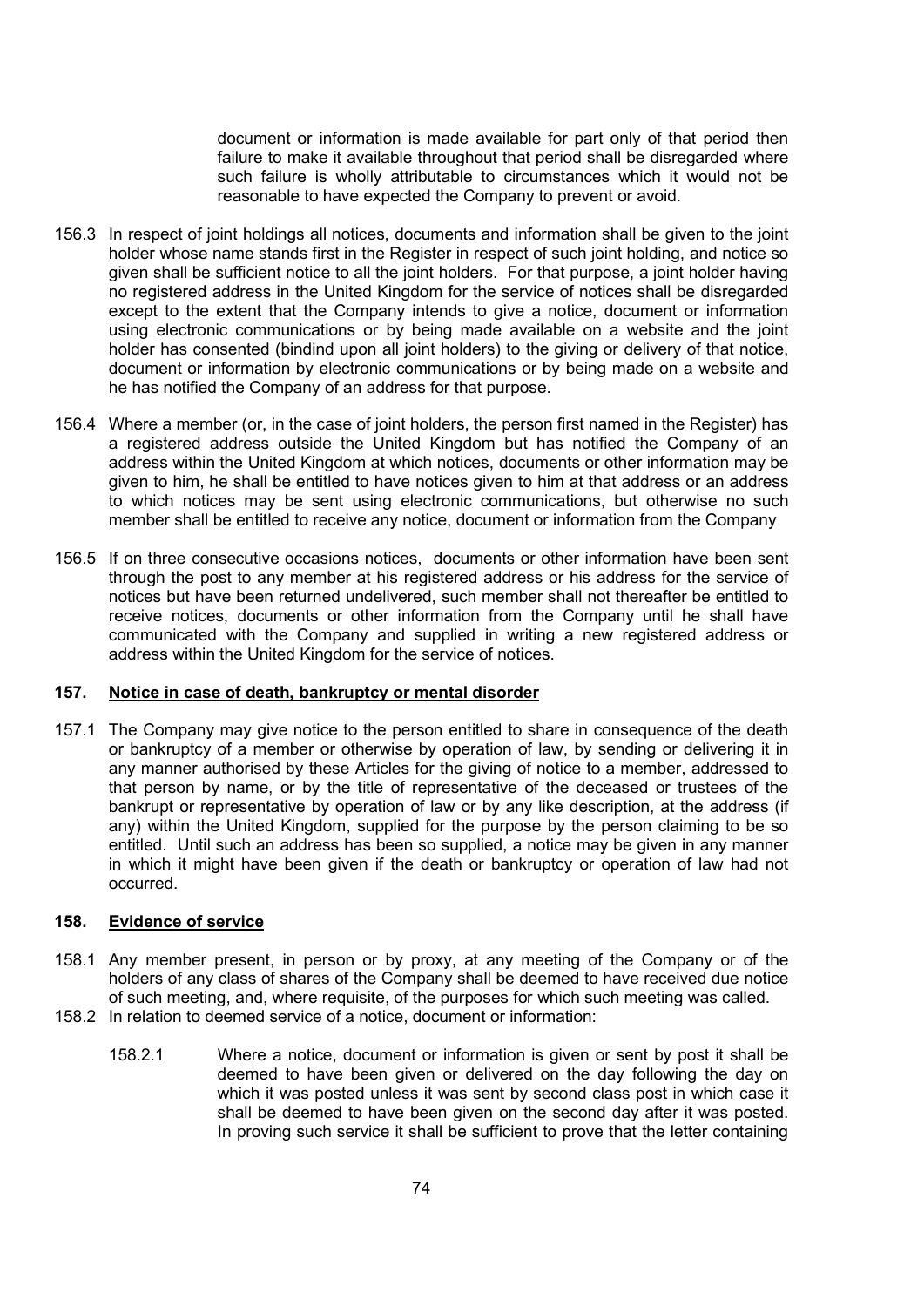the notice, document or information was properly addressed, prepaid and posted;

- 158.2.2 A notice, document or information given by advertisement shall be deemed to have been given or served on the day on which the advertisement appears;
- 158.2.3 Where a notice or other document is given or sent using electronic communications it shall be deemed to have been given or delivered:
	- (i) at the expiration of 24 hours after it was sent. In proving such service it shall be sufficient to prove that the notice, document or information was sent in accordance with the ICSA Guidelines:
	- (ii) where that notice, document or information is in electronic format (such as CD-ROM or audiotape) and sent by post, on the day following the day on which it was posted unless it was sent by second class post in which case it shall be deemed to have been given on the second day after it was posted. In proving such service it shall be sufficient to prove that the letter containing the notice, document or information was properly addressed, prepaid and posted; or
	- (iii) by making it available on a website, shall be deemed to have been received on the date on which notification of availability on the website is deemed to have been received in accordance with these artciles, or if later, the date on which it is first made available on the website; and
- 158.2.4 Where a notice, document or information to be given or sent using electronic communications has failed to be transmitted after two attempts made in accordance with the ICSA Guidelines then, that notice, document or information shall nevertheless be deemed to have been sent for the purposes of Article 158.2.3, that failure shall not invalidate any meeting or other proceeding to which the notice or document relates. As soon as practicable and in any event within 48 hours of the original attempt a duplicate of the relevant notice, document or information shall be sent through the post to the member to his last known address for the service of notices.
- 158.3 Any member present, either personally or by proxy, at any general meeting of the Company or of the holders of any class of share in the Company shall for all purposes be deemed to have received due notice of that meeting, and of the purposes for which the meeting was called.
- 158.4 The accidental failure to send any notice, document or information to or the non-receipt of any notice or other document by any person entitled to any notice of, or other document or information relating to, any meeting or other proceeding shall not invalidate the relevant meeting or other proceeding.

## 159. Notice binding on transferees

159.1 Every person who, by operation of law, transfers or by any other means becomes entitled to a share shall be bound by any notice in respect of that share (other than a notice given by the Company under Section 793 CA 2006) which, before his name is entered in the Register, has been duly given to a person from whom he derives his title.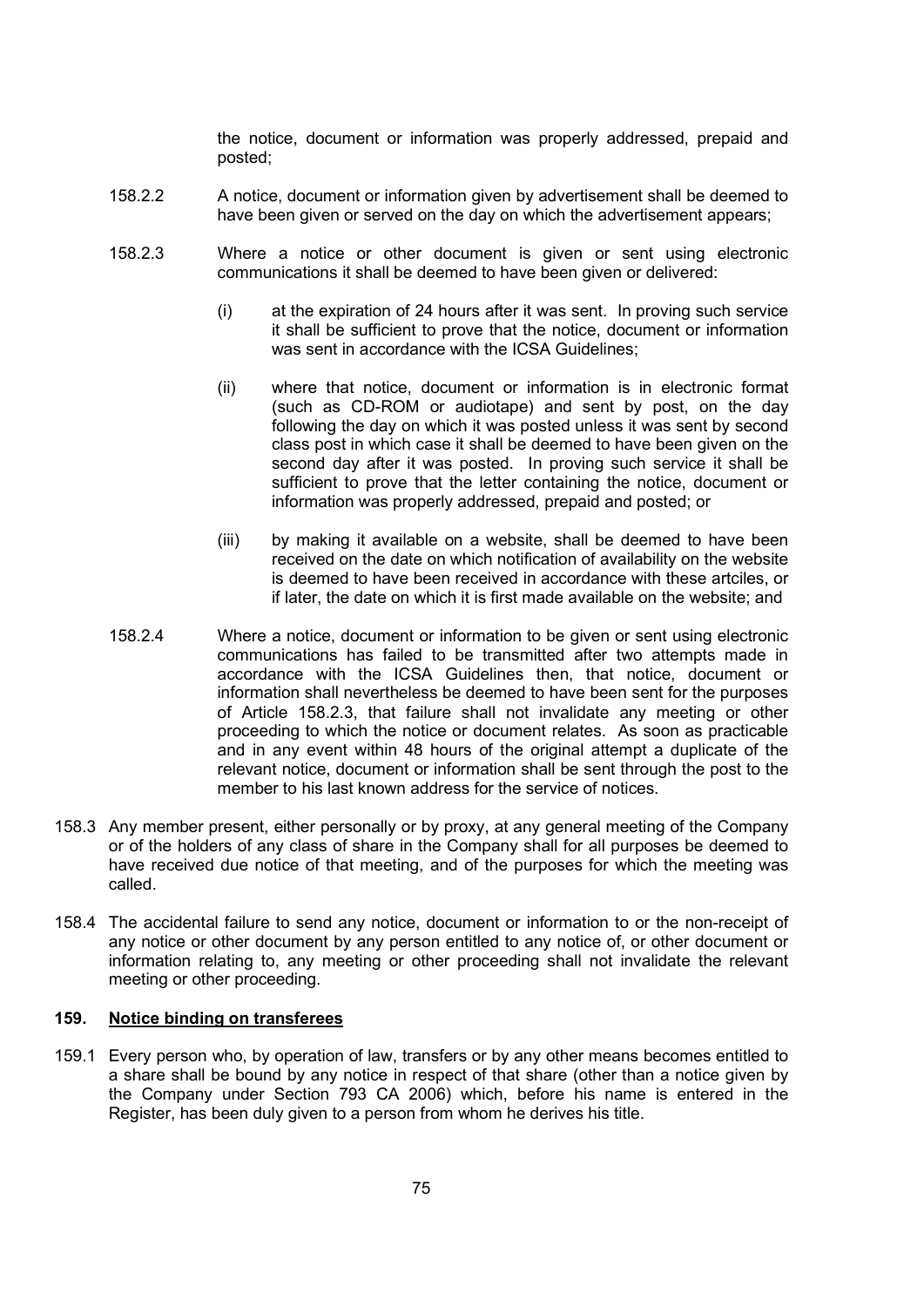#### 160. Notice by advertisement

160.1 Any notice to be given by the Company to the members or any of them, and not otherwise provided for by these Articles, shall be sufficiently given if given by advertisement in at least one national newspaper published in the United Kingdom and, where the Company keeps an overseas branch register, in at least one daily newspaper published in the territory in which such register is maintained. Any notice given by advertisement shall be deemed to have been served at noon on the day on which the advertisement first appears.

# 161. Suspension of postal services

161.1 If at any time by reason of the suspension, interruption or curtailment of postal services or threat thereof within the United Kingdom the Company is or would be unable effectively to convene a general meeting by notice sent through the post, a general meeting by notices sent through the post, a general meeting may be convened by a notice advertised in at least one national paper published in the United Kingdom and, where there Company keeps an overseas branch register, in at least one daily newspaper published in the territory in which such register is maintained. Such notice shall be deemed to have been duly served on all members entitled thereto at noon on the day on which the first of such advertisements appears. In any such case the Company shall send confirmatory copies of the notice by post if, at least seven days prior to the meeting, the posting of notices to addresses throughout the United Kingdom again becomes practicable.

## WINDING UP

## 162. Division of assets

162.1 If the Company is wound up the liquidator may, with the sanction of a special resolution of the Company and any other sanction required by law, divide among the members in specie the whole or any part of the assets of the Company and may, for that purpose, value any assets and determine how the division shall be carried out as between the members or different classes of members. Any such division may be otherwise than in accordance with the existing rights of the members, but if any division is resolved otherwise than in accordance with such rights, the members shall have the same right of dissent and consequential rights as if such resolution were a special resolution passed pursuant to Section 110 of the Insolvency Act 1986. The liquidator may, with the like sanction, vest the whole or any part of the assets in trustees on such trusts for the benefit of the members as he with the like sanction shall determine, but no member shall be compelled to accept any assets on which there is a liability.

#### 163. Transfer or sale under Section 110 Insolvency Act

163.1 A special resolution sanctioning a transfer or sale to another company duly passed pursuant to Section 110 of the Insolvency Act 1986 may in the like manner authorise the distribution of any shares or other consideration receivable by the liquidator among the members otherwise than in accordance with their existing rights, and any such determination shall be binding on all the members, subject to the right of dissent and consequential rights conferred by the said section.

# VOLUNTARY LIQUIDATION OF THE COMPANY